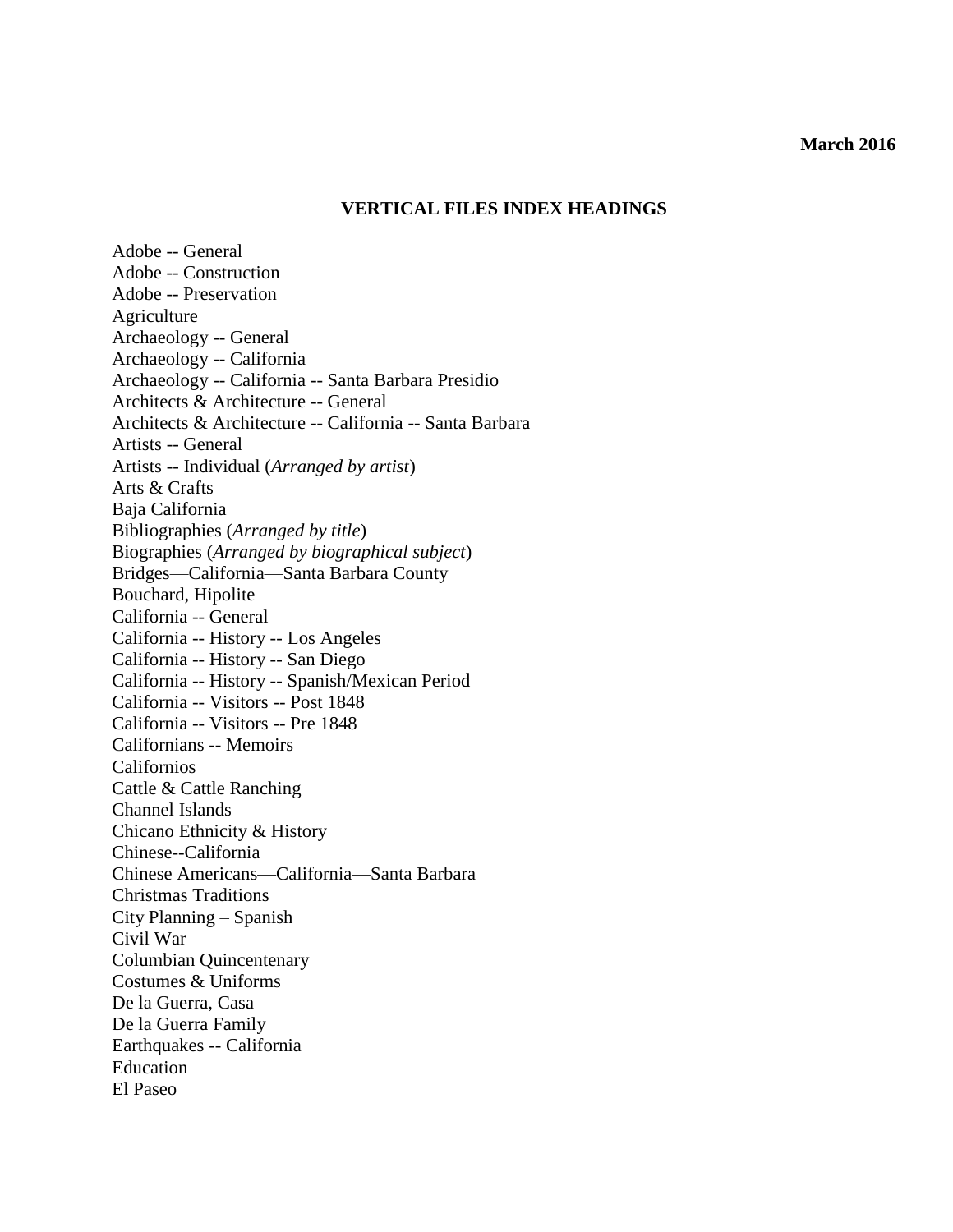Explorers & Expeditions -- General Explorers & Expeditions -- Anza Explorers & Expeditions -- Cabrillo Explorers & Expeditions -- Drake Explorers & Expeditions -- Portola Flags Food & Cooking Food & Cooking—Spanish Recipes Furnishings -- Early California Genealogy Government -- Spanish/Mexican Health Historic Buildings—Conservation and Restoration Historic Preservation Historic Preservation -- Interpretation Historic Preservation -- Landscapes Historic Sites -- California Historic Sites -- California -- Fort Ross Historic Sites -- California -- Los Angeles Historic Sites -- California -- Los Angeles -- Rancho Santa Anita Historic Sites -- California -- Monterey Historic Sites -- California -- Sacramento Historic Sites -- California -- San Diego Historic Sites -- California -- San Francisco Historic Sites -- California -- San Luis Obispo Historic Sites – California – Santa Barbara Historic Sites -- California -- Santa Cruz Historic Sites -- California -- Ventura County Historic Sites -- Southwest U.S. Historic Sites -- Southwest U.S. -- Arizona Historic Sites -- Southwest U.S. -- New Mexico Historic Sites -- Southwest U.S. -- Texas Historic Sites -- U.S. (excluding California & Southwest U.S.) Historic Sites -- Foreign Historiography **Horses** Indians -- California Indians -- Chumash Indians -- Chumash -- Archaeological Research Indians -- Chumash -- Art Indians -- Chumash -- Material Culture Indians -- Chumash -- Place Names Indians -- Chumash -- Social History Indians -- Mission Indians -- Southwest Indians -- U.S.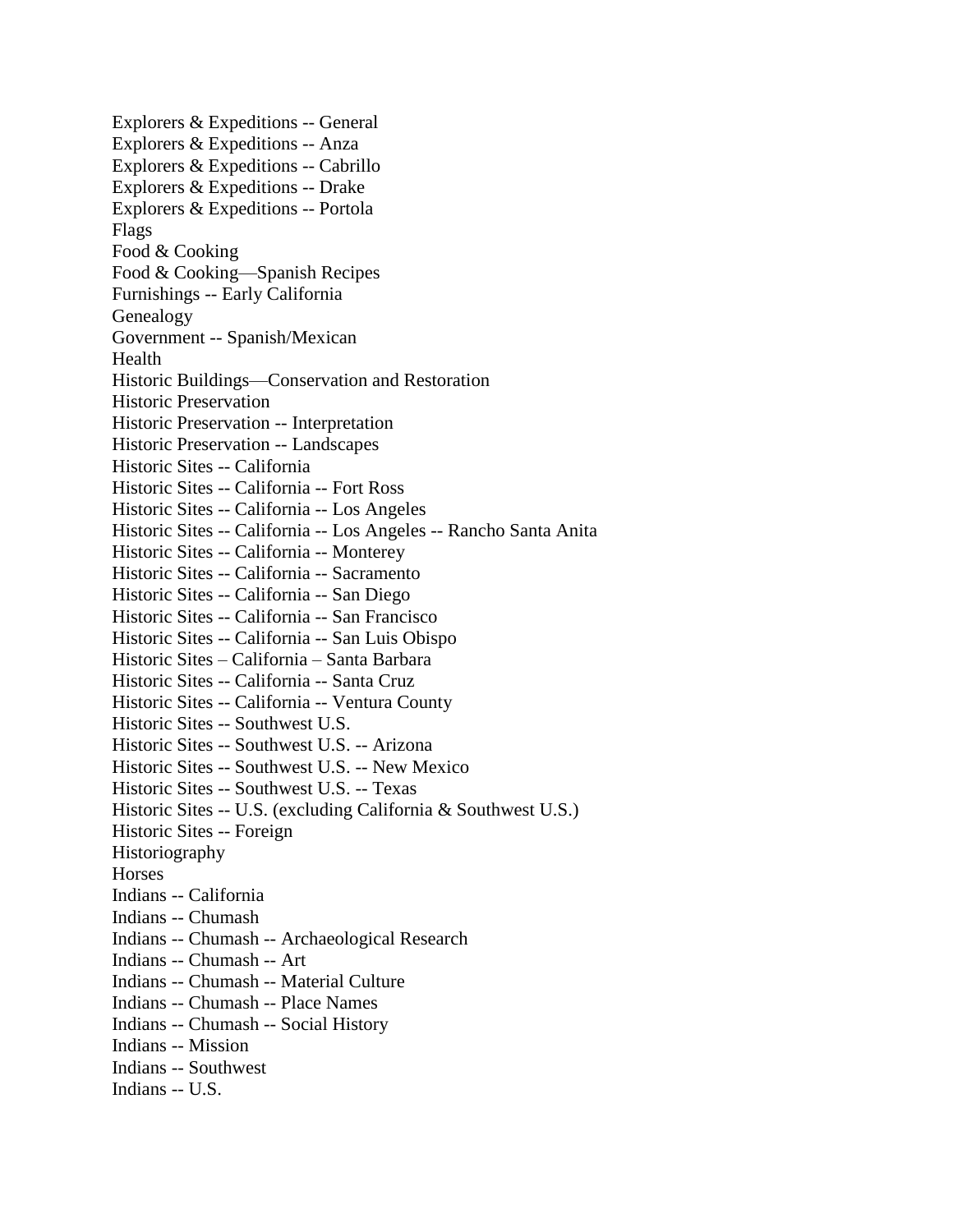Japanese-Americans Land Grants Language Maps and Mapmaking Material Culture Mexico Military – General Military -- Spain Military -- Weapons & Uniforms Mills Missions -- General Missions -- Arizona Missions -- California -- General Missions -- California -- Artists' Renderings Missions -- California -- La Purisima Missions -- California -- La Purisima -- Archival Project 1971-73 Missions -- California -- La Purisima -- Jalama Winery Missions -- California -- La Purisima -- Reconstruction 1932-40 Missions -- California -- La Purisima -- Reconstruction 1941-59 Missions -- California -- La Purisima -- Reconstruction 1960-75 Missions -- California -- San Antonio de Padua Missions -- California -- San Buenaventura Missions -- California -- San Carlos Borromeo Missions -- California -- San Diego Missions -- California -- San Fernando Missions -- California -- San Francisco Missions -- California -- San Gabriel Missions -- California -- San Jose Missions -- California -- San Juan Bautista Missions -- California -- San Juan Capistrano Missions -- California -- San Luis Obispo Missions -- California -- San Luis Rey Missions -- California -- San Miguel Missions -- California -- Santa Barbara Missions -- California -- Santa Clara Missions -- California -- Santa Cruz Missions -- California -- Santa Inés Missions -- California -- Santa Inés -- Mills Missions -- California -- Soledad Missions -- California -- Sonoma Missions -- Florida Missions -- New Mexico. Missions -- Mexico Missions -- Texas Montecito Museum Conservation Methods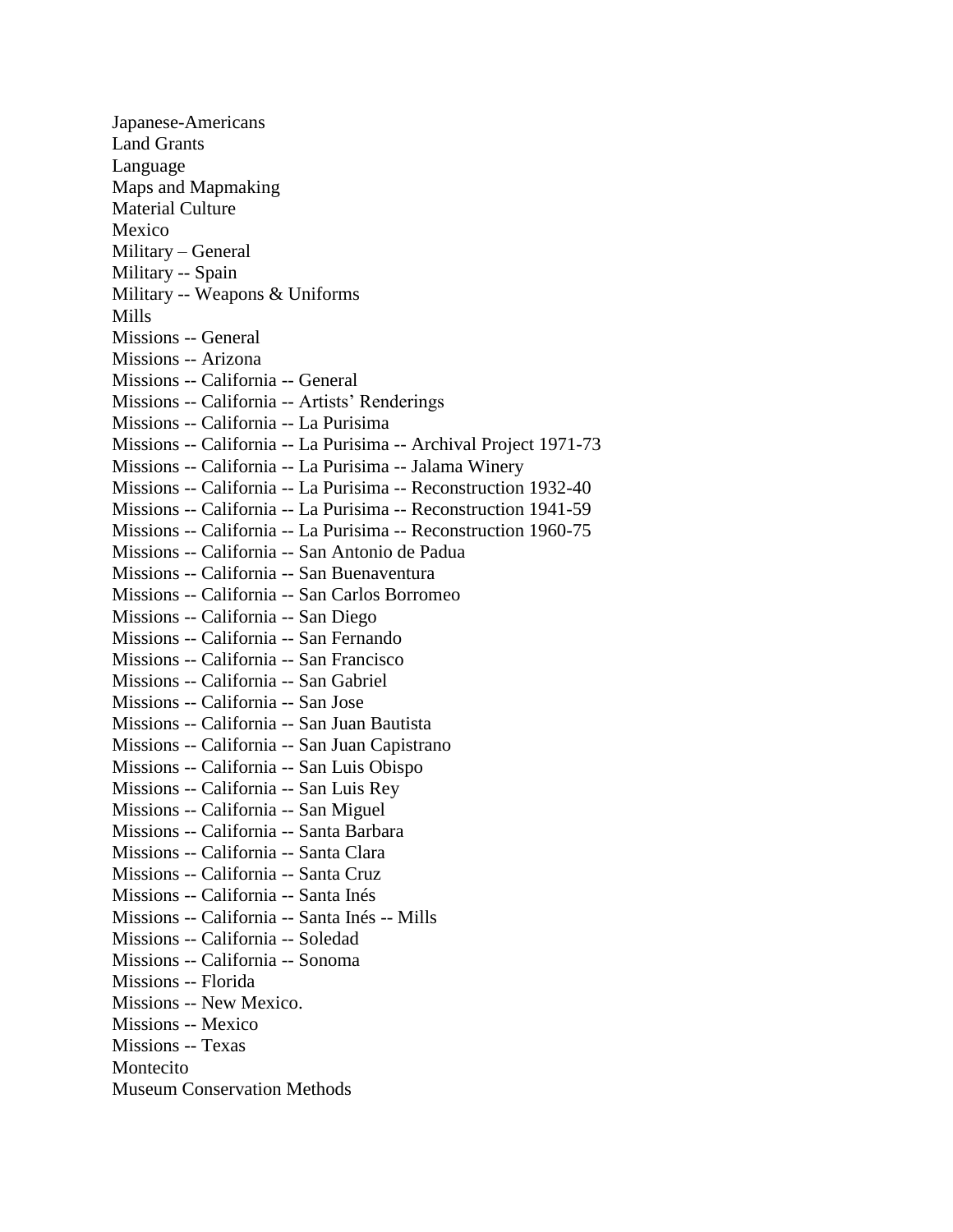Music & Dance Pastorela People Pests-Control Phillipine Independence Plants Presidios -- General Presidios -- Individual (excluding California) Presidios -- California Presidios -- California -- Monterey Presidios -- California -- San Diego Presidios -- California -- San Francisco Presidios -- California -- Santa Barbara Ranchos Religious pilgrimages Research Guides Santa Barbara City -- General Santa Barbara City -- Architectural Survey Santa Barbara City -- Guidebooks Santa Barbara City -- Historic Structures Santa Barbara City -- History -- General Santa Barbara City -- History -- Neighborhood Studies Santa Barbara City -- History -- Old Spanish Days Santa Barbara City -- History -- Stearns Wharf Santa Barbara City -- Hope Ranch Santa Barbara City -- Organizations Santa Barbara County -- General Santa Barbara County -- Gaviota State Park/Las Cruces Santa Barbara County -- Goleta Santa Barbara County -- Goleta Cannons Santa Barbara County—Historic structures Santa Barbara County -- Lompoc Santa Barbara County -- Ojai Santa Barbara County -- Santa Maria Santa Barbara County -- Santa Ynez Valley Santa Barbara Trust for Historic Preservation -- History Serra, Junípero Ships & Sailing Social History -- Spanish/Mexican Spain Surveys & Surveying Technology Tools Transportation United States History Water -- History & Rights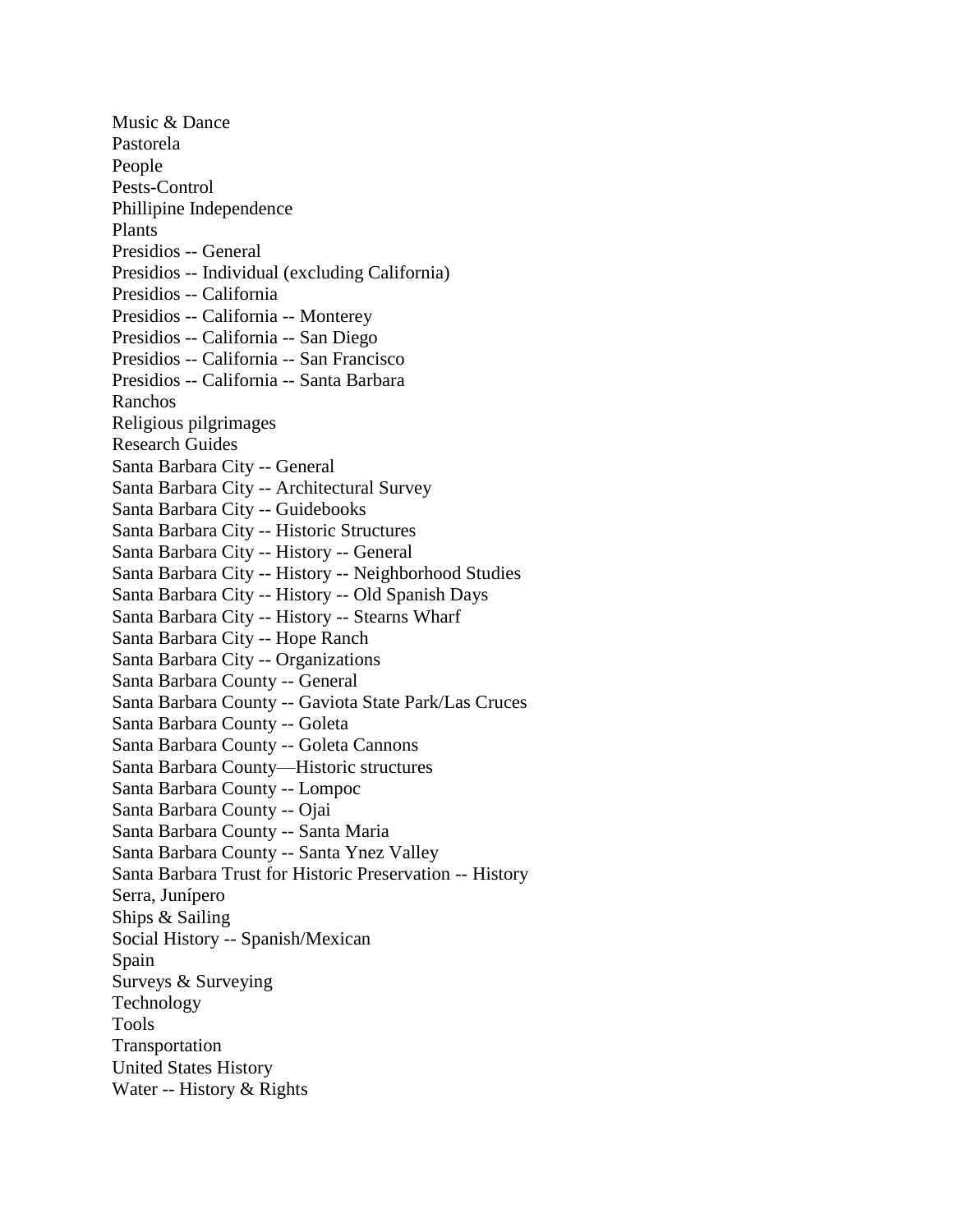Weights & Measures Wines & Winemaking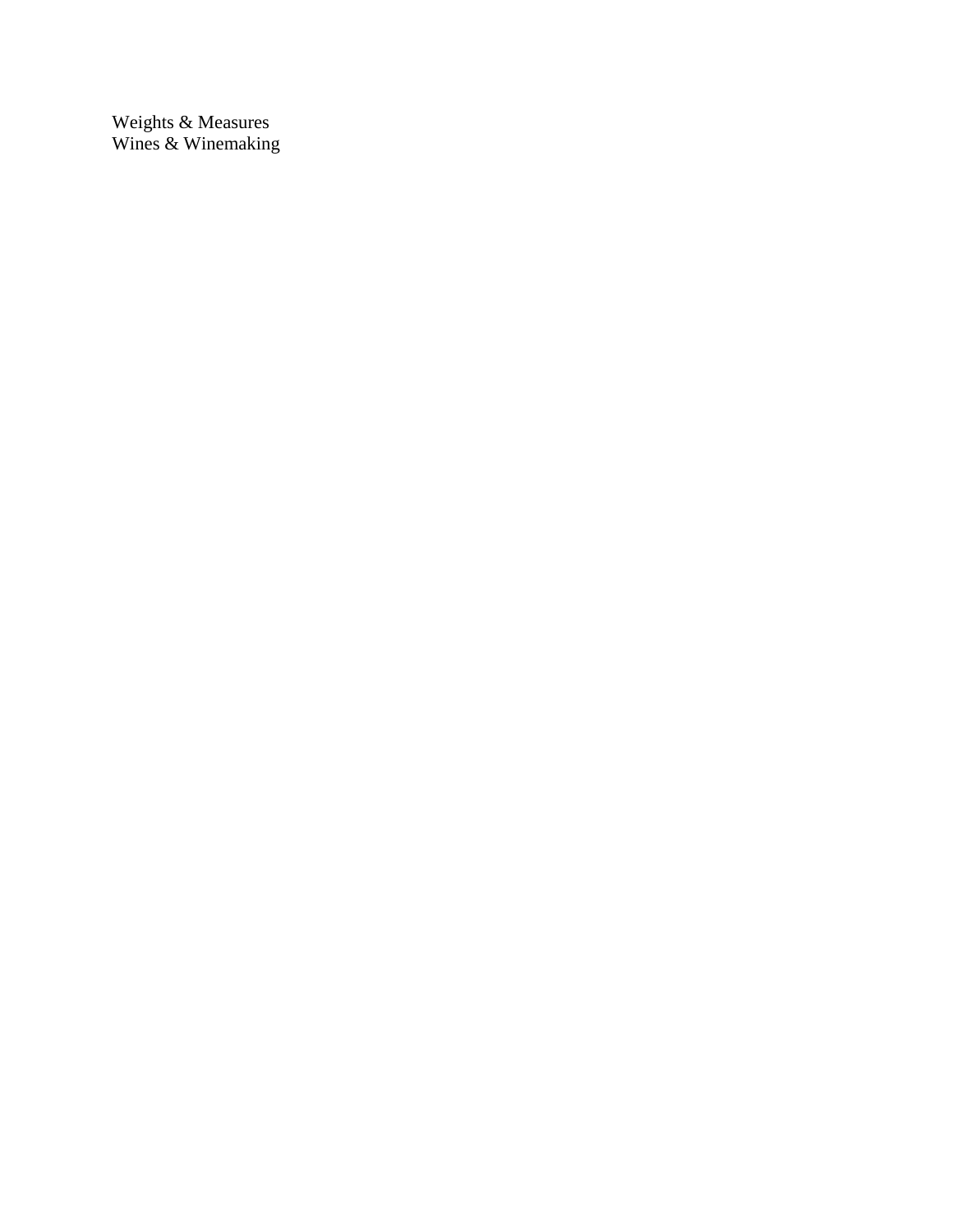## **VERTICAL FILES INDEX**

*Note: Oversize items are located in the top shelf of the 1st vertical file cabinet*

#### **Adobe -- General**

(Adobe -- General). Newspaper Clippings. Adobe Past and Present. (Cf: El Palacio, v. 77, no. 4. Special Adobe Issue.) Adobe Vocabulary. Aramco World. July/August 1999. Hassan Fathy's Elegant Solutions. Costello, Julia G. "Research on the Historical Size of the Adobe Bricks, Santa Barbara Royal Presidio<sup>"</sup> Earthen Architecture. Online sources. Grimstad, Kirsten. "Feats of Clay." Güntzel, Jochen Georg. "Saltpetre and Clay Buildings." Hendry, G.W. The Adobe Brick as a Historical Source. Hendry, G.W. "The Plant Content of Adobe Bricks." Horst, Shannon A. "Adobe: New Look at a Centuries-old Building Material." Horst, Shannon A. "Adobe: Humble blocks have grand potential to house world's poor." Lewis, Billy Cache. "Architect of Adobe." Preston, Douglas J. "Building with mud signifies success in the Southwest." Reed, Marcia Battelle. "Adobe Open House: An Old California Custom." Reed, Marcia Battelle. "California's Adobe Tradition." Wilson, Web. "All about Adobe."

## **Adobe -- Construction**

(Adobe -- Construction). Newspaper Clippings. "Adobe Brick." Adobe Codes. **[OVERSIZE]**. Adobe Process: David Salazar. Adobe Survives Test Quake. Boudreau, Eugene H. Making the Adobe Brick. Browning, Kimberly. "Forest Sprague: the Spirit of Adobe Futures." The Building of a Beehive Oven & Horno Construction Plans from La Purisima. Delgado, James P. How California Adobes Were Built in the 1830s. Erickson, Larry. "Rammed Earth." Gibbons, Pat. Preparation and Use of Lime Mortars. Haase, Ynez D. The Art of Adobe Making: A Summary. Harrington, M.R. "How to Build a California Adobe." Long, J.D. Adobe Construction. 1929. Long, J.D. Adobe Construction. 1946. Marvel, Bill. "Rammed Earth." Miller, T.A.H. Adobe or Sun-dried Brick for Farm Buildings. Stedman, Myrtle. Adobe Architecture. Stedman, Myrtle. Adobe Fireplaces.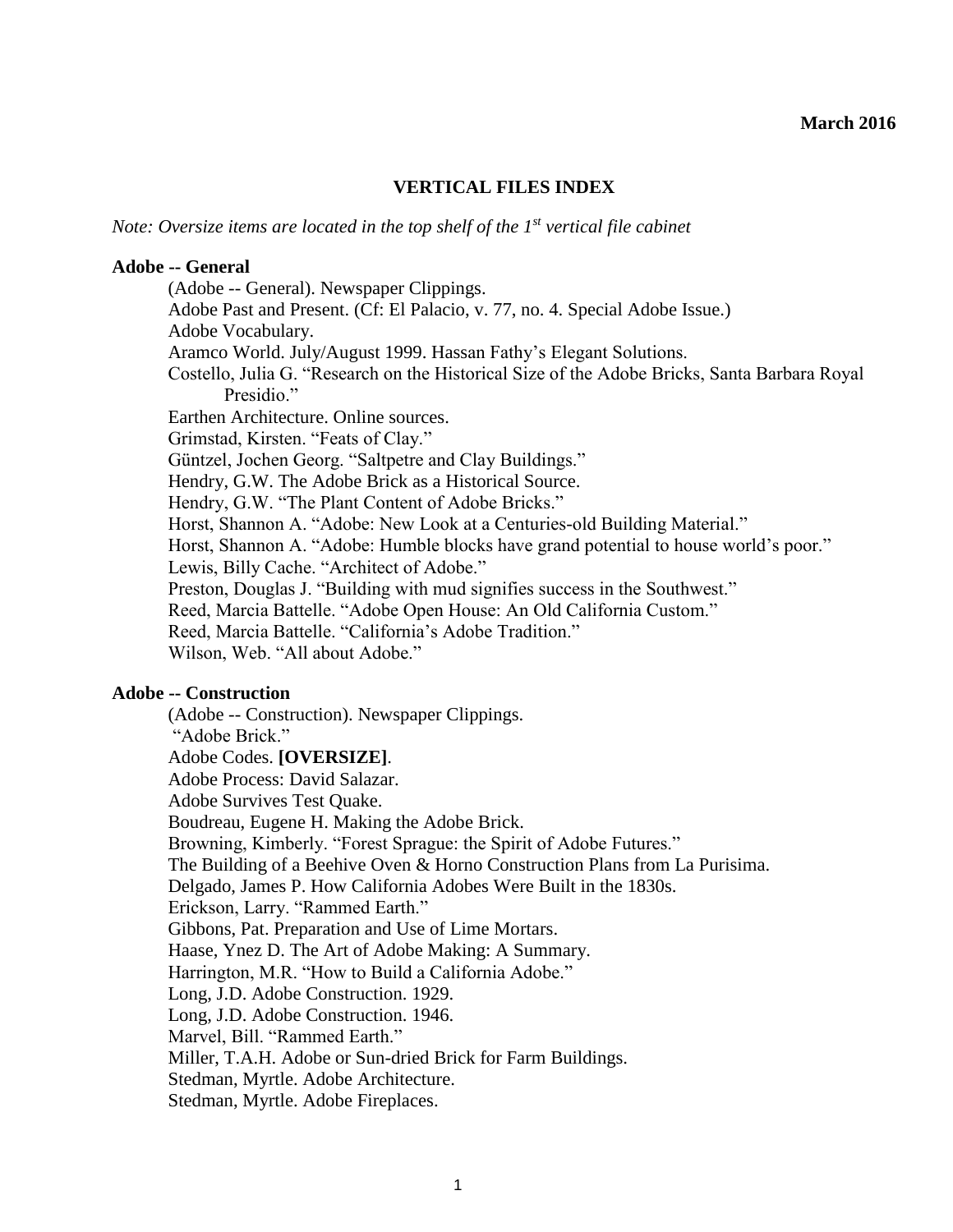Miss "Stone Houses."

Typical Adobe Wall Construction - diagram.

# **Adobe -- Preservation**

(Adobe -- Preservation). Miscellaneous. Clifton, James R. "Adobe Building Materials: Properties, Problems & Preservation." Clifton, James R. Preservation of Historic Adobe Structures - a Status Report. Curtis, Ross. "The Preservation and Restoration of Historic Adobe Structures: Some Santa Barbara County Examples." Kimbro, Edna E. "Conservation Principles Applied to Seismic Retrofitting of Culturally Significant Adobe Buildings." Preservation of Historic Adobe Buildings. Selwitz, Charles. Adobe Workshop, Lincoln, NM, September '93. Smith, Baird M. Moisture Problems in Historic Masonry Walls: Diagnosis and Treatment. Taylor, Michael Romero. Fort Selden Test Wall Project: Second Annual Status Report. Tolles, Leroy. E. "A Framework for Understanding the Seismic Performance of Adobe." Tolles, Leroy E. "Getty Seismic Adobe Project and Application at Rancho Camulos." U.S. Natl. Parks Service. Test Applications Regarding Adobe Preservation.

# **Agriculture**

Mershon, Andy. "Spanish Mission Papers Show Origin of U.S. Artichokes."

Stuart, Rob. Hay Making and Meadow Management 1580-1660.

Stuart, Rob. Pigs, Goats and Poultry 1580-1660.

Stuart, Rob. Shepherds and Sheep 1580-1660.

Webb, Edith. "Agriculture in the Days of the Early California Padres."

# **Archaeology -- General**

Abramson, Howard S. "Digging up the Secrets of Our Cities."

Archaeological Site Identification in Highway Planning.

Brandes, Ray. Handbook and Student Guide to Historic Site Archaeology at the Mission San Diego de Alcala.

Ewen, Charles Robin. Archaeology of Spanish Colonialism in the Southeastern United States and the Caribbean.

Farnsworth, Paul F. "South's Artifact Pattern Analysis: Retirement Beckons a Controversial Technique." **[In Archaeology Lab]**.

Fontana, Bernard L. "On the Meaning of Historic Sites Archaeology."

Friedman, Robert. "Digging up the U.S."

Glass, Charles Edwin. "Preliminary Subsurface Mapping of Archaeological Sites Using Ground Penetrating Radar."

Grossman, Anita Susan. "Digging the Grave of Archaeology."

Guy, P.L.O. "Balloon Photography and Archaeological Excavation."

Hiney, Jim. "Pipeline to History."

Hoover, Robert L. "Gold and Diamond Mining in Colonial Brazil."

Hoover, Robert L. "Oportunidades para esquisas na arqueologia histórica do mundo Português." Marshall, Neil F. "Principles of Underwater Archaeology."

Nesbitt, Paul E. "Historical Archaeology in the Pacific Northwest: Investigations into Euroamerican Encroachment."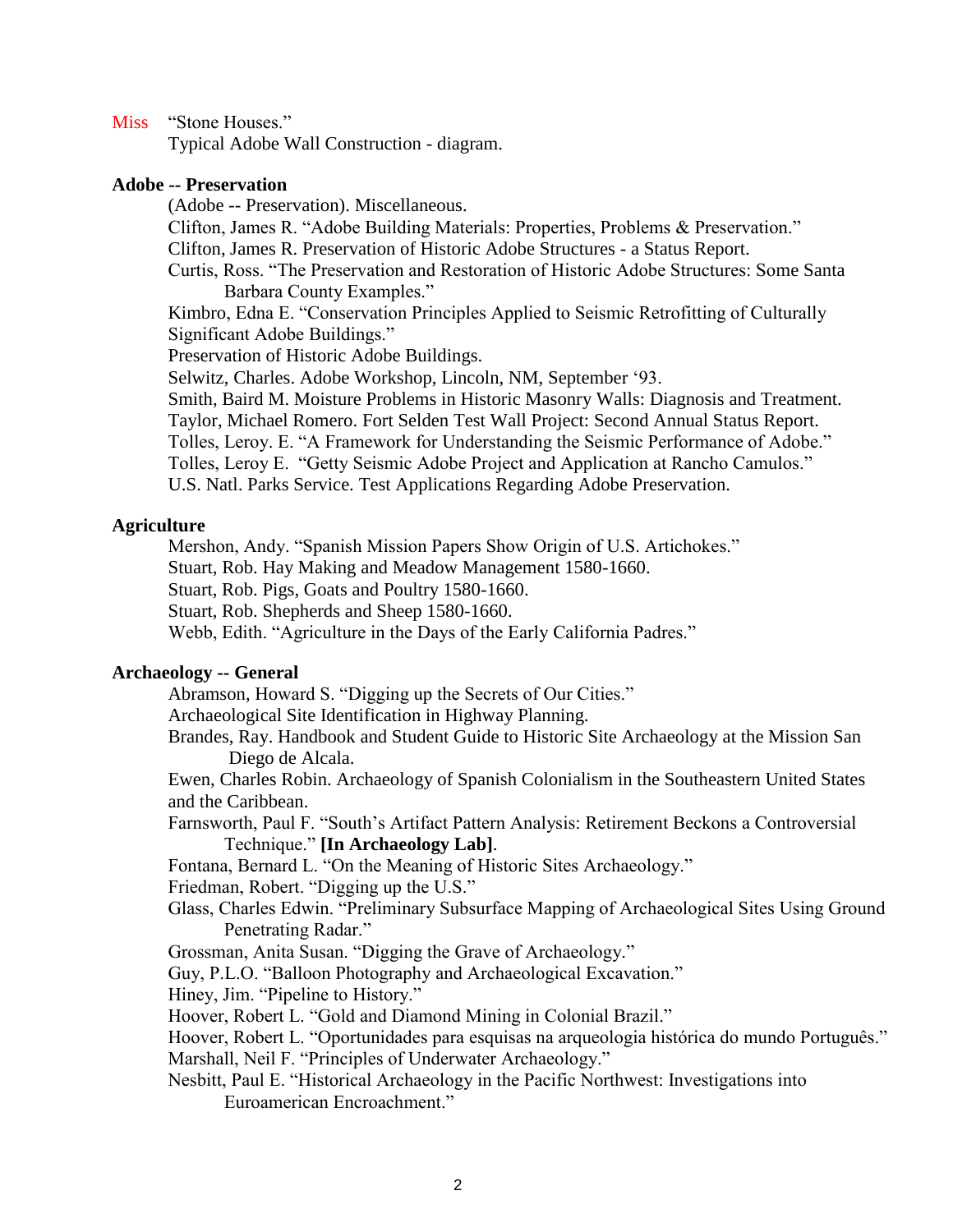Nylén, Erik. A Turret for Vertical Photography.

- Pearson, Charles E., compiler. El Nuevo Constante: Investigation of an Eighteenth Century Spanish Shipwreck off the Louisiana Coast.
- Powell, B.Bruce. "Problems of Urban Archaeology."
- Schoenwetter, James. How Old Is It? Dating in Archaeology.
- Sill, Jeanette. Archaeological Techniques.
- Skowronek, Russell K. "The Spanish Phillipines: Archaeological Perspectives on Colonial Economics and Society"
- Underwater Archaeology: Bibliography.
- Ward, Albert.E. Archaeology for Albuquerque: A Plea for Comparative Studies.
- Whittlesey, Julian. "Photogrammetry for the Excavator."
- Williams, Jack S. "The Archaeology of Underdevelopment and the Military Frontier of Northern New Spain."
- Williams, Jack S. "Beyond Core and Periphery: Historical Archaeology, Spanish Colonial Economic Relations, and the Capitalist World Economy."

#### **Archaeology -- California**

- Adams, William Hampton. Research Design for the Archaeological Resources of the Presidio of San Francisco (draft). **[In Archaeology Lab]**.
- Arthur, Don. "Excavations at the Heath Adobe, Carpinteria, California 1973."
- Beardsley, Richard K. "The Monterey Custom House Flag Pole: Archaeological Findings."
- Broom, Michelle: "Mission Life: Can You Dig It?"
- Carrico, Richard L. "Criteria of Significance for Historic Archaeological Resources Within Santa Barbara, California."
- Costello, Julia G. The Ranches and Ranchos of Mission San Antonio de Padua.
- Costello, Julia G. "A Review of Spanish Colonial Archaeology."
- Drake, Robert J. "Samplings in History at the Sánchez Adobe, San Mateo County, California. Gasco, Jan. "Excavations at the Pico Adobe."
- Hampson, Paul R. "CA-MNT-461H, Buena Vista Adobe, near Salinas."
- Hampson, Paul R. "Using the Landscape to Approach History at Alviso Adobe Community Park."
- Heizer, Robert Fleming. "Archaeological Evidence of Sebastian Rodriguez Cermeño's California Visit in 1595" and San Agustin Design.
- Heizer, Robert Fleming. "Observations on Historic Sites and Archaeology in California."
- Hildebrand, Karen. "Archaeological Evidence and Questions Relating to the Possible Cookhouse at the Santa Cruz Mission Adobe."
- Hoover, Robert L. "Alguns Modelos para Arqueologia em Missões Coloniais."
- Hoover, Robert L. "The Archaeology of Spanish Colonial Sites in California."
- Hoover, Robert L. "The Archaeology of the Franciscan Experience in Alta California."
- Hoover, Robert L. "Excavaciones en la Misión San Antonia de Padua Alta California."
- Hoover, Robert L. "Excavations at Mission San Antonio De Padua Alta California."
- Hoover, Robert L. "Excavations at the Mystery Column: The Possible Remains of a Wind-Powered Wool Fulling Post Mill in La Purísima Mission State Historic Park."
- Hoover, Robert L. "Mission San Antonio Research Design."
- Hoover, Robert L. "Some Models for Spanish Colonial Archaeology in California."
- Kimbro, Edna.E. "Early California Cookhouses and the Rodriguez Adobe."
- Lopez, Robert. "First Preliminary Report of Archaeological Investigations at Mission San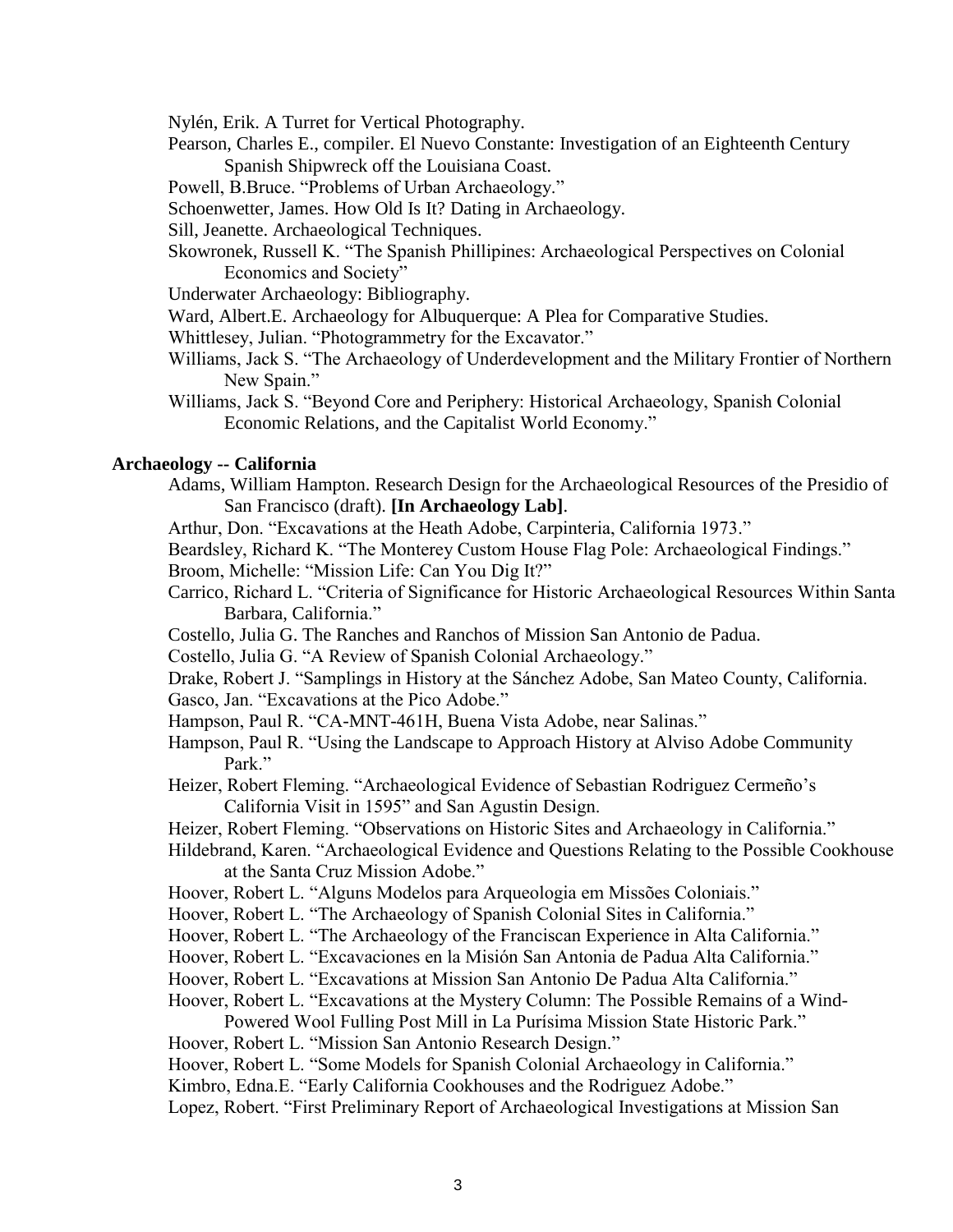Buenaventura's San Miguel Chapel (Ven-480) Ventura, California."

- Renn, Gregory A. Archaeological Discoveries at the Presidio of San Francisco.
- Skowronek, Russell K. "Chemical Characterization of Earthenware on the Alta California Frontier."
- West, G. James. An Archaeological Survey of the Proposed Enlarged Cachuma Reservoir, Santa Barbara County, California.

# **Archaeology -- California -- Santa Barbara Presidio**

Benté, Vance G. Report on Archaeological Field Work Conducted June-August 1983, Presidio de Santa Barbara, Santa Barbara, California.

Costello, Julia G. "Burials from the Santa Barbara Presidio Chapel."

Costello, Julia G. "Proposed Archaeological Master Plan for the Santa Barbara Royal Presidio." Hillebrand, Timothy Shaw. "Preliminary Report on the Presidio Chapel Site."

Hillebrand, Timothy Shaw. "Tentative Summary of Archaeological Findings at the Presidio Chapel Site."

- Hoover, Robert L. "Excavation of Northwest Corner, El Presidio de Santa Barbara State Historic Park"
- Walker. John.W. "Final Report on the Archaeological Research Project Conducted at the Santa Barbara Presidio chapel site, July, 1969 - November, 1969."
- Miss Wilcoxon, Larry R. Phase II Cultural Resources Evaluation for the Presidio Offices Project 125- 131 E. De la Guerra.

# **Architects & Architecture -- General**

Architectural Walking Tour, No. 1-4. Napa Community Redevelopment Agency.

- Brack, Mark L. "Domestic Architecture in Hispanic California: The Monterey Style Reconsidered."
- Crotta, Carol A. "Spanish Colonial Revival."
- Friends of the Jackling House. Online Resources.
- Gebhard, David. "The Monterey Tradition: History Recorded."
- Gebhard, David. "The Spanish Colonial Revival in Southern California (1895-1930)."
- Haase, Ynez D. "Introduction to Inca Architecture."
- Haase, Ynez D. "Notas Preliminares de la Visita Del Max Uhle a Tambo Colorado." (Includes Photo.)
- Hannaford, Donald R. Spanish Colonial or Adobe Architecture of California, 1800-1850.

Harrison, William. Bertram Grosvenor Goodhue: Learning from the Past for Contemporary, Traditional, and Classical Design. (Santa Barbara Trust for Historic Preservation Architectural Lecture Series 2006).

Harrison, William H. Classical Forms of Spanish Architecture. (Pictorial).

- Harrison, William H. Spanish Architectural Detail. (Pictorial).
- Hodges, Rewa M. Hulden. "The Architecture of Julia Morgan."
- Kastner, Victoria. "Morgan and Associates: Julia Morgan's Office Practice as Design Metaphor."
- Miss Kirker, Harold. "California Architecture and its Relation to Contemporary Trends in Europe and America."
	- Kirker, Harold. "The Role of Hispanic Kinships in Popularizing the Monterey Style in California, 1836-1846" and earlier draft.
	- Macomber, Walter M. "The Interpretation of Evidence."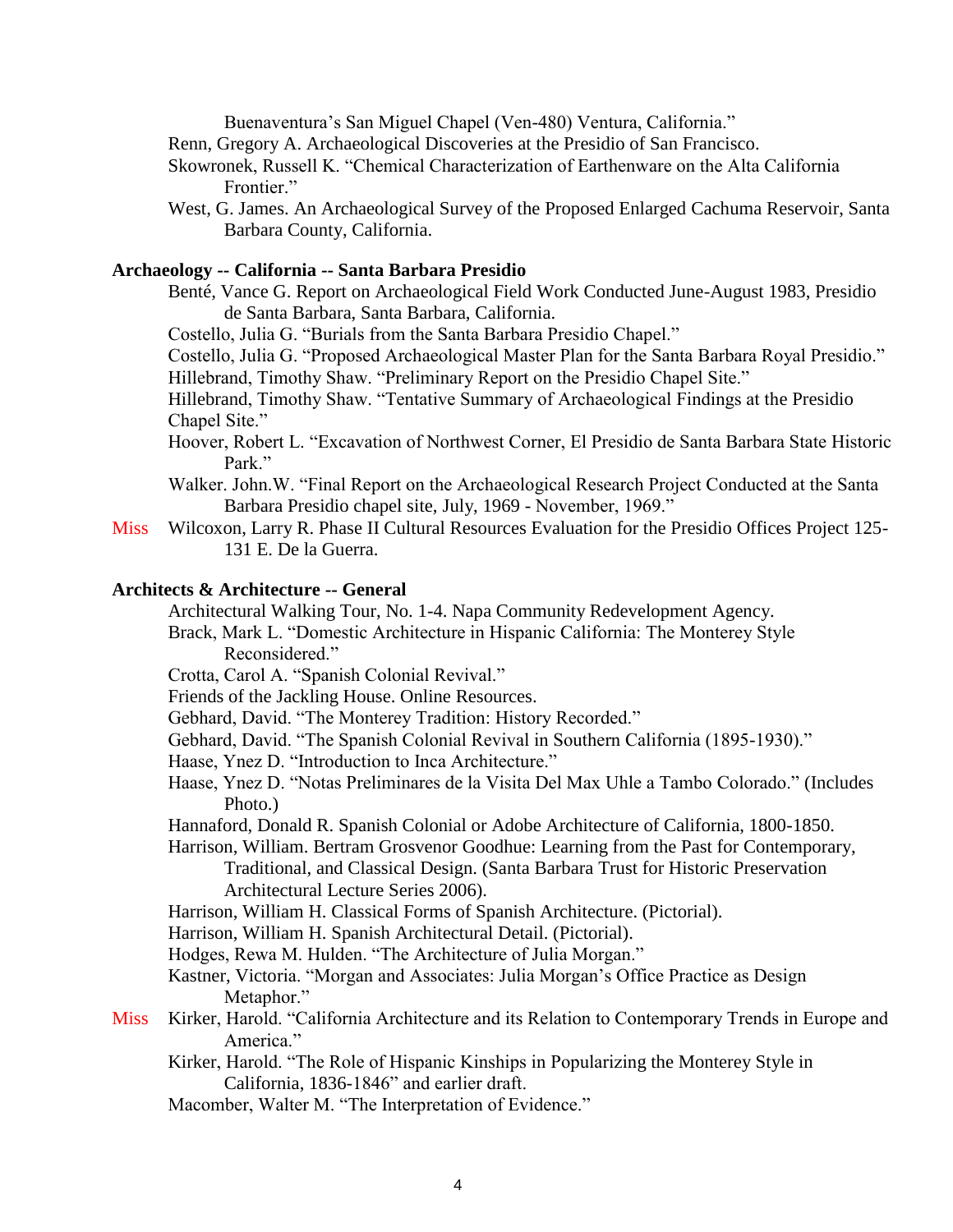Manucy, Albert C. "The Folk Architecture of Spain."

Morgan, Julia. Websites and J. Jackman Speech Notes, 2001.

Moyssén, Xavier. "Los Arquitectos de México y el Monopolio de la Cal en 1794."

Neuerburg, Norman. Agustin V. Zamorano, Architect.

*Sanchez, Gilbert*. Newspaper and online material.

Vessely, Robert S. "The Resources Required to Build a Spanish-Era Mission Building."

Welsch, Roger L. "Shelters on the Plains."

# **Architects & Architecture -- California -- Santa Barbara**

Appleton, Marc. "George Washington Smith."

Architectural Board of Review of the City of Santa Barbara, California. Policy for Architectural Control.

*Barber, Peter Josiah*. Biographical Info.

Chase, Pearl. "A Study in Contrasts - Santa Barbara Harmony Versus Stark Angles."

Community Arts Association Plans Committee. Honor Awards for Civic and Commercial Architecture in Santa Barbara and Montecito in the Years 1928-1929.

Courthouse of Santa Barbara County. Illustration and Pamphlet.

Donaldson, Milford Wayne. "Architectural Conservation Assessment: Casa de la Guerra and el Presidio de Santa Barbara."

Douglas, Walter C. "The Douglas Adobe, Star Route, San Marcos Pass."

Gebhard, David. George Washington Smith, Architect, 1876-1930.

Gebhard, David. "The Santa Barbara County Courthouse: Public Architecture by Committee" and Obituary.

Guides - Santa Barbara Architecture. Newspaper Clippings and Pamphlet.

Harrison Design Associates. Architectural Styles of Santa Barbara.

Jakobsen, Kirsten. "Santa Barbara Architecture."

*Lockard, Keith E. and Family*. Various.

Morrow, Irving F. New Santa Barbara.

*Murphy, John Frederic*. Letter and Tribute.

Nelson, Christopher H. Architectural Style Guide for Santa Barbara. (Pamphlet).

Nelson, Christopher H. A Survey of Santa Barbara Architecture to 1930.

The Plans & Planting Committee. Old Adobes of Santa Barbara.

Miss El Pueblo Viejo, City Architectural Ordinance.

Roberts, Kenneth L. "Santa Barbara in 'California's War on Ugliness.'"

## **Artists -- General**

Anderson, Alissa J. Women Artists of the Central Coast, 1875-1950. (Pamphlet).

Dinnean, Lawrence. Les Jeunes: An Account of Some Fin De Siècle San Francisco Authors and Artists.

Santa Barbara Historical Museum. A Century of California Art: Auction, Santa Barbara Historical Museum, November 4, 1995. (Catalogue).

## **Artists -- Individual** *(Arranged by Artist)*

*Ford, Henry Chapman.* Berney, Charlotte. The Return of the Missions: An Exhibition of Oil Paintings of California Missions by Henry Chapman Ford (1828-1894).

*Ford, Henry Chapman.* Neuerburg, Norman. Henry Ford Chapman: Painter of Early California. *Haass, Fridolin.* Miscellaneous.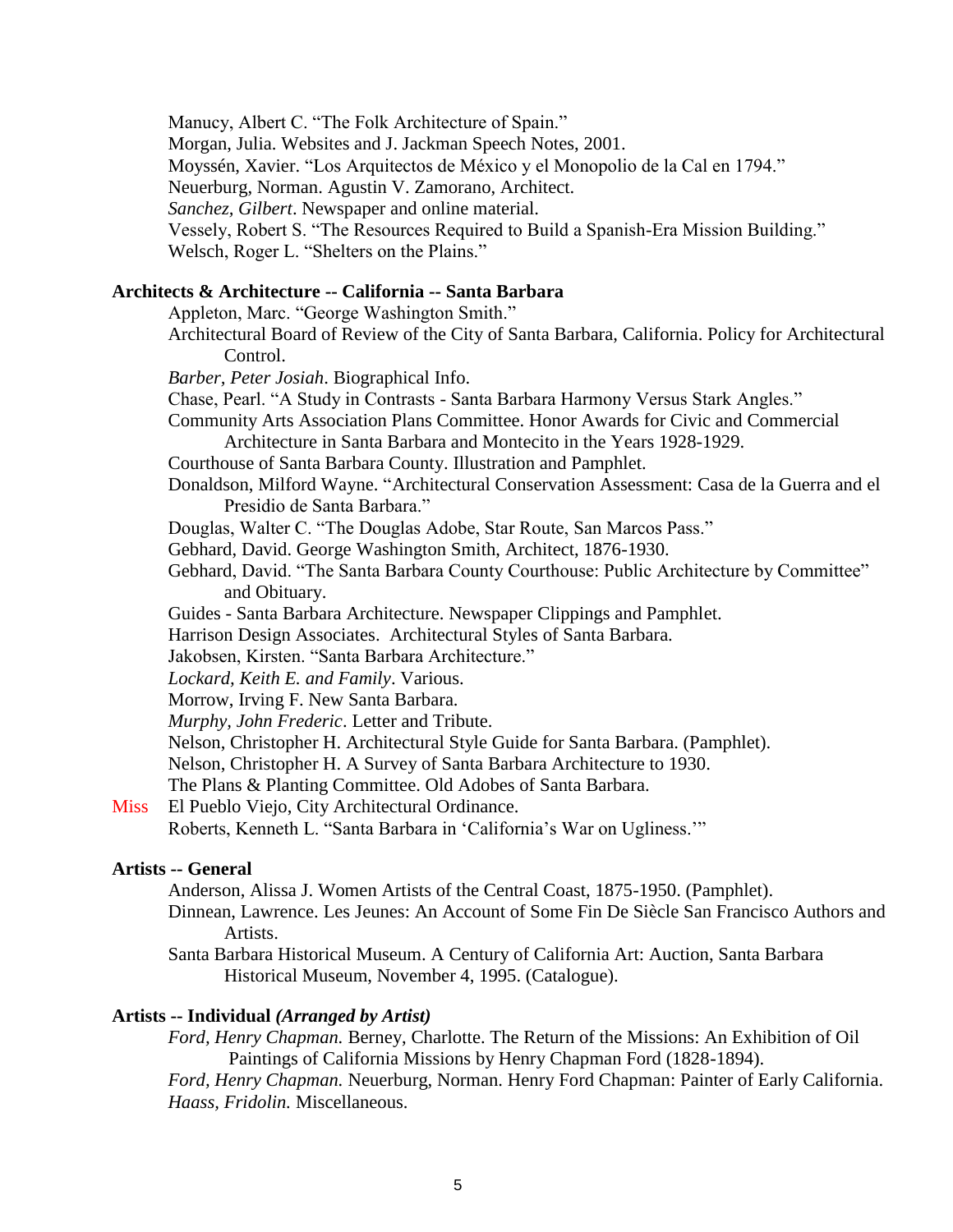*Harmer, Alexander Francis.* Miscellaneous.

- *Harmer, Alexander Francis.* Alexander F. Harmer, 1856-1925: Exhibition, September 27 October 16, 1982, James M. Hansen, Santa Barbara.
- *Harmer, Alexander Francis.* Woodward, Arthur. A Biographical Sketch of Alexander Francis Harmer (196?).
- *Harmer, Alexander Francis.* Woodward, Arthur. A Biographical Sketch of Alexander Francis Harmer (1973).
- *Heebner, Mary.* Heebner, Mary. Old marks, new marks.
- *James, Will.* Turner, Frederick. The Artist Whose Cowboys were Based Mostly on Himself.

*Peake, Channing.* Biographical Info.

*Seney, Joe.* A Special Selection of California Lighthouse Drawings.

*Van Cina, Theodore.* Newspaper Note.

*Warshaw, Howard.* Biographical Info.

*Watkins, Carleton E.* Johnson J. W. The Early Pacific Coast Photographs of Carleton E. Watkins.

## **Arts & Crafts**

Edwards, Jay Dearborn. Historic Louisiana Nails: Aids to the Dating of Old Buildings.

Ely, Evelyn. Ojos de Dios: What They are, How to Make Them.

Fearn, Jacqueline. Thatch and Thatching.

- Fontana, Bernard L. "The Tale of a Nail: On the Ethnological Interpretation of Historic Artifacts."
- Geiger, Maynard. California Calligraphy.
- Geiger, Maynard. Representations of Father Junípero Serra in Painting and Woodcut: Their History and Evaluation.
- Grant, Bruce. Encyclopedia of Rawhide and Leather Braiding.

Griswald, Lester. "Preparation of Rawhide."

- Harrington, M. R. "The Making of Tiles at the Missions."
- Hoover, Robert L. "Aboriginal Cordage in Western North America."
- Kendrick, Grace. The Antique Bottle Collector.

Lister, Florence Cline. "Majolica, Ceramic Link Between Old World and New."

Lummis, Charles Fletcher. "Old Art in California."

Maiolica. Description from Getty Museum Exhibit, 1989.

McAllister, R. W. Gems and Minerals of California: Their Use in the Arts.

Morrison, Mel. Marbles: Identification & Price Guide.

Nelson, Lee H. Nail Chronology as an Aid to Dating Old Buildings.

Neuerburg, Norman. "The Angel on the Cloud, or 'Anglo-American Myopia' Revisited: A Discussion of the Writings of James L. Nolan.

Neuerburg, Norman. The Edwin H. Carpenter Collection of Mexican Colonial Imprints.

Neuerburg, Norman. "The Function of Prints in the California Missions."

# Miss Neuerburg, Norman. Indians as Artists in California Before and after Contact with the Europeans.

Neuerburg, Norman. "More Indian Sculpture at Mission Santa Barbara."

Neuerburg, Norman. Painting in the California Missions.

Neuerburg, Norman. Todos Santos. Exhibition Brochure.

Nolan, James Lee. "Anglo-American Myopia and California Mission Art, Pt. 1."

Nolan, James Lee. "Anglo-American Myopia and California Mission Art, Pt. 2."

Nolan, James Lee. "Anglo-American Myopia and California Mission Art, Pt. 3."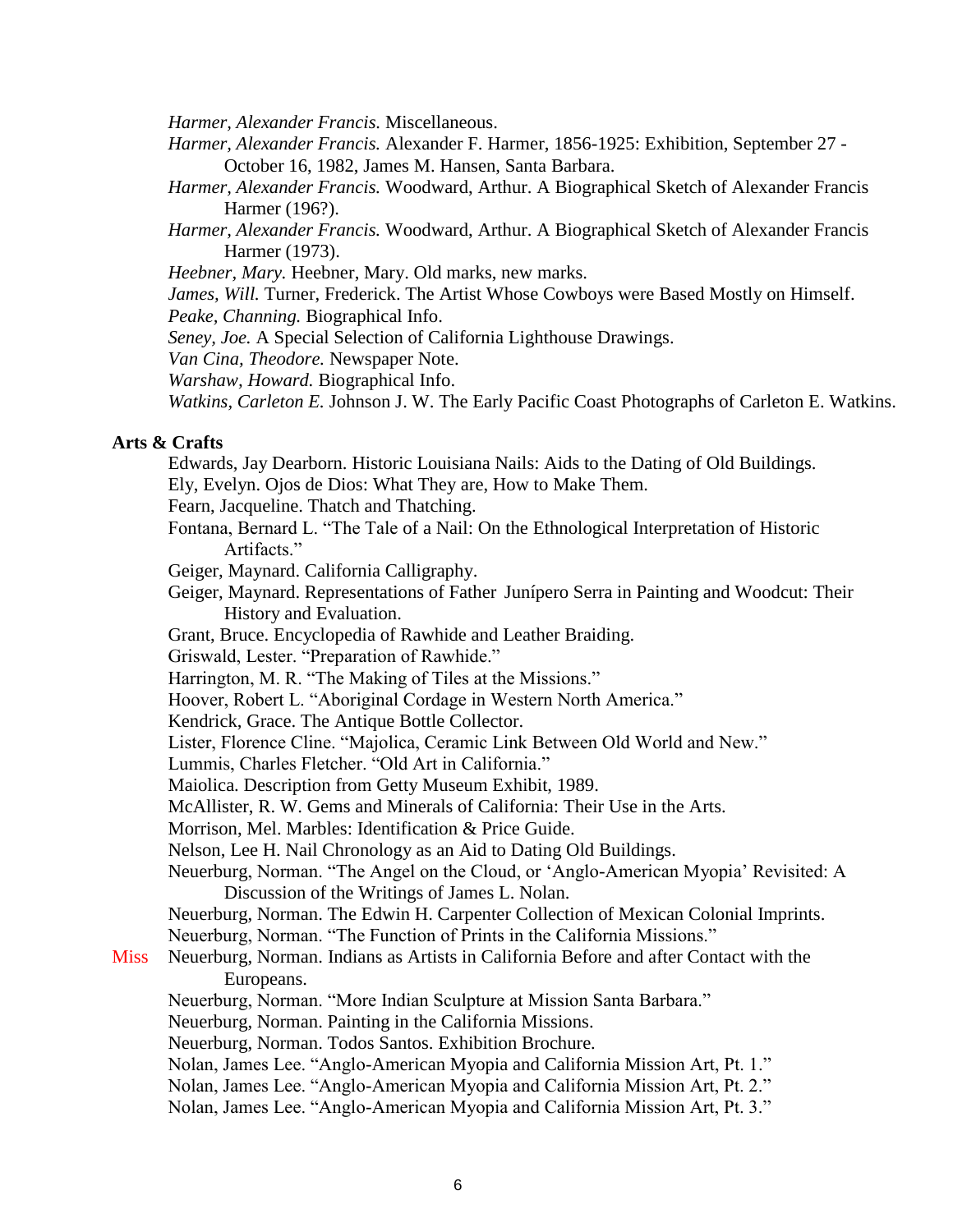Nolan, James Lee. "El Libro Azul."

Page, Amy. "The Other Colonial."

Pehoski, Joe. Blacksmithing for the Home Craftsman.

Plowden, William W., Jr. "Spanish and Mexican Majolica Found in New Mexico."

Polley, Frank J. "Ship Building at the San Gabriel Mission."

Ripplinger, David S. Making Sure-fire Tinder.

Storey, Howard. "Acculturation in the Use of Chumash Motifs to Decorate Two Missions."

Vogt, Paul. Candeleros y Lamparas de Hierro.

Webb, Edith. Pigments Used by the Mission Indians of California.

Welty, Johanna. "China Ships Sailing the Spanish Sea: The Impact of the Manila Galleon on Viceregal Art."

Welty, Johanna. "Talavera: An Overview of Viceregal Majolica."

Wilbur-Cruce, Eva Antonia. Excerpt on Making Clay Floors from: A Beautiful, Cruel Country.

# **Baja California**

(Baja California). Pamphlets, guides.

Crosby, Harry. "El Camino Real in Baja California: Loreto to San Diego."

Ellsberg, Helen. Los Coronados Islands.

Gerhard, Peter. "Peregrinations of the Baja California Mission Registers."

- Jackman, Jarrell C. Harry W. Crosby's Antigua California: Mission and Colony on the Peninsular Frontier, 1697-1768. (Book Review.)
- León Portilla, Miguel. Loreto's Key Role in the Early History of the Californias (1697-1773).
- León Velazco, Lucila del Carmen. "La Compañia Militar del Presidio de Loreto en la Frontera Dominica."

Ramírez, David Piñera. "The Beginning of Secular Colonization in Baja California." Los Retablos de San Javier, Baja California Sur. (Pamphlet).

# **Bibliographies** *(Arranged by Title)*

*100 Santa Barbara Books: A Bibliography Listing Works Dealing with Santa Barbara or Having a Bearing on the City's History and Development.* Santa Barbara Public Library.

*Adobe Bibliographies.* Various.

*Architectural and Historic Resources Survey, City of Santa Barbara: Bibliographies.* Chase, John.

*Architecture Series: Bibliography.* Vance Bibliographies.

*Baja California Missions: 1980-1989.* Mathes, W. Michael.

*California Local History: A Bibliography and Union List of Library Holdings.* Rocq, Margaret Miller.

*California Presidio Sites: Bibliography.*

*Chumash Indians.* Ayer Collection.

*Genealogy Bibliography.* Santa Barbara Public Library.

*Hispanic Archaeology Bibliography.* Barker, Leo R.

*History, Architecture and Archaeology of Spanish Missions and Presidios in California: A Bibliography.* Baca, David R.

*Memorial to Rev. Maynard J. Geiger, O.F.M.* Nunis, Doyce Blackman. Memorial and Bibliography.

*Mexican/Spanish American Genealogy: Bibliography.* Hispanic Family History Research. *Mill-Related Books.* UWF Archaeology Institute.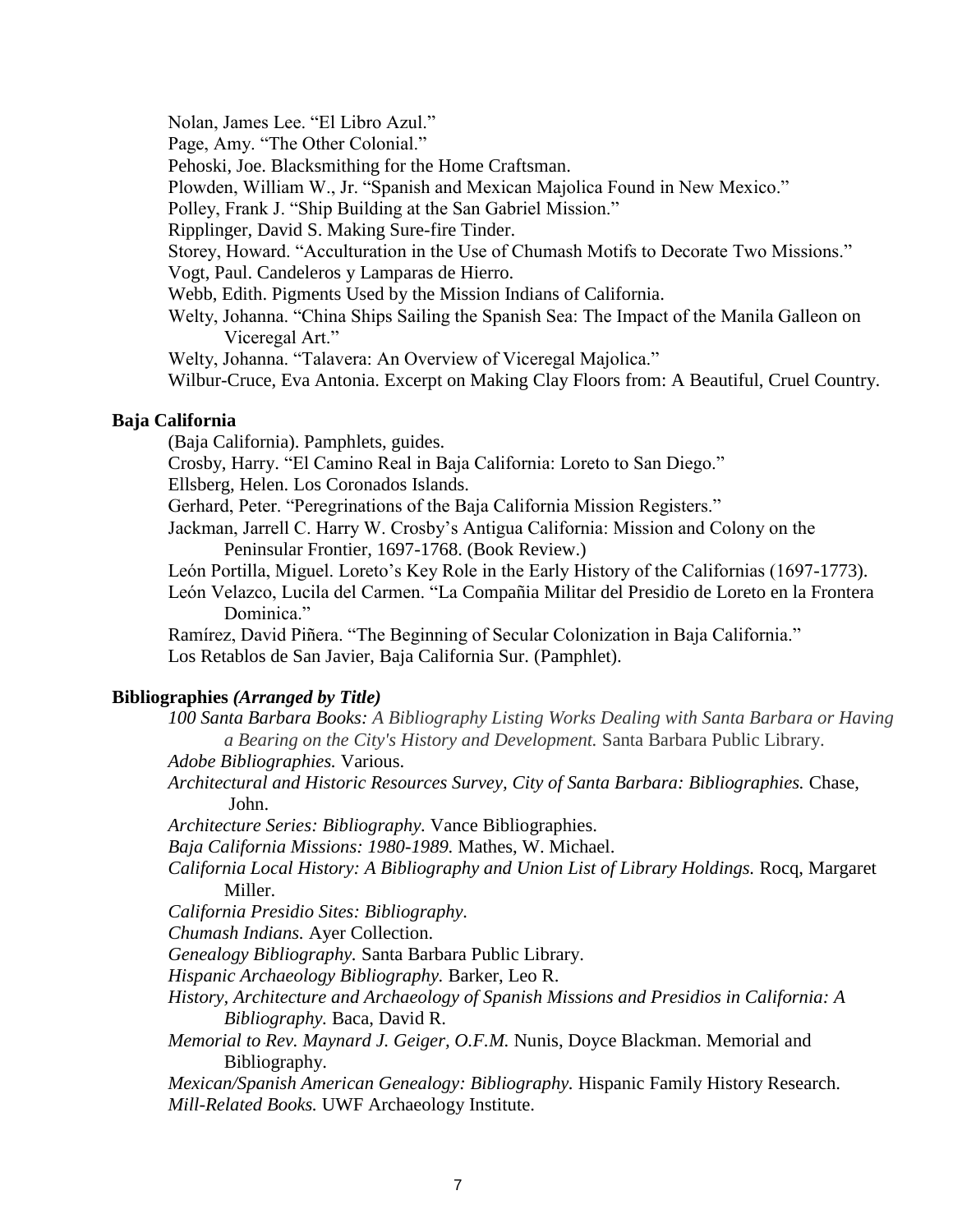*Music of Spain Prior to 1800: A Bibliography of Scholarly Editions, Studies and References.* Dunn, F. Richard.

*Postal History.* Handwritten bibliography.

*Recent Publications Concerning Santa Barbara Channel Region.* A'lul'quoy, v. 1, no. 2 (fall 1988), p. 15-16.

*Santa Barbara Area, California: A Study of Changing Culture Patterns Prior to 1865.* Mikesell, Marvin W. Bibliography.

*Santa Barbara Backgrounds: A Bibliography of Local History.* Santa Barbara Public Library. *Santa Barbara Bibliography.*

*Santa Barbara Royal Presidio: Brief Bibliography.*

*Select List of Latin American Song Books and References for Guidance in Planning Fiestas.* Fern, Leila.

*Textiles.* Various.

(*Edith) Webb Collection: List of Titles of Reference Materials. Zamorano 80 Collectors' Books About California.*

# **Biographies** *(Arranged by Biographical Subject)* **See also People, where some of these folders have been moved.**

*Argüello y Morago, María de la Concepción Marcela.* Miscellaneous. (Includes Photos). *Bancroft, Hubert Howe.* Miscellaneous.

*Bancroft, Hubert Howe.* Caughey, John Walton. "Hubert Howe Bancroft: Historian of Western America."

*Carnes, Henry S.* Miscellaneous.

*Centeno, Juanita Ochoa.* Obituary.

*Chapman, Joseph.* Miscellaneous.

*Chapman, Joseph.* Olson, Dwayne. "Chapter Three: Joseph Chapman" from: Joseph Chapman: 1788-1849.

*Charles III, King of Spain (Carlos III).* Miscellaneous.

*Chase, Pearl.* Miscellaneous.

*Chase, Pearl.* 100<sup>th</sup> Birthday Commemoration, November 16, 1988. Addresses.

*Chase, Pearl.* Barker, Rosanne M. "Small Town Progressivism: Pearl Chase and Female Activism in Santa Barbara, California, 1911-1918."

- *Chase, Pearl.* Farley, Marco. The Legacy of Pearl Chase.
- *Chase, Pearl.* Heskett, Michael. "The First Lady of Santa Barbara: Pearl Chase."

*Cook, Mortimer.* Skagit River Journal and Letter to Jarrell C. Jackman.

*Craig, James Osborne & Mary.* Biographies and Copy of Newspaper Clipping.

*Davis, William Heath.* Churchill, Charles B. "Hawaiian, American,

Californio: The Acculturation of William Heath Davis."

*Den, Nicholas & Richard.* Moes, Robert J. The Brothers Den.

*Fages, Pedro.* Nuttall, Donald A. "Light Cast upon Shadows: The Non-California Years of Pedro Fages."

*Flores Family.* Miscellaneous.

*Fitch, Henry David.*

*Gálvez, Bernardo de.* Elwell-Martinez, Jim. "Don Bernardo de Gálvez" and Pamphlet.

- *Gálvez, Bernardo de.* Van Hyning, Thomas E. "Gálvez An Unsung Patriot."
- *Gálvez, José de.* Priestley, Herbert Ingram. José de Gálvez: Visitor-General of New Spain (1765- 1771). (Excerpts.)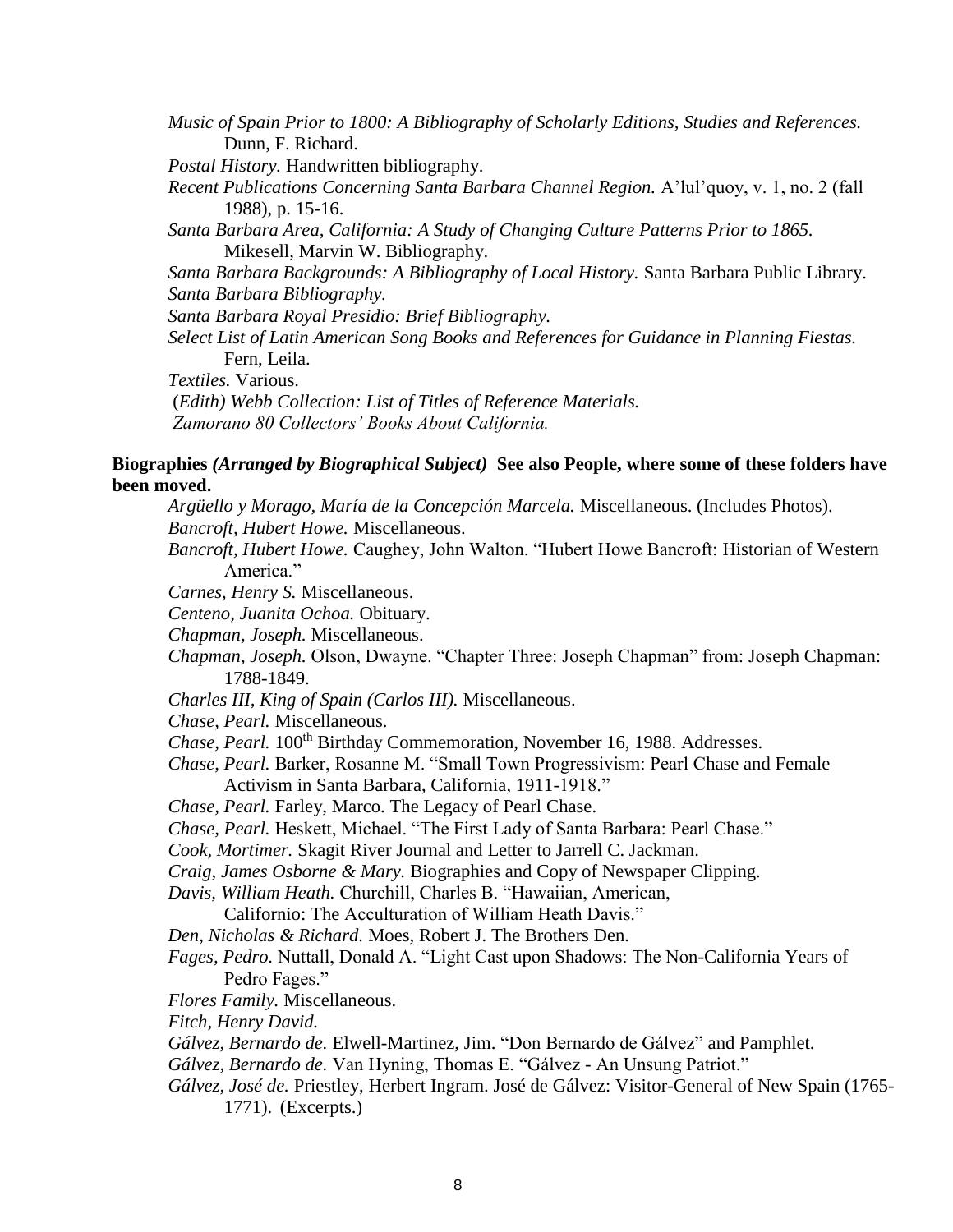*Geiger, Maynard.* Geiger, Maynard. "Memories of Younger Days (1901-1937)." *Goicoechea, Felipe de.* Miscellaneous.

- *Goicoechea, Felipe Antonio de.* Jackman, Jarrell C. Felipe de Goicoechea: Santa Barbara Presidio Commandant (short biography).
- *Gutierrez, Francisco Narcisco.* Phillips, Michael J. Fifty Years and More in Santa Barbara. (Newspaper Clipping.)
- *Harrington, John Peabody.* Benson, Arlene. "On the Road to Goleta."
- *Harrington, John Peabody.* Callaghan, Catherine A. "J.P. Harrington California's Great Linguist."
- *Harrington, John Peabody.* James, Carollyn. "A Field Linguist Who Lived His Life for His Subjects."
- *Harrington, John Peabody.* Stirling, Matthew Williams. "John Peabody Harrington: 1884-1961" (obituary and bibliography).
- *Hoffmann, Bernhard.* Chase, Pearl. Bernard Hoffmann Community Builder.

*Jackson, Helen Hunt.* Whitaker, Rosemary. Helen Hunt Jackson.

- *Malarin, Mariano.* Shumate, Albert. Mariano Malarin: A Life That Spanned Two Cultures.
- *McGroarty, John Steven.* Past Eighty.
- *Menzies, Jean Storke.* Short Biography.
- *Mills, Paul Chadbourne.* McMahon, Marilyn. "Keeping History Alive."

*Neuerburg, Norman.* Lovoos, Janice. "Norman Neuerburg: Keeper of the Missions."

*Neve, Felipe de.* Monnette, Orra Eugene. "Don Felipe de Neve" and short biography.

*Nicholson, Grace.* Packer, Rhonda. Grace Nicholson: An Entrepeneur of Culture. *O'Neill, Owen H.* Obituary.

*Ortega, José Francisco de.* Elwell, Martinez, J. "A Soldado's Comandante."

- *Ortega, José Francisco de.* Olson, Dwayne. "Chapter Two: Jose Francisco Ortega" from: Joseph Chapman: 1788-1849.
- *Ortega, José Francisco de.* Scofield, Ronald D. "The Pathfinder: Ortega Guided First Settlers." (Newspaper clipping.)
- *Ortega, José Francisco de.* Temple, Thomas Workman. El Gran Capitan de la Nueva California: A Sketch of the Life of Captian Don José Francisco de Ortega.

*Palóu, Francisco.* León Portilla, Miguel. "Fray Francisco Palóu: Serra's First Biographer."

*Phelan, Leontine Birabent.* Miscellaneous.

*Pico, Pío.* Cannon, Marian G. "Bicentennial, 1781-1981; Pío Pico: the Last Don."

*Pico, Salomon.* Ailes, Marilyn. Salomon Pico and the Legend of Zorro.

*Rivera y Moncada, Fernando Xavier de.* Hardwick, Michael R. "Fernando de Rivera y Moncada: 1725-1781."

*Robinson, Alfred.* Barrows, H.D. "Alfred Robinson." Short Biography.

*Robinson, Alfred.* Churchill, Charles. "Alfred Robinson: a Yankee Parses Paradise."

- *Romero, José María*. Sahyun, Geraldine V., translator. "The Memorias of José María Romero." *Ruiz, Bernarda.* Short Biography and Newspaper Clippings.
- *Santa Barbara Trust for Historic Preservation Members.* Newspaper Clippings.

*Vallejo, Mariano Guadalupe.* Hunter, Alexander. Vallejo: A California Legend.

*Vasquez, Tiburcio.* Burciaga, José Antonio. "Tiburcio Vasquez: A Chicano Perspective."

*Vildósola, José Antonio.* Williams, Jack S. "José Antonio Vildósola: A Brief Narrative of the

Life of a Less Well-Known Presidio Commander of the Sonoran Frontier in the later 18<sup>th</sup> Century (draft)."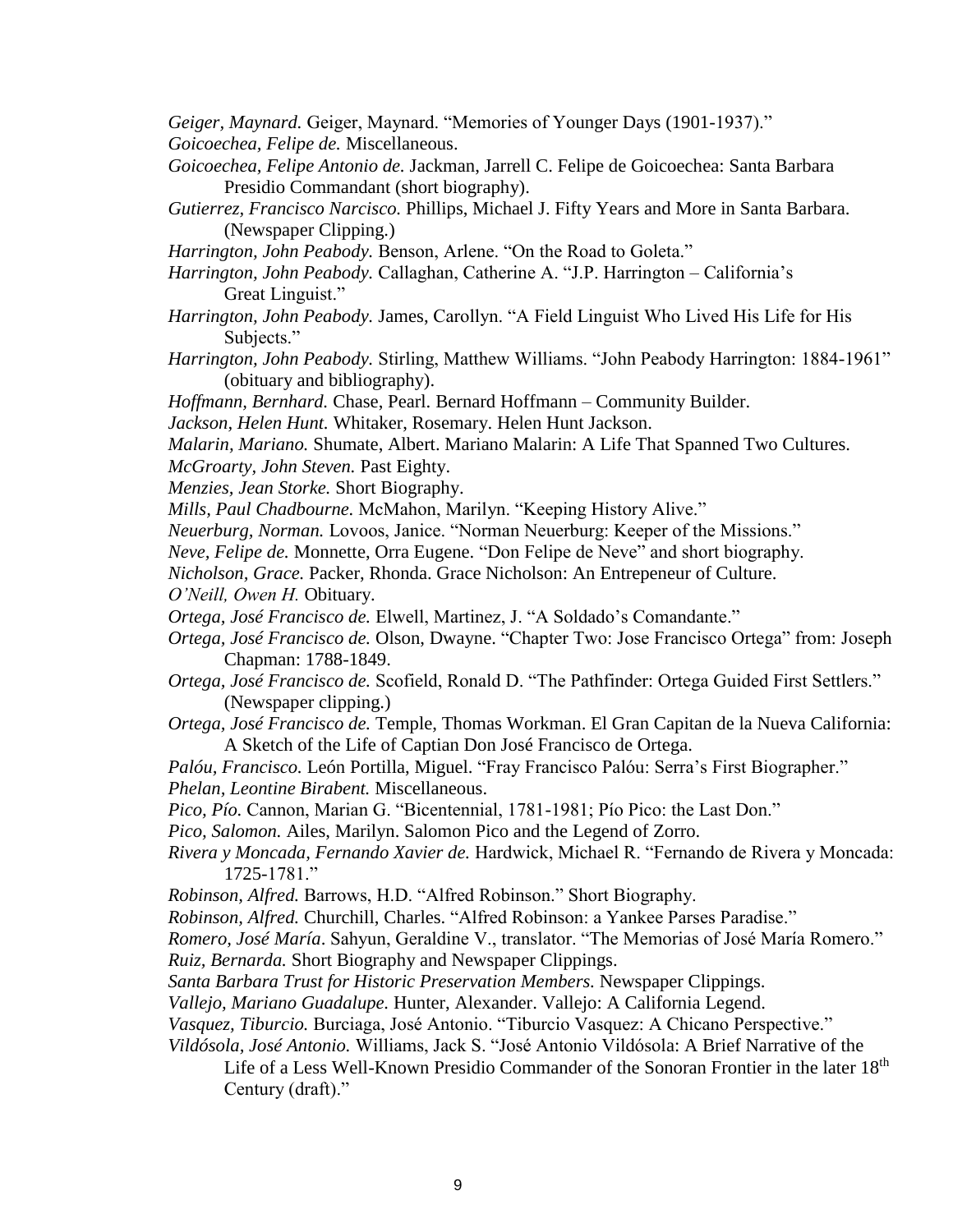- *Vizcaíno, Sebastián.* Oglesby, Richard E. "Sebastián Vizcaíno: The Man Who Christened Us Santa Barbara."
- *Whittaker, Elmer & Barbara.* Jones, E. W. "The Elmer Whittakers and Their Family Trust," and Obituary.
- *Wilson, Luzena Stanley.* Luzena Stanley Wilson, '49er: Memories Recalled Years Later for her Daughter Correnah Wilson Wright. (Excerpt).
- *Zamorano, Agustin Juan Vicente.* Harding, George L. Don Agustin V.
- *Zamorano, Agustin Juan Vicente.* Zamorano: Statesman, Soldier, Craftsman, and California's First Printer. (Excerpts.)

## **Bouchard, Hipólito**

"1818." Play about Bouchard. Notes on Morning Press Article.

- Miss Bealer, L. The Privateers of Buenos Aires, 1815-1821: Their Activities in the Hispanic American Wars of Independence.
- Miss Bouchard Bibliographies.
	- Caillet-Bois, Teodoro. El "Año de los insurgentes": Bouchard en la costa de California. Caillet-Bois, Teodoro. Filibustero Contra Corsario.
	- Carranza, Angel Justiniano. Campañas Navales de República Argentina. Tomo III: Guerra de corso, 1815 á 1821. Capitulo VII: Bouchard, La Argentina.
	- "Cuando Hawaii Tuvo Bandera Argentina." La Nación, 14 September 1997. (Newspaper Clipping.)
	- De Pereira Lahitte, Carlos T. Bouchard en San Nicolás y en la Defensa de Buenos Aires.

Kelty, James. 1818: The Year of the Insurgents. Accompanying video in video files.

Llense, Alexa. "Le Français qui Terrorisa la Californie."

Penas, Agustín R. El Corso con Brown en el Pacífico.

Tompkins, Walker A. "A Tale of Three Old Chests." (Newspaper Clipping.)

## **Bridges—California—Santa Barbara County**

## **California -- General**

Bass, Thomas A. "The CCC is Revived in California."

Baxter, Don J. Gateways to California.

Bear Flag Sesquicentennial Committee. "Raising the Bear Flag over Sonoma's Plaza," Mission Statement, and Program.

Blackmar, Frank Wilson. Spanish Colonization in the Southwest.

- Briggs, Carl. "For Profit and Empire: Fur Trapping in California." Includes "One Season at Fort Vancouver" by Jean Sherrell and "Aristocrats, Promyshleniks, Aleuts: Russians in the Fur Trade." By Nicholas Rokitiansky.
- Burchell, R. A. J. S. Holliday's Rush for Riches: Gold Fever and the Making of California. (A Book Review.)

California 200: Bicentennial. Brochure.

California Precipitation. Report, Spring 1990.

Constitution, State of California 1849.

- Dias, Eduardo Mayone. "'El Portugues' Don Antonio Jose Rocha: California's First Portuguese Settler."
- Dutton, Davis. A California Porfolio: The Golden State in Words and Pictures. (Excerpts.) Farris, Glenn J. "Panto and the Pueblo of San Pasqual." (Excerpts.)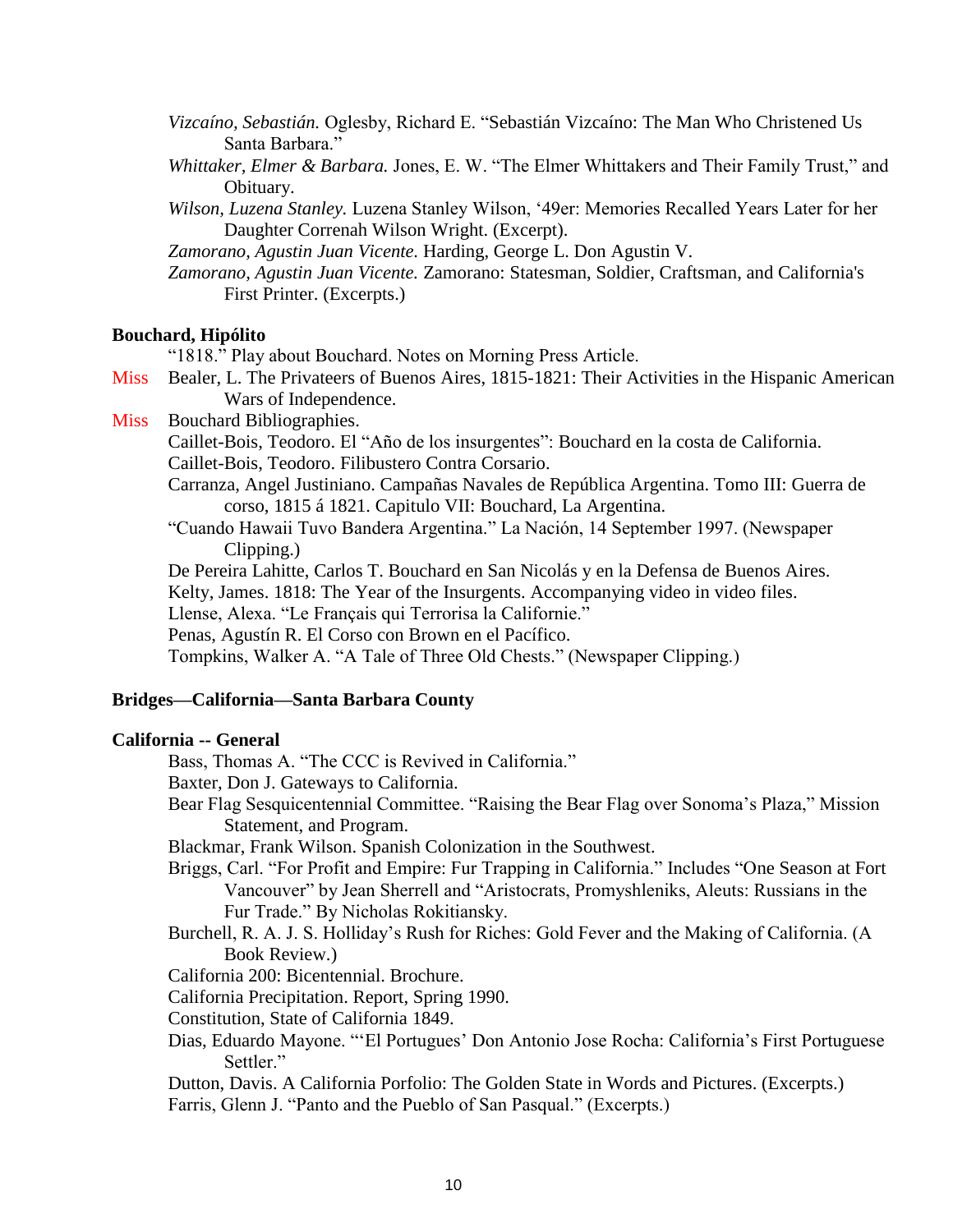"The Flea in California History and Literature."

Gates, Paul Wallace. "The California Land Act of 1851."

Guide to the California State Park System.

Guidebooks. California Monuments and Parks. Miscellaneous.

Hart, James D. "Europeans and the Making of Modern California."

Hicks, John Donald. The California Background: Spanish or American?

History of the World: California. (Excerpt).

Ives, Stephen. "Myth and Discovery in the West."

Lantis, David W. California. Guidebook.

Lyons, R. W. California: The Golden State. Guidebook.

Muir, John. Proposed John Muir-Kings Canyon National Park: Including a Summary of "A Rival of the Yosemite," the Canyon of the South Fork of the King's River, California.

Murray, W. H. California. Guidebook.

Norris, Jim. "Influence of Otter Trappers in So. Cal. Before Statehood."

Odyssey of the Santa Barbara Kingdoms and 138 Miles North.

Out West, Volume XIX, No. 1 (July, 1903).

- Palme, Lennart. Vikingsholm: An Authentic Viking Castle in the Romantic Sierra Nevada of California.
- Powell, Lawrence Clark. "California Classics Reread: Ramona."

Powell, Lawrence Clark. "California Classics Reread: Two Years Before the Mast."

Putnam, Ruth. California: The Name.

Riley, Roger D. "California's Military Role in the Civil War."

Satterfield, H. T. They Call it California. Guidebook.

"Southern California Newspapers, 1851-1876." (Santa Barbara Excerpts.)

Stammerjohan, George R. "U.S. Government Camel Experiment."

Starr, Kevin. "Certain Patterns in the Emergence of California as a Regional Culture."

Trexler, Keith A. The Tioga Road: A History, 1883-1961.

Van Tuyle, Bert. Know your California: What to See On and Off the Highways: A Complete Guide Book.

Vils, Ursula. "California: A Dream in Danger?" (Newspaper Clipping.)

Wagner, Henry Raup. "Saints' Names in California."

Weber, Francis J. A Cardinal for California's Southland.

Weland, Gerald G. "Rescuing the Mighty Conqueror."

Welcome to the Mission Country of California: Land of History and Romance. Visitors Guide. Western Woman. Santa Barbara California Souvenir Edition.

# **California -- History -- Los Angeles**

(California -- History -- Los Angeles). Miscellaneous. Pamphlets, Mailing, Newspaper Clipping. A Facsimile of the 1816 Census of the Pueblo of Los Angeles. **[OVERSIZE]**.

Geiger, Maynard J., translator. Six Census Records of Los Angeles and Its Immediate Area Between 1804 and 1823.

Historical Society of Southern California, Annual Publication, 1931 (Commemorating the One Hundred and Fiftieth Anniversary of the Founding of Los Angeles, September 4, 1781).

Kelsey, Harry A. "A New Look at the Founding of Old Los Angeles."

Knill, Harry. Early Los Angeles.

Krythe, Maymie R. "Daily Life in Early Los Angeles. Part III: The Glorious Fourth." Los Angeles: 1781-1981. Los Angeles Times Supplement, 8/31/80. **[OVERSIZE]**.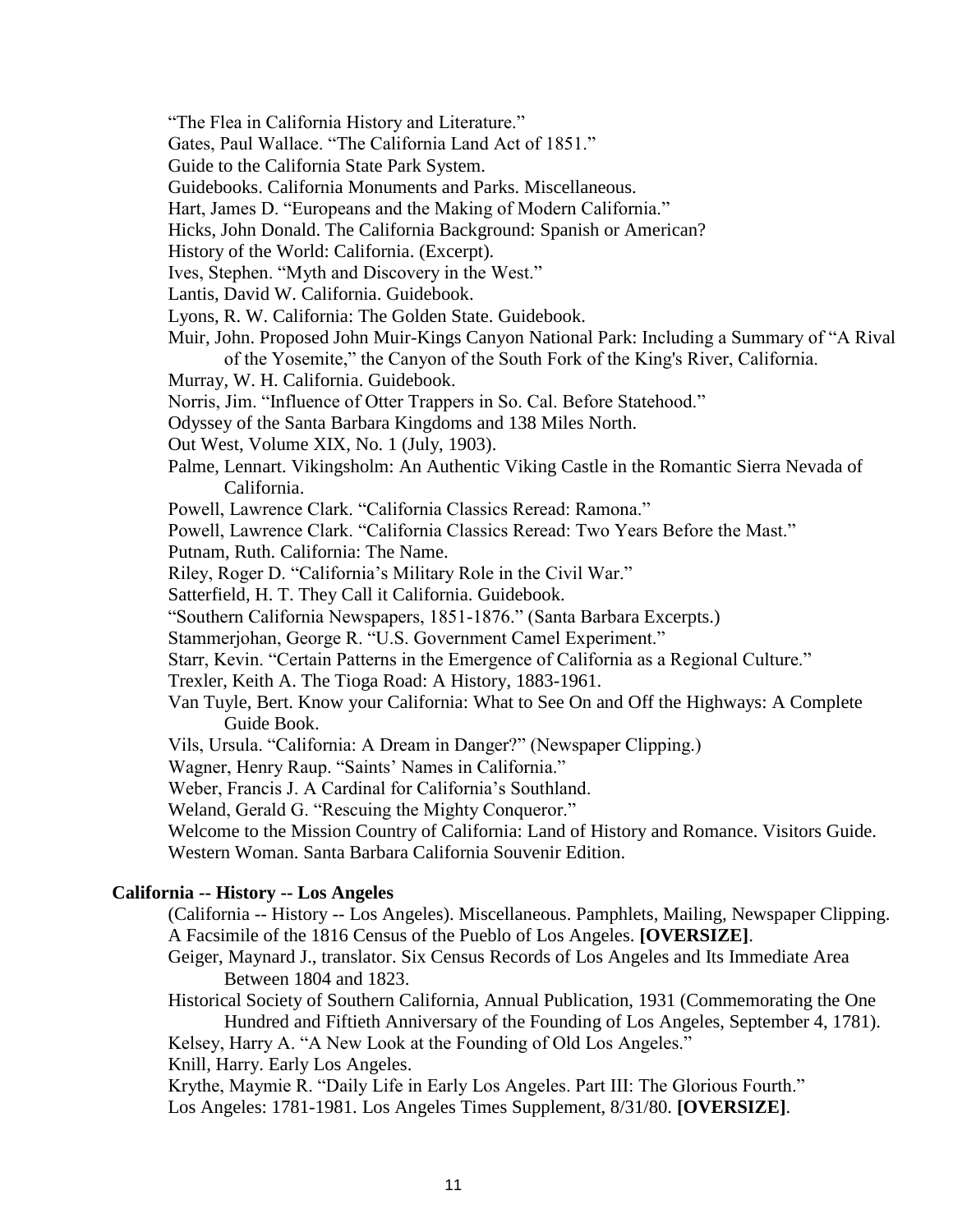Los Pobladores 200

Mason, William M. "The Founding Forty-Four."

Mason, William M. "Tracking the Founders of Los Angeles."

Moss, Rick. "Not Quite Paradise: The Development of the African American Community in Los Angeles through 1950."

Northrop, Marie E. "1790 L.A. Census."

Romer, Margaret. "The Story of Los Angeles. Part II."

# **California – History -- Monterey**

Powers, Laura Bride. Old Monterey: California's Adobe Capital.

# **California -- History -- San Diego**

Engstrand, Iris Wilson. "The Occupation of the Port of San Diego de Alcalá, 1769." Engstrand, Iris Wilson. Serra's San Diego: Father Junípero Serra and California's Beginnings. Luberski, Alexandra. "The Community of Old Town San Diego, 1850 to 1870, as Revealed Through the United States Federal Census."

Luberski, Alexandra. "The Function of a 'Town' in Early San Diego History."

# **California -- History -- Spanish/Mexican Period**

Adams, Ruth C., translator. English translation of: Crónica de una expedición romántica al Nuevo Mundo; Capitulo VII: El Viaje a California y la Guerra del Pacifico = Romantic

Expedition to the New World; Chapter VII: Trip to California and the War of the Pacific.

Alvarez, Chelo. "El Camino Real: Un Sendero Español en California" and cover letter.

Blew, Robert W. "The Californios and American Society."

Blew, Robert W. "How the U.S. Really Acquired California."

Burgess, Sherwood D. "Lumbering in Hispanic California."

- Cook, Sherburne Friend. Expeditions to the Interior of California Central Valley, 1820-1840.
- Coronel, Antonio Franco. Partial English translation of his: Cosas de California = Tales of California.
- Crosby, Harry. "The Influence and Contributions of Jesuit Califronia in the Opening and Settlement of Alta California."
- Dutton, Davis. "A California Portfolio: Soldiers, Priests and Pagans."

Engstrand, Iris Wilson. The Legal Heritage of Spanish California.

Fages, Pedro. Expedition to San Francisco Bay in 1770: Diary of Pedro Fages.

Fuster, Jaume. "California: The Earth Chant." (TV Series + Related Correspondence). **[OVERSIZE]**.

Harrison, Powell. "San Pasqual Reconsidered: An Unnecessary Battle."

- Henryson, A.T. "Hacienda Days with a Don: An Authentic Account of Building and Speculative Activities During the Adobe Days of California."
- Hernández, Salomé. No Settlement Without Women: Three Spanish California Settlement Schemes, 1790-1800.
- Iversen, E.H. "The Literary Legend of the Romance of Nikolai Rezanov and Concepción Argüello and its Effect on California History."

Iversen, E.H. "Nikolai Rezanov and Concepcion Argüello: A Tale of Old California."

Killea, Lucy L. "The True Origins of Spanish Colonial Officials and Missionaries."

Knill, Harry. Rosie and the Bear Flag.

Monsen, Courtenay. Pioneer Spanish California and the American Revolution: Pacific-Atlantic,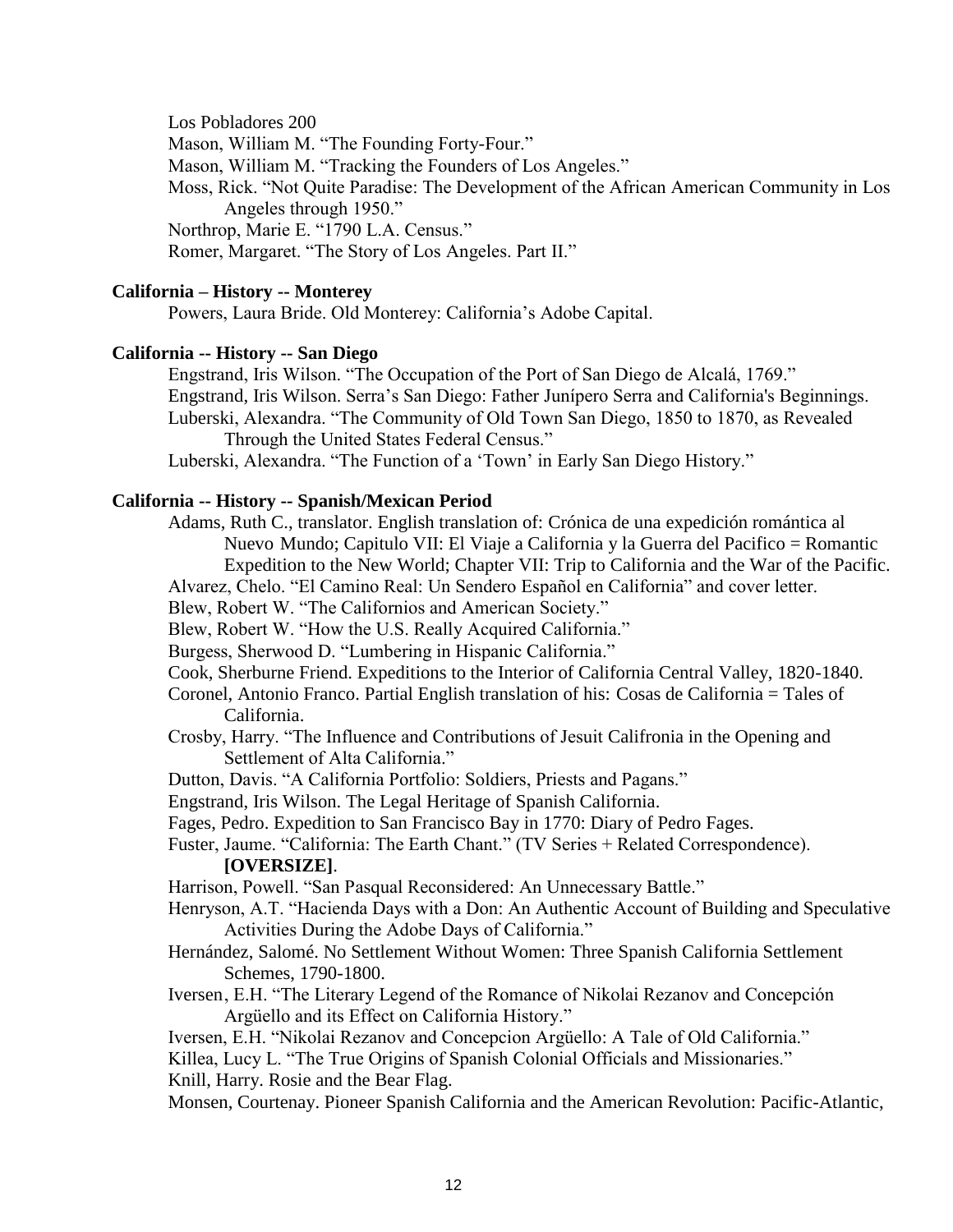1769-1782.

Mullen, Kevin J. "Crime, Politics and Punishment in Mexican San Francisco."

Narrative of Guillermo Fitch and Blas Piña: Taken on Board of Steamer M. S. Latham on her Voyage from San Francisco to Donahue. April 16th, 1874. (Handwritten Spanish.)

- O'Moore, Maurice M. "Concha Arguello's Story."
- Packman, Ana Begue. Tales of Old California. (Newspaper Clipping.)
- Pritchard, Alan. California Before 1776.
- Pritchard, Diane Spencer. "Joint Tenants of the Frontier: Russian/Hispanic Interactions in Alta California, 1812-1841."
- Reynolds, Jerry. "The Golden Dream of Francisco Lopez."
- Rychetnik, Joe. "The U.S. Marines' Role in the Conquest of California."
- Sandos, James A. Historic Preservation and Historical Facts: Helen Hunt Jackson, Rancho Camulos, and Ramonana.
- Sanchez, Joseph P. "Pedro Fages and the Founding of California, 1767-1773."
- Sherrell, Jean. "Americans, Californians and Mexicans in California's Pre-statehood Days."
- Sherrell, Jean. "Californio Bandidos: A Yankee Perspective."
- Shinn, Charles Howard. "Pioneer Spanish Families in California." Also contains John Thomas Doyle's "The Missions of Alta California."
- Smith, Robert E. The Early Californianos. (Excerpts.)
- Spanish Beginnings in California, 1542-1822: An International Symposium. Abstracts of Symposium Papers in Spanish and English.
- The Story of California & Her Flags to Color, Vol. 2.
- Street, Richard Steven. "First Farmworkers, First Braceros: Baja California Field Hands and the Origins of Farm Labor Importation in California Agriculture, 1769-1790."
- Tays, George. "California's First Vigilantes."
- Waddingham, Gladys. "Simple Spanish 'Soldado' Sired a Dynasty: The Name of Jose Manuel Machado Lives On."
- Wilkes, Charles. "Absence of All Authority."

#### **California Visitors -- Post 1848**

Bidwell, John. Echoes of the past.

Cone, Mary. Two Years in California. (Excerpts.)

- Font Obrador, Bartolomé. "Distinguidos Visitantes de California: Visita de un Sapiente Juniperiano, el Profesor Norman Neuerburg."
- Powell, H.M.T. The Santa Fé Trail to California 1849-1852: The Journal and Drawings of H.M.T. Powell. (Excerpts.)

#### **California Visitors -- Pre 1848**

Duflot De Mofras, Eugène. Travels on the Pacific Coast. (Excerpts.)

- Duhaut-Cilly, Auguste Bernard. "Duhaut-Cilly's Account of California in the Years 1827-28."
- Farnham, Thomas Jefferson. Life, Adventures, and Travels in California: To which are Added the Conquest of California, Travels in Oregon, and History of the Gold Regions. (Excerpts.)
- Farnham, Thomas Jefferson. Travels in California. (Excerpts.)
- Hakluyt, Richard. The Nova Albion Pages of the Principal Navigations, Voyages, Traffiques and Discoveries of the English Nation.
- Kemble, Edward C. A Kemble Reader: Stories of California, 1846-1848. (Excerpts.)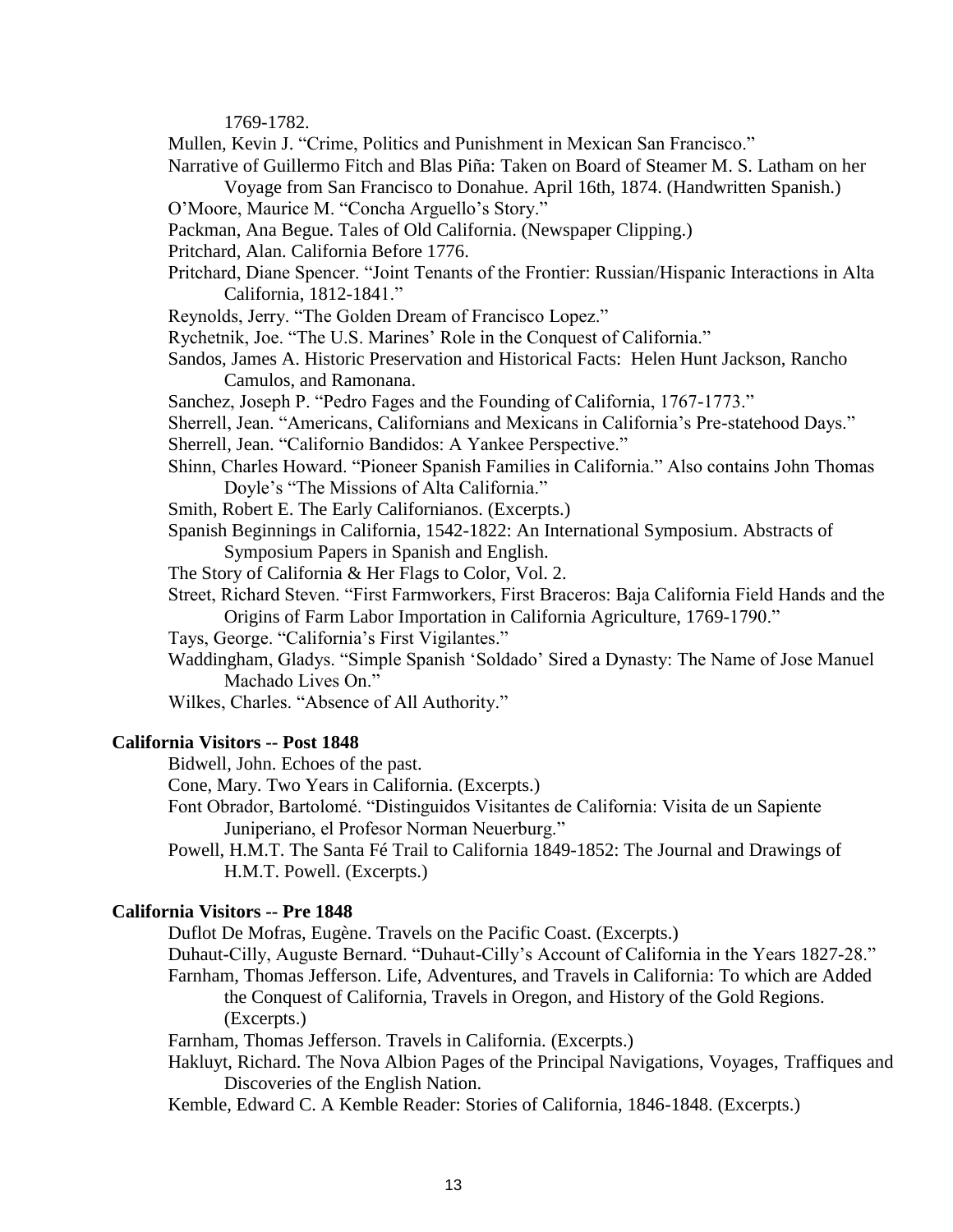Khlebnikov, K.T. "Memoirs of California."

- Kotzebue, Otto von. Fr. Zephyrin Engelhardt's handwritten notes (excerpts?) of Otto von Kotzebue's "Voyage of Discovery (1815)."
- Menzies, Archibald. "Menzies' California Journal." (Excerpts.)
- Miller, Robert Ryal. "Summary of Book in process by Robert Ryal Miller, *A Yankee Smuggler on the Spanish California Coast*," "Some Ancestors and Descendants of George Washington Eayrs (1775-1855)," Letter to Jarrell C. Jackman, and Quote from "Duhaut-Cilly's Account of California in the Years 1827-28."
- Moriarty, James R. Storms, Buccaneers and Sailing Ships on the California Coast, 1539-1779.
- Norris, Jim. "Maritime Visitors to the Santa Barbara Area Before Statehood, 1769-1850."
- Pattie, James O. The Personal Narrative of James O. Pattie. (Excerpts.)
- Vancouver, George. A Visit to the Santa Barbara Royal Presidio in 1793.
- Vancouver, George. A Voyage of Discovery to the North Pacific Ocean and Round the World, 1791-1795. (Excerpts.)
- Vischer, Edward. Edward Vischer's First Visit to California. Translated and Edited by Erwin Gustav Gudde.
- Waseurtz, G. M. A Sojourn in California by the King's Orphan: The Travels and Sketches of G.M. Waseurtz af Sandels, a Swedish Gentleman who Visited California in 1842-1843
- Waverly (Brig) Logbook: 1828, Nov. 15-1829, Jan. 29. Also Typed Copy of Handwritten Logbook.

White, Micheal C. California All the Way Back to 1828. (Excerpts.)

#### **Californians -- Memoirs**

Clyman, James. "A Frontiersman's View of the 'Californians.'"

Giffen, Helen S. "An Adopted Californian: The Life and Letters of William Goodwin Dana." Rockwell, John. "In Olden Times." Santa Barbara Daily News, May 30, 1896.

## **Californios**

Alvarado, Juan Bautista. Rancho Boy Juan Alvarado: A True California Story.

Brandes, Raymond. Times Gone By in Alta California: the Recollections of Senora Dona Juana Machado Alipaz de Wrightington.

Dana, Juan Francisco. The Blond Ranchero: Memories of Juan Francisco Dana.

González, Rafael. "Experiencias de un Soldado de California Contadas por Rafael González á Thomas Savage en Santa Barbara 1878 = Experiences of a Soldier of California.related

by Rafael González to Thomas Savage in Santa Barbara 1878." (Original + translation.)

González, Rafael. A Spanish Soldier in the Royal Presidio of Santa Barbara.

Marrón, Felipa Osuña de. "The Reminiscences of Felipa Osuña de Marrón."

Minnick, Sylvia Sun. "Pio Pico: A California Original".

Pérez, Eulalia. "Una Vieja y Su Recuerdos: The Reminiscences of Eulalia Pérez."

Rambo, Ralph F. Trailing the Californio Bandit Tiburcio Vasquez: 1835-1875.

Times gone by in Alta California: the recollections of Senora Dona Juana Machado Alipaz de Wrightington.

Wierzbicki, Felix Paul. "California as it is and as it May Be, Part V: Natives of California."

## **Cattle and Cattle Ranching**

Bauer, Patricia McCollum. "The Beginnings of Tanning in California." "Cattle Brands of the California Missions."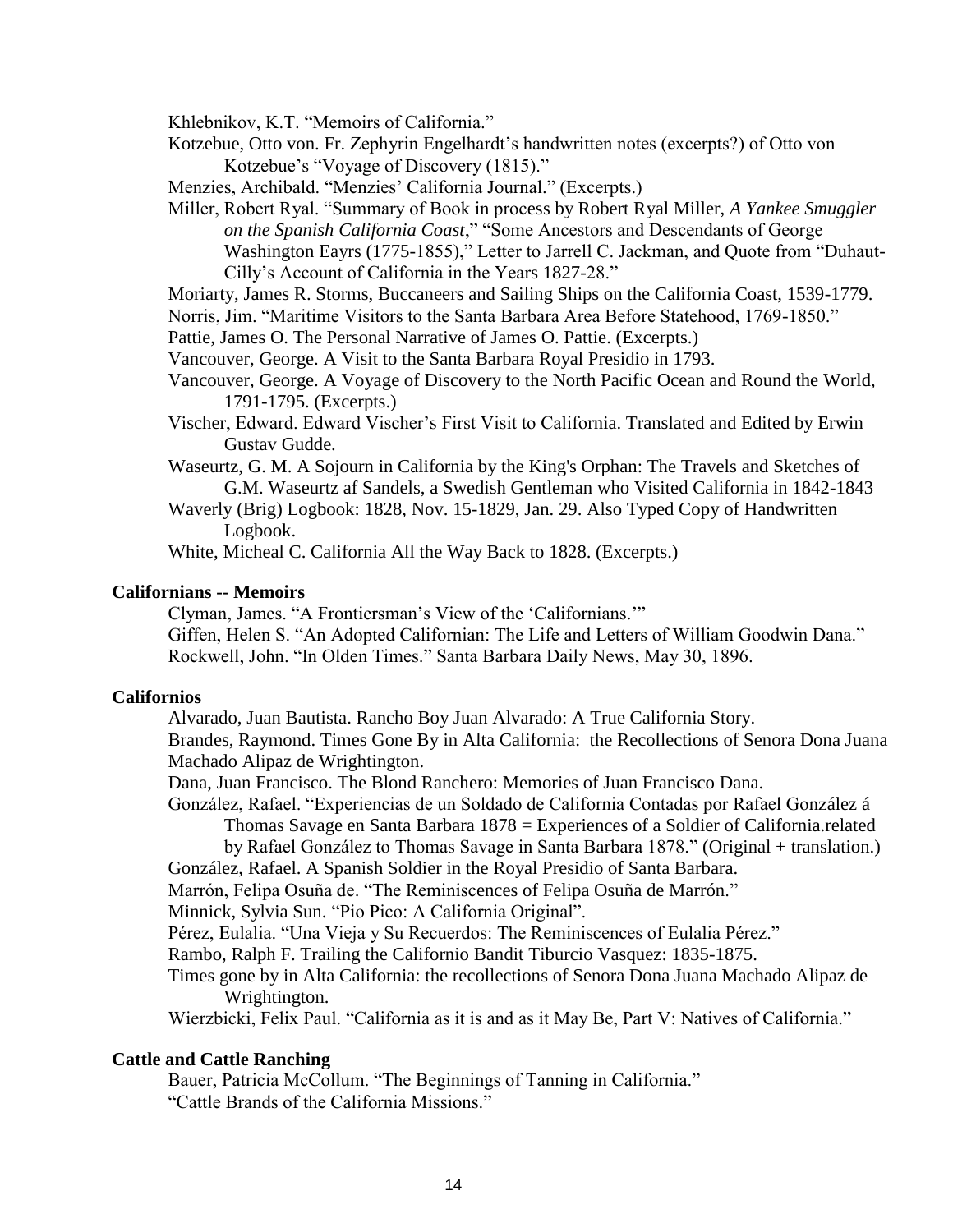Demke, Siegfried G. The Cattle Drives of Early California. Haase, Ynez D. "Early Ventura County Marks & Brands & Their Owners 1822-1869 & 1889." McMillan, Don. "Cattle & Cattle Brands of San Luis Obispo County." Rickard, John T. "Range History of Santa Barbara County."

## **Channel Islands**

Bremner, Carl St. John. Geology of San Miguel Island, Santa Barbara County, California. Daily, Marla. "What Lives on Santa Cruz? For Santa Cruz Island Dwellers, Getting There was Half the Battle." Hall, Thorne. Odyssey of the California Islands. Hansen, Bob. "Santa Cruz: An Island Reborn." Holland, Francis R., Jr. "San Miguel Island: Its History and Archaeology." Howorth, Peter. Channel Islands: The Story Behind the Scenery.

Kessler, Julia Braun. "For the Love of an Island." (Santa Cruz.)

McGinty, Brian. "Monument to a Discoverer?" (Santa Rosa Island Stone).

Wagner, Henry Raup. "The Names of the Channel Islands."

Winslow, John H. San Nicolas Island: Channel Islands.

# **Chicano Ethnicity & History**

Miscellaneous

Garcia, Mario T. "Chicano History: An Oral History Approach."

Simmons, Marc. "Charles F. Lummis and Changing Perceptions of the Southwest's Hispanic Heritage."

Valdez, Luis. "Pensamiento Serpentino: A Chicano Approach to the Theatre of Reality."

# **Chinese Americans—California**

Miscellaneous Hoover, R.L. The Chinese and the Growth of California Agriculture.

#### **Chinese Americans—California—Santa Barbara**

Greenwood, Rebecca. The High Lung Laundry in Santa Barbara Piedmonte, Richard. The Chinese Presidio Community. Zhao, Xiaojian. A brief history of the Chinese in Santa Barbara

## **Christmas Traditions**

(Christmas Traditions.) Miscellaneous. Amero, Richard W. "Christmases in California." Bynam, Lindley. An Early California Christmas in the year 1775. Christmas with the Early Californians. (Newspaper Clipping.) Curletti, Rosario Andrea. Christmas in California 1840. Curletti, Rosario Andrea. Christmas in Old Spanish California. Las Posadas. (Various articles.) MacGregor-Villarreal, Mary. "Celebrating las posadas in Los Angeles." Nolan, James. California's First. Rickard, Jack T. Christmas in Old California. Sayhun, Geraldine V. Jacob's Ladder. Silva, Owen da, Nine Journeys to Bethlehem (Las Posadas).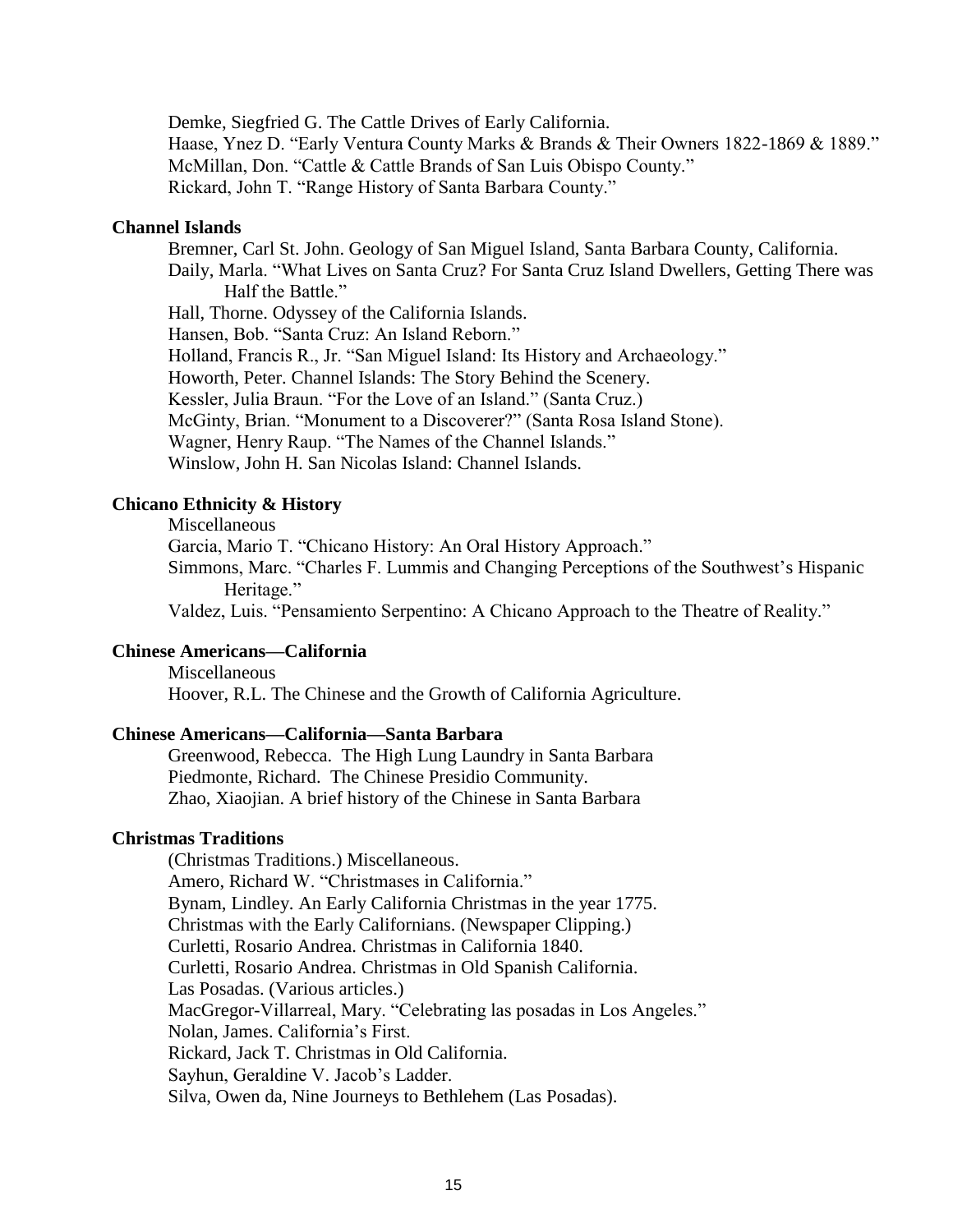Sugranes, Eugene. Christmas Week in Latin America. Tippner, Charles. An Early Christmas in California. Virgil, Maurilio E. Recollections of A New Mexico Christmas (1920's-1930's).

## **City Planning -- Spanish**

Crouch, Dora P. Spanish City Planning in North America. Geiger, Maynard. City Planning in the Days of Old Mother Spain. Royal Ordinances of King Phillip II of Spain. Zéndegui, Guillermo de. City Planning in the Spanish Colonies.

#### **Civil War**

Civil War Soldiers in California—Misc.

Jackson, David R. Around Us Today: California Place Names and the Native California Cavalry.

Riley, Roger D. California's Military Role in the Civil War.

## **Columbian Quincentenary**

Breslauer, Jan. Two Faces of Columbus. Columbian Quincentenary. Miscellaneous. Columbus, Christopher My First Voyage. Cortes, Carlos. Backing into the Fugure with Columbus. Directory of Columbus Quincentennial Projects (Natl. Park Service). Elliot, J. H. The Rediscovery of America. Encounters (A Quincentenary Review Nos. 1-10). Foote, Timothy. Columbus and the World He Left Behind. Llosa, Mario Vargas. Questions of Conquest. Montgomery, Peter. Holy Columbus! Muldoon, James. The Columbus Quincentennial: Should Christians Celebrate It? National Gallery of Art Circa 1492 Art in the Age of Exploration. Perez, Renato. Reconquista. Quincentenary [Misc.]. Rawls, J. & Others, Columbus & After: Rethinking the Legacy **[OVERSIZE]**. Scheller, William G. Where Is Christopher? Columbus, That Is. Sente, Majory J. Discover Columbus in America.

## **Costumes & Uniforms**

Boyd-Bowman, Peter. Spanish and European Textiles in Sixteenth Century Mexico. Bueno, Jose Maria. Spanish Military Uniforms. Burch, Glenn. The Well Dressed Californio Man. Centre International D'etude Des Textiles Anciens, Vocabulario Tecnico Tejidos. Clothing Styles Typical of New Spain's Northern Frontiers in the Late 18th Century. Costumes [Misc.]. Del Rey, Paquita. How to Design and Make Fiesta Costumes for Old Spanish Days. Gritton, Margaret. Selected Resources for Those Wishing to Make Historic Costumes. Hefter, J. Gulf Coast Lancers, Mexico, 1775-1789. Hyde, Nina. Wool - Fabric of History. Mackey, Margaret Gilbert. Early California Costumes 1769-1850. Muchnick, Irvin. Treasured Textiles: the Saltillo Serape Story.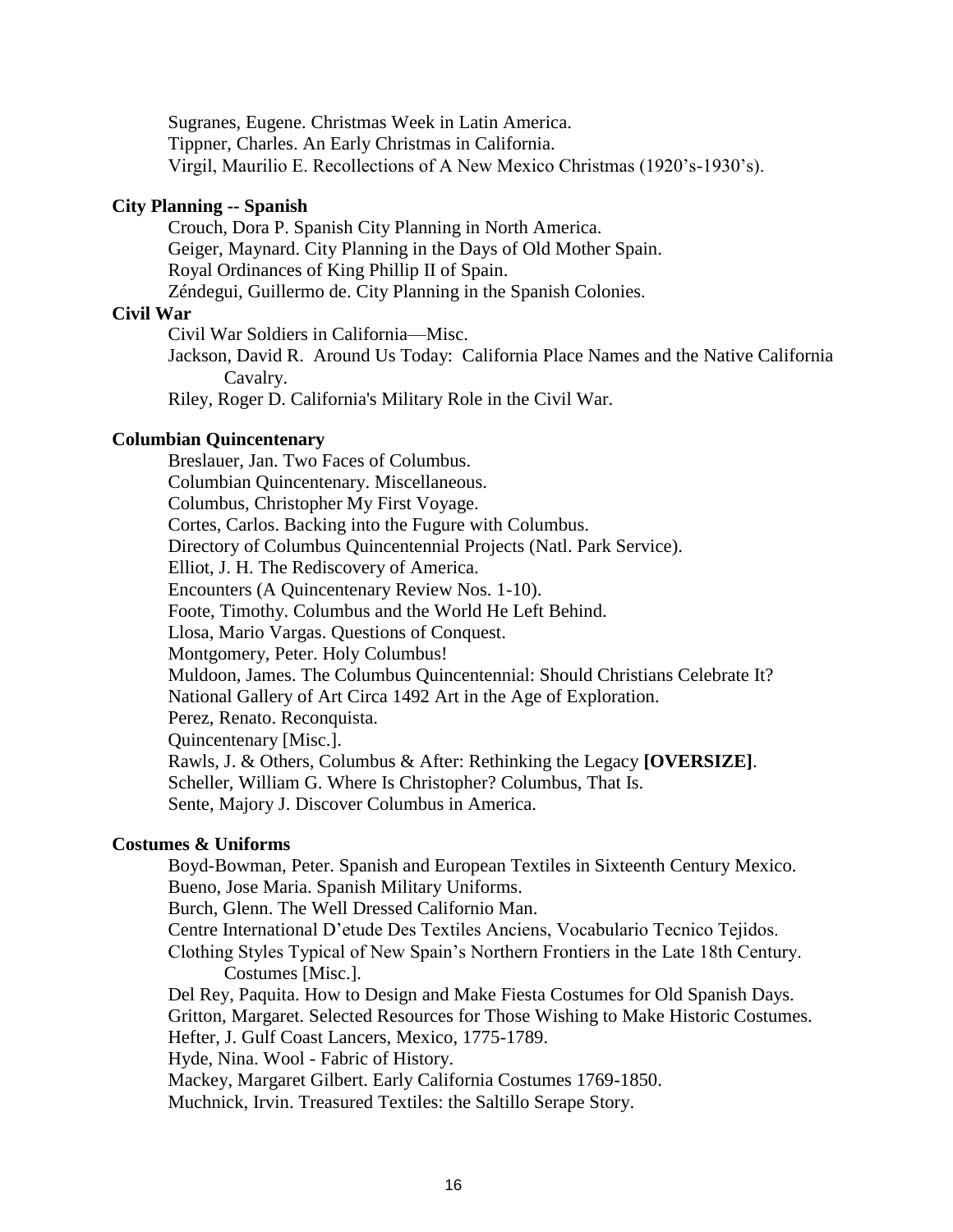Old Spanish Days Fiesta Costumes.

Olsen, Stanley J.. Dating Early Plain Buttons by Their Form.

Outfits of Soldiers, Settlers and Families.

Textiles – Miscellaneous.

Woodward, Arthur. California Costumes of the 1830's-1840's, Part I - Men's Dress.

Woodward, Arthur. The Evolution of the Cowboy's Chaps.

# **De la Guerra, Casa**

Baird, L. Casa de la Guerra: These Walls Can Speak.

Boyer, J. An Analysis of the De la Guerra Adobe (Fall 1981).

Brooks Institute of Photography Casa de la Guerra.

Casa de la Guerra - Building Permits.

Casa de la Guerra - East Wing Fenestration.

Casa de la Guerra – Ephemera.

Casa de la Guerra – Furnishings.

Casa de la Guerra - Historic American Buildings Survey.

Casa de la Guerra - Newspaper Clippings.

Casa de la Guerra - Title Chain.

Casa de la Guerra [Misc.].

City of Santa Barbara Designation of El Paseo and Casa de la Guerra as a Landmark.

Cole, A. Casa de la Guerra, Feasibility Study for an Interpretive Center.

Crain, Mary Beth Restoration Drama.

Donaldson, M.W. Architectural Conservation Assessment Casa de la Guerra and El Presidio de Santa Barbara.

Flores, P. Preliminary Report on the Wallpaper from Room 1 of the Casa de la Guerra.

Imwalle, M. Preliminary Architectural Investigation of Room 8 at the Casa de la Guerra, Santa Barbara, California.

Madison, E. Hacienda de la Guerra.

Preservation Planning Associates Historic Structure Report on the Casa de la Guerra.

Preservation Planning Associates Casa de la Guerra, Maintenance Audit Maps and Photographs. Santa Barbara Hist. Soc., Women's Project Board Casa Tour 1965.

Specifications for the Stabilization of Casa de la Guerra.

SPNEA Conservation Center, Analysis of Nine Interior and Exterior Coating Samples: Casa de la Guerra.

SPNEA Conservation Center, Analysis of Twelve Interior and Exterior Coating Samples: Casa de la Guerra.

SPNEA Conservation Center, Paint Microscopy Report (Chair Rail: Casa de la Guerra.

SPNEA Conservation Center, Sala Plaster Samples from the Casa de la Guerra.

Thompson, Rev. J. Casa de la Guerra - Santa Barbara.

# **De la Guerra Family**

Bancroft, History of California (Pablo & José Antonio de la Guerra References).

Bastian, B. The American Adjudication of the De la Guerra Family Land Grants.

Bastian, B. Casa de la Guerra: a Study of Time and Place, 1818-1924.

Biography: José Antonio de la Guerra Y Noriega.

Biography: Pablo Andrés de la Guerra.

Biography: Cassidy, Joseph E. Life and Times of Pablo de la Guerra 1819-1874.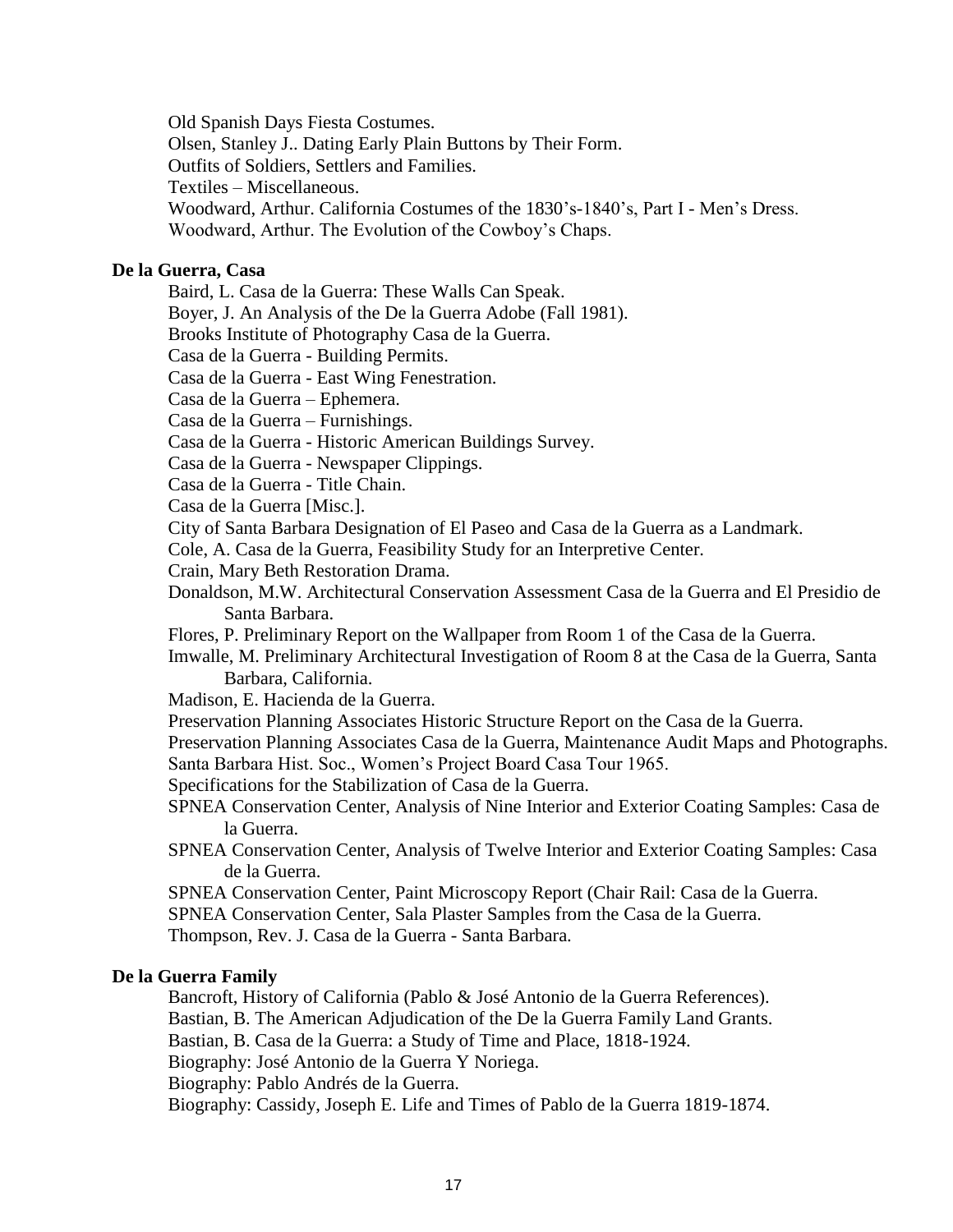Biography: Various Descendants of José Antonio de la Guerra.

Brown, John Ross. Report of the Debates in the Convention of California on the Formation of

the State Constitution. Page from index and p. 304-305. (Noriega de la Guerra reference.) Caesar E. Lataillade (A Michael Phillips Interview).

- Clark, P. Josefa de la Guerra's New Use for the West Wing of the Casa de la Guerra (1911).
- Coyne, D. The De la Guerra Family Influence in the Santa Barbara Community.
- De la Guerra Collection (MAL) [Misc. & Unlabeled].
- De la Guerra Collection (MAL) Folders 1-199.
- De la Guerra Collection (MAL) Folders 200-299.
- De la Guerra Collection (MAL) Folders 300-399.
- De la Guerra Collection (MAL) Folders 400-499.
- De la Guerra Collection (MAL) Folders 500-599.
- De la Guerra Collection (MAL) Folders 600-699.
- De la Guerra Collection (MAL) Folders 700-799.
- De la Guerra Collection (MAL) Folder 725 Journal (Angustias DLG Ord).
- De la Guerra Collection (MAL) Folder 727 Recuerdos (Angustias DLG Ord).
- De la Guerra Collection (MAL) Folders 800-899.
- De la Guerra Collection (MAL) Folders 900-
- De la Guerra Descendants Howe, Lawrence.
- De la Guerra Family Genealogy.
- De la Guerra Family Miscellaneous.
- De la Guerra Family Tree [By Poett Family, 1996].
- De la Guerra Store Account Book.
- Dibblee, T. Family Notes (Genealogy).
- Fragments of Poetry Comprising a Few Original Verses [By Pablo de la Guerra] Together with a Selection of the Best Verses and Lines of Various Poets.
- Guerra, José de la, Occurencias Curiosas, 1830-1831.
- Hartnell, Teresa de la Guerra: Narrative (Original + Translation by Louise Pubols).
- Miss Koch, C. Spanish Blood in Their Veins, Gaspar & Maria Antonia Oreña.
	- La Grua, Miguel. Document from Miguel La Grua on behalf of Don Jose Mendoza regarding commercial interests of Don Pedro Gonzalez Noriega.
	- Newlove, M. Jose de la Guerra's Life and Family.
	- Oates, B. The History of the De la Guerra Women, 1804 to 1934.
	- Oracion Por El Honorable Pablo de la Guerra, En la Celebracion Hecha Por Los Mejicanos de San Luis Obispo El la LXI Anniversario de la Independencia de Mejico. [Spanish].
	- Ord, Angustias de la Guerra, Occurences in Hispanic California [photocopy of book].
	- Ord, Angustias de la Guerra vs. James Divorce Action.
	- Pablo de la Guerra Collection (MAL).
	- Phillips, W. Don José Antonio Julian de la Guerra y Noriega, of California.
	- Pubols, H. The Casa de la Guerra: Family and Community in Nineteenth Century Santa Barbara.
	- Pubols, L. Least of all the Women: History, Memory and the American Conquest of California as told by Angustias de la Guerra.
	- Renga, A. The Books of José de la Guerra.
	- Senate Speech of Pablo de la Guerra on Land-grant Legislation.
	- Speech of Hon. Pablo de la Guerra, of Santa Barbara.
	- Thompson, A.B. Papers (Gledhill Copies).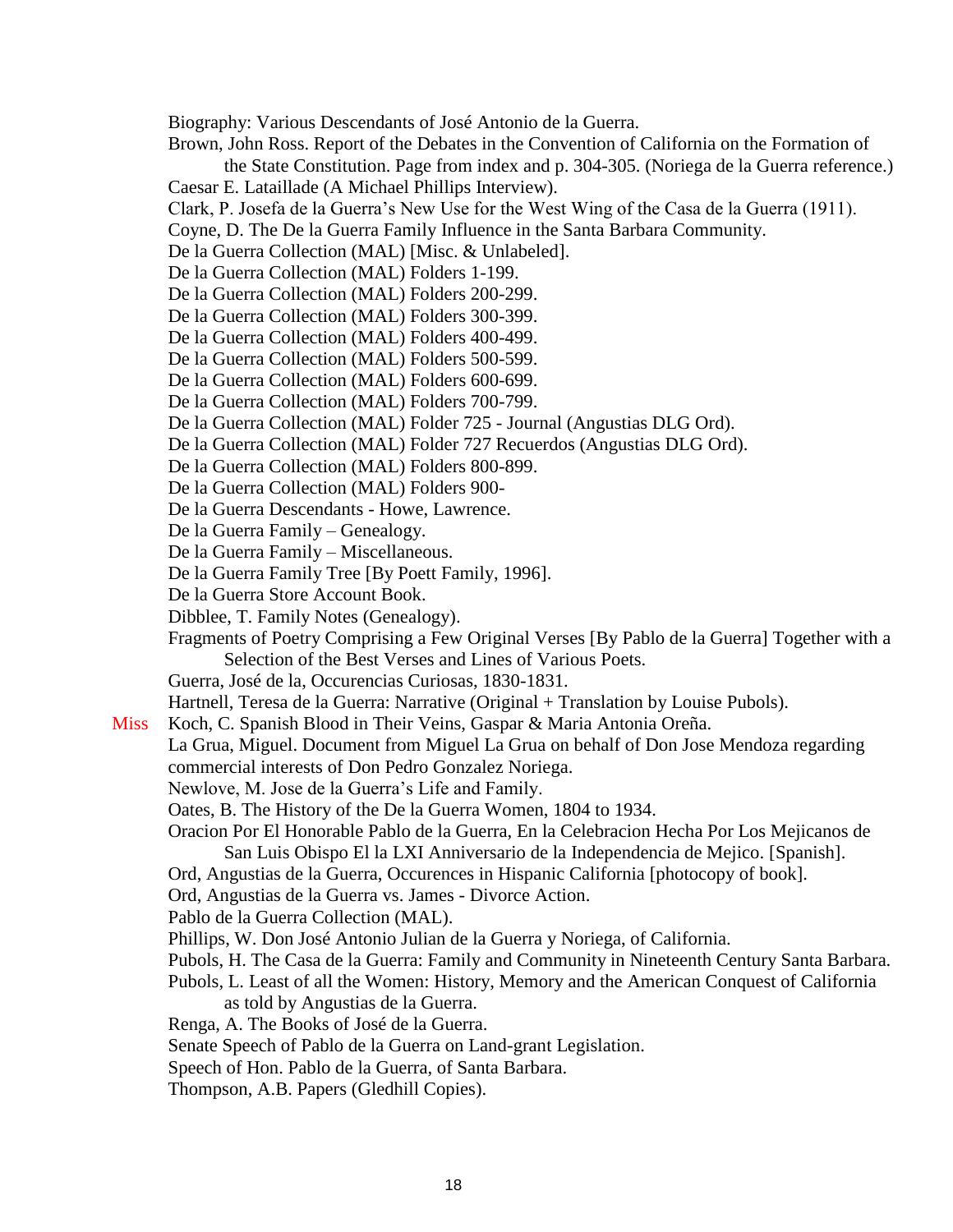UCSB Public History Project.

Ure, L. De la Guerra Collection One of State's Largest. Wayne, S. José de la Guerra: from Novales to Santa Barbara.

# **Earthquakes -- California**

Agnew, D. A Documentary Study of the Felt Effects of the Great California Earthquake of 1857. Allied Architects Assn. of Los Angeles Santa Barbara Earthquake Number, 2nd Ed. Earthquake of 1857 [Misc.]. Earthquake of 1925 [Misc.]. Quake History in California Dating Back to April, 1769. Seismological Soc. of Amer. The Santa Barbara Earthquake [1925].

# **Education**

Bowman J. Libraries in Provincial California. Downie, H. California's First Library [Monterey, Ca]. Geiger, M. The Story of California's First Libraries.

# **El Paseo**

Boos, T. El Paseo de la Guerra.

City of Santa Barbara Designation of El Paseo and Casa de la Guerra as a Landmark.

Hobin, D. The Battle of El Paseo.

El Paseo - Booklets & Pamphlets.

El Paseo—History—Articles and Clippings

El Paseo - Maps & Floor Plans—see Flat Files index

El Paseo – Ownership and Management—1960-1994--Clippings

Santa Barbara Trust for Historic Preservation Nomination of El Paseo & Casa de la Guerra for the National Register of Historic Places.

Schultz, K. El Paseo of Santa Barbara.

# **Explorers & Expeditions -- General**

Albert, S. Juan Perez Navegante Y Descubridor de las Californias 1768-1775.

Albert, S. 1792 La Expedicion Botanica en el Noroeste de America: Los Viajes de California y Nutka.

Aschmann, H. A Late Recounting of the Vizcaino Expedition and Plans for the Settlement of California.

Bernabeu, S. Presencia de España in America: Aportacion Gallega.

Bynum, L. Governor Don Felipe de Neve.

Caster, J. The Last Days of Don Juan Perez the Mallorcan Mariner.

Chapman, C. Ed. Diary of Fray Narciso Duran.

Cook, S. Expeditions to the Interior of California Central Valley 1820-40.

Cutter, D. Plans for the Occupation of Upper California, a New Look at the Dark Age from 1602 to 1768.

Dittmann, C. Narrative of a Seafaring Life on the Coast of California.

Dutton, Davis. "A California Portfolio: The Time of Exploration."

Lockwood, F. With Padre Kino on the Trail.

Lyttle, Richard B. "Escape from California."

The Malaspiña Expedition (El Palacio Vol. 82 No.4).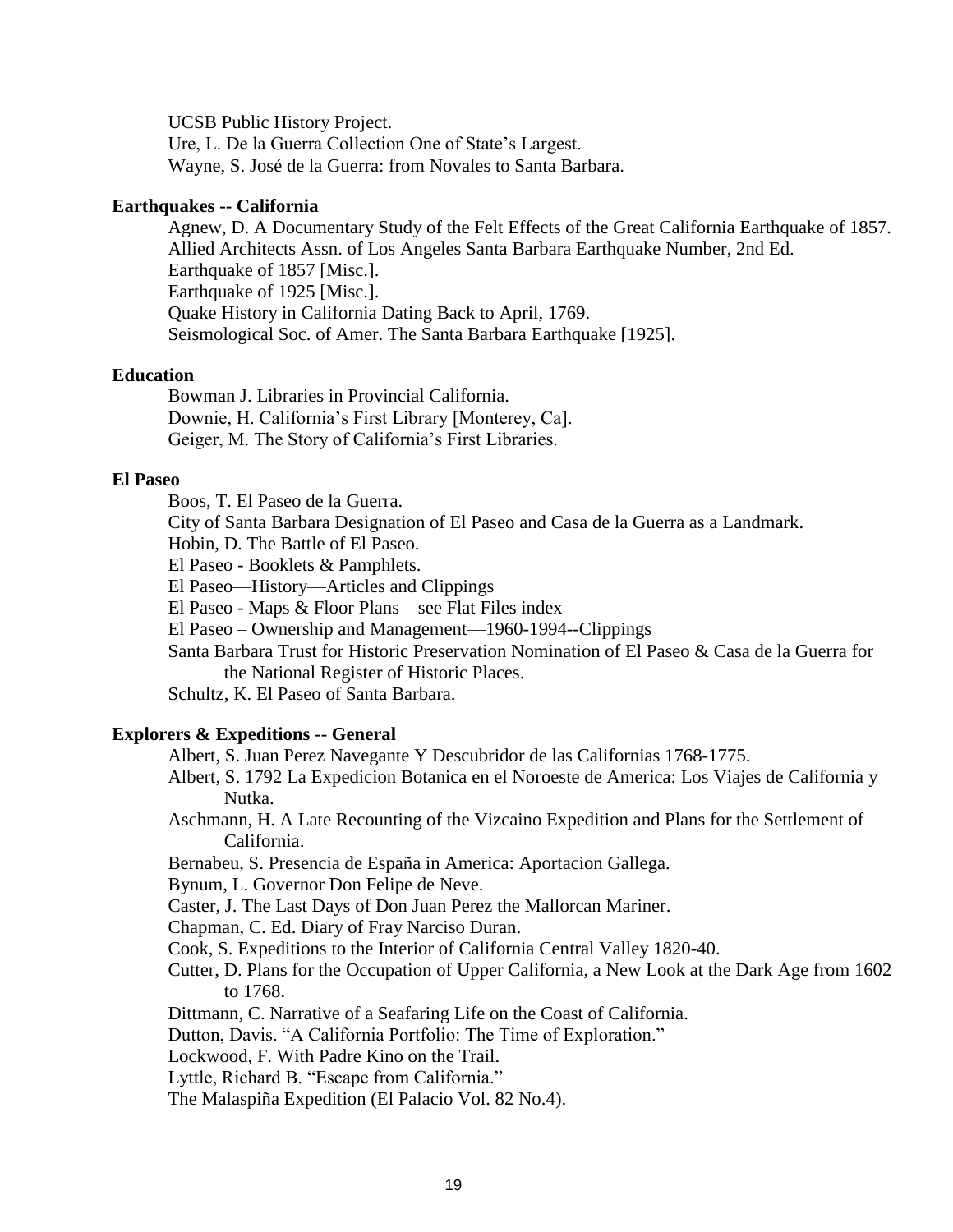Mathes, W. A Brief History of the Land of Calafia: the Californias, 1533-1795. Miller, R. Cortes and the First Attempt to Colonize California. Moriarty, J. Explorers of the Baja and California Coast. Moriarty, J. Francisco de Ulloa's Return, the Myth of the Sinking Trinidad. Moriarty, J. In the Wake of San Pedro. Moriarty, J. Philip II Orders the Journey of the First Manila Galleon. Pantoja, J. The Voyage of the Frigate Princesa to So. California 1782. Priestley, H. The Colorado River Campaign 1781-82, Diary of Pedro Fages. Sanchez, J. Early Spanish Entradas on the Great Plains 1540-1660. Schmidt, E. The La Perouse Bicentennial: Danger, Discovery and Monterey 200 Years Ago. Sea Diary of Fr. Juan Vizcaino to Alta California 1769. Tompkins, Stuart R. "Russia's Approach to America Part I: From Russian Sources, 1741-1761." Tompkins, Stuart R. "Russia's Approach to America Part II: From Spanish Sources, 1761-1775." Villa, M. Fernando Javier Rivera Y Moncada Expedition of 1781. Zalvidea, J. Expedition of Father Zalvidea 1806.

# **Explorers & Expeditions -- Anza**

Amer. Revolution Bicentennial Comm. of Calif. La Expedicion de Juan Bautista de Anza [Reenactment].

Anza Marches Again.

Anza Expedition - Re-enactments.

Bolton, H. Anza's California Expeditions Vol. II.

Elstob, W. Handbook for the Re-enactment of the Juan Bautista de Anza Expedition 1775-6, 1975-6.

Garate, Donald T. Et al Anza, a Documentary Analysis of the Surname of Juan Bautista de Anza. Garate, Don Notes on Anza.

Juan Bautista de Anza: National Historic Trail.

Juan Bautista de Anza - National Trail Study.

Juan Bautista de Anza - National Trail Study Alternatives.

Teggart, F. The Anza Expedition of 1775-76, Diary of Pedro Font. Anza—Misc.

# **Explorers & Expeditions -- Cabrillo**

Cabrillo, J. [Misc.].

Mathes, W. Michael. The Expedition of Juan Rodriguez Cabrillo, 1542-1543: an Historiographical Reexamination. The Merits and Services of Juan Rodriguez Cabrillo. Paez, J. Cabrillo's Log 1542-1543, a Summary.

Reupsch, C., ed. The Cabrillo Era and His Voyage of Discovery.

# **Explorers & Expeditions -- Drake**

Cumming, A. Sir Francis Drake & the Golden Hinde. The Golden Hinde, Drake the Imperialist. Kelsey, H. Did Francis Drake Really Visit California. The Plate of Brass Reexamined. Sir Francis Drake and the Finding of the Plate of Brass. Wallis, H. The Voyage of Sir Francis Drake Mapped in Silver & Gold.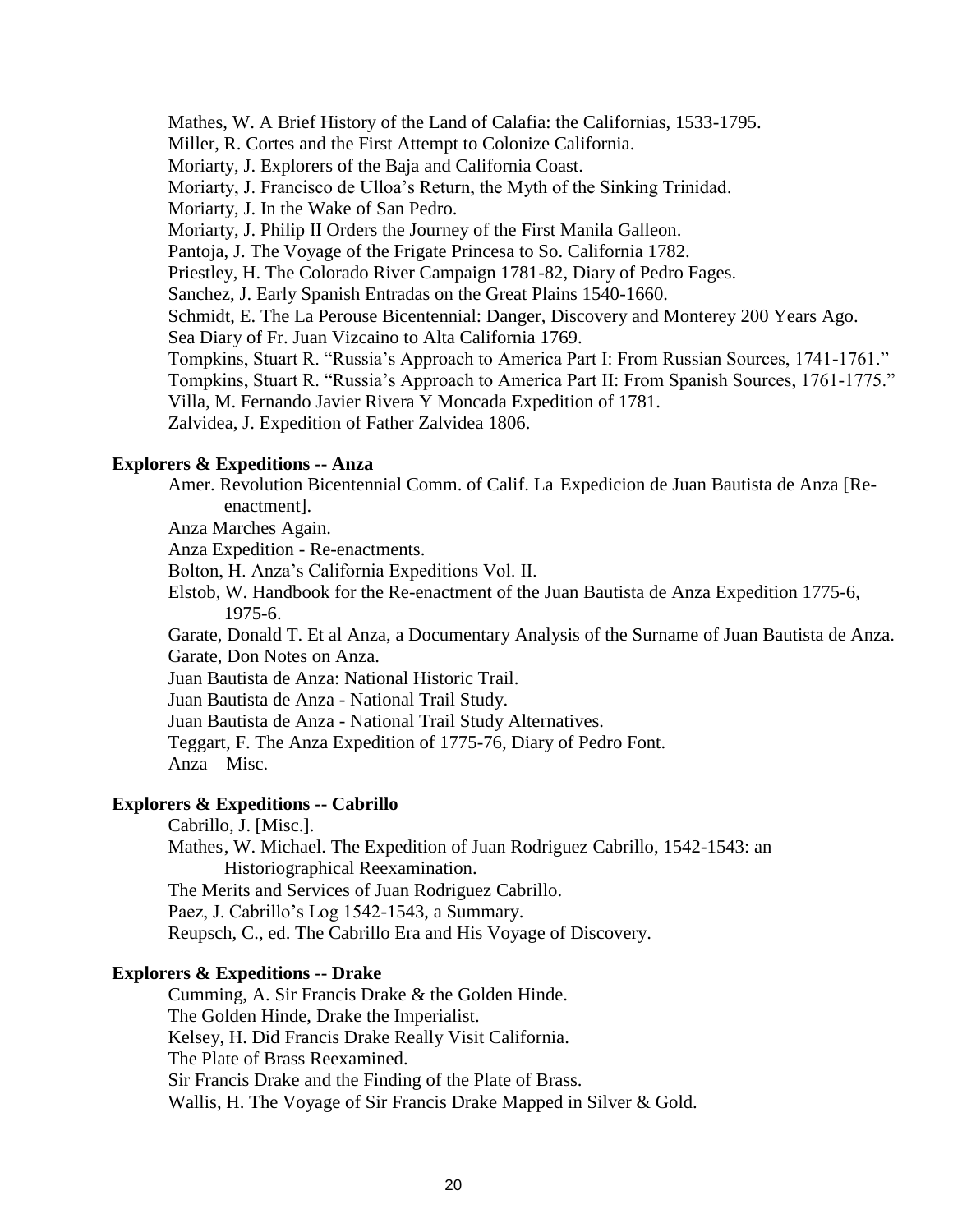Williams, L. Digging for History at Drake's Bay.

## **Explorers & Expeditions -- Portolá**

Academy of Pacific Coast History. Diary of Gaspar de Portolá During the California Expedition f 1769-70 (Vol. 1 No.3).

- Academy of Pacific Coast History. The Narrative of the Portolá Expedition of 1769-70 (Vol. 1 No. 4).
- Academy of Pacific Coast History. The Official Account of the Portolá Expedition of 1769-70 (Vol. 1 No. 2).
- Academy of Pacific Coast History. of the Portolá Expedition of 1769-70 Diary of Miguel Constanso (Vol. 2 No. 4).
- Brown, A. The Various Journals of Juan Crespí.

Crespí by Brown (Transcription).

Davidson, G. The Discovery of the Bay of San Francisco and the Rediscovery of the Port of Monterey.

Elwell-Martinez. Jim Portolá Expedition Legend.

- A Listing of the Personnel and Materials of the First Expedition by Land and Sea to Alta California 1769.
- Ortega, J. A Letter from Sergeant Ortega to Governor Arona Listing the `Soldados de Cuera' of the Expedition of 1769.

Portolá Expedition Reenactments 1969.

Putting a Lid on California, an Unpublished Diary of the Portolá Expedition.

#### **Flags**

Flags [Misc.].

Days, Mary Louise. California State Flag

Hanna, P. California under Twelve Flags.

Knill, H. The Story of California & Her Flags, from 1849 to the Present.

Knill, H. The Story of Early California and Her Flags.

Smith, W. Flags Through the Ages and Across the World – Spain.

Williams, Jack S. Presidio Flags and Flagpoles Used in Colonial California and Northern New Spain: an Analysis with Special Reference to Those Found at the Presidio of Santa Barbara.

#### **Food & Cooking**

Food [Misc.]

El Arte de la Cocina.

Baking in the Horno.

Beltran, E. A Gringo's Guide to Californiano Cookery. (Excerpts).

Cooking with a Mission [Cook Book] La Purisima Mission.

Davis, T. The bread of the Pueblos is easy to make at home.

Kimbro, Edna Early California Kitchens and Hearths.

Mcmahan, J. California Rancho Cooking. (Excerpt).

Moriarty, J. The Socio-Political and Economic Influences Related to the Production and Distribution of Salt.

Packman, A. Early California Hospitality.

Peachey, S. The Book of Cheese 1580-1660.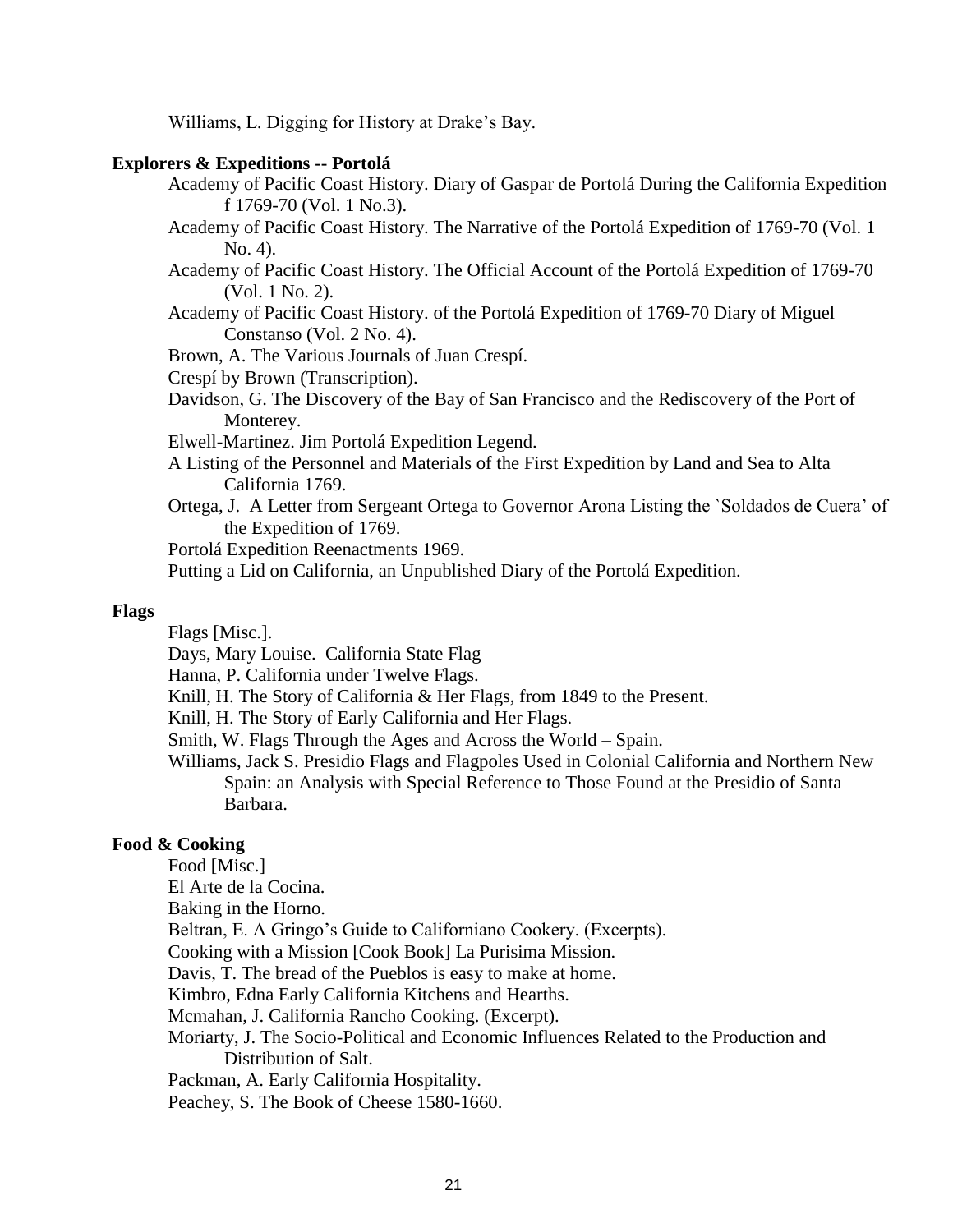Peachey, S. Cooking Techniques and Equipment 1580-1660. Peachey, S. Early 17th Century Imported Foods. Peachey, S. The Gourmet Guide 1580-1660. Sandoval, F. La Industria Del Azucar En Nueva España [Book]. Spanish Recipes Sunset, Breadmaking in the West & Pueblo Ovens. Types of Pan Dulce.

## **Furnishings -- Early California**

Mason, W. Adobe Interiors in Spanish California. Museum of International Folk Art Carpinteros and Cabinetmakers: Furniture Making 1600-1900. Norman-Wilcox, G. The Furnishings of the Hugo Reid Adobe. Spillane, B. Zacoalco de Torres; Tierra de Equipales. W.P.A., Index of American Design, California Sections.

# **Genealogy**

Hispanic Family Genealogy.

Lo Buglio, R. Survey of Pre-statehood Records: a New Look.

Martinez Y Romero, E. My Family Back Bone: a Genealogy.

Ryskamp, G. How to Do Mexican Research in a Branch Genealogical Library.

Temple, T. Sources for Tracing Spanish-American Pedigrees in the Southwestern United States.

Villa, M. Footprints of the Past.

Villa, M. Pedigree Chart—See flat files

#### **Government -- Spanish/Mexican**

Adam, V. The Pious Fund. Barrows, H. Early Governors of Alta California. Beilharz, E. Neve's Instructions to Fages, His Successor. California Governors - Spanish & Mexican. Dean-smith, S. The Money Plant: the Royal Tobacco Monopoly of New Spain, 1765-1821. Guest, F. Mission Colonization & Political Control in Spanish California. Guest, F. Municipal Government in Spanish California. Guinn, J. Early Postal Service of California. Instruccion de Alcaldes, Ordinarios, Que Comprehende... Jones, O. The Spanish Borderlands. Langum, D. The Legal System of Spanish California: a Preliminary Study. Langum, D. Mexican California's Legal System. Langum, D. Sin, Sex & Separation in Mexican Ca: Her Law of Domestic Relations. Nuttall, D. The Governantes of Spanish Upper California: a Profile. Nuttall, Z. The Earliest Historical Relations Between Mexico & Japan. Palou, F. Echeveste Regulations of 1773. Pubols, Louise Colonial Frontiers and the Bourbon Reforms: New Spain's Far North. Regulations for Governing the Province of Californias Approved by His Majesty by Royal Order, Dated Oct. 24, 1781. Servin, M. Symbolic Acts of Sovereignty in Spanish California. Williams, J. Pedro de Nava's Instructions for Governing the Apache Establishments of Peace – 1791.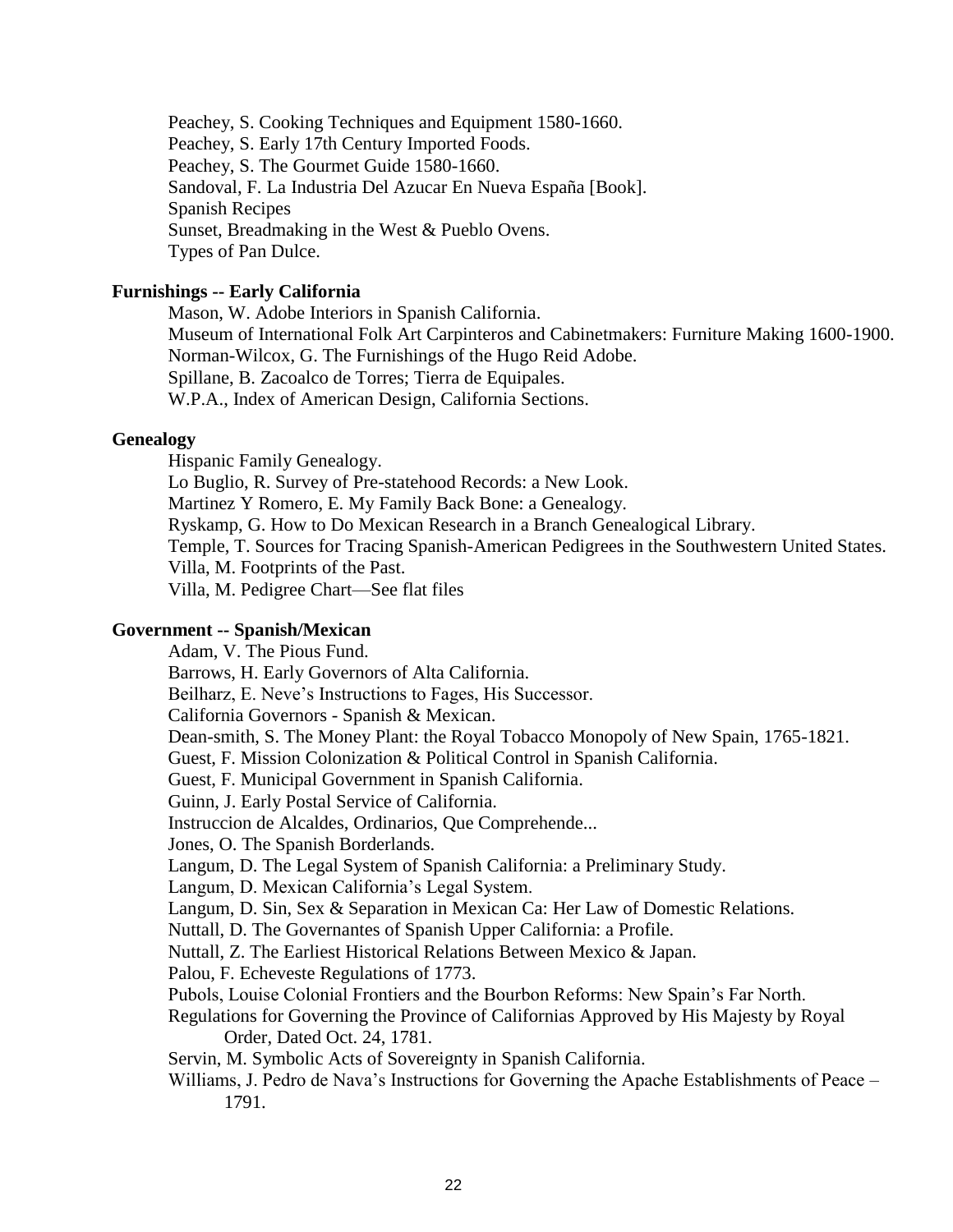Woodward, A. The First Mail of California.

#### **Health**

Agogino, G. Curanderismo, the Folk Healer in the Spanish-speaking Community.

Albertson, D. Dr. Edward Turner Bale, Incorrigible Californio.

Botica General de Los Remedios Esperimentados.

Cook, S. The Monterey Surgeons During the Spanish Period in California.

Cook, S. Smallpox in Spanish and Mexican California 1770-1845.

Garnier, P. A Medical Journey in California.

Health (Miscellaneous).

Lyman, G. The Beginnings of Ca's Medical History.

Moes, R. The Elusive Dr. Burrough, Alta Ca's First Physician.

- Moes, R. The Life and Times of Dr. James Stokes.
- Moes, R. Manuel Quijano and Waning Spain.
- Moes, R. Smallpox Immunization in Alta California, a Story Based on Jose Estrada's 1821 Postscript.
- Nunis, Doyce B. Medicine in Hispanic California.

Petrie, H. The Physician's Books Opened; Volume 1.

Pharmaceutical Substances Used in Alta California

Simmons, M. Hygiene, Sanitation and Public Health in Hispanic New Mexico.

Sayar, R. The Study and Comparison of Medicinal Practices and Plants Used by the Spanish and the Chumash in Early California.

Thompson, M. Colonial Herbal Remedies.

Wierzbicki, F. California As It Is and Was, Part VI: Medical Observations Upon the People & Country.

# **Historic Buildings—Conservaton and Restoration**

## **Historic Preservation**

Historic Preservation--General

- Advisory Council on Historic Preservation National Historic Preservation Act of 1966, Amended.
- Advisory Council on Historic Preservation Report to the President and Congress of the U.S. 1991.

American Institute of Architects. The Architect as Preservationist.

Benton, A. The Work of the Landmarks Club of Southern California.

Brandi, C. Principles for a Theory of Restoration.

- California, Dept. of Parks & Recreation Historic Preservation Activities in the State Park System 1984-85 Annual Report.
- California Preservation Seminar on Historic Easements.

California State Historical Building Code.

Chase, J. How to Research a Building [Santa Barbara].

Cliver, E. Blaine Historic Transportation Corridors: a new and Dynamic Element of Heritage Preservation.

Crittenden, C. Historic Sites - a Few Problems and Pitfalls.

Finnegan, L. Helping California's Oldest Heritage Homes Get Even Older.

Hosmer, Charles. Historic Preservation in California to 1950.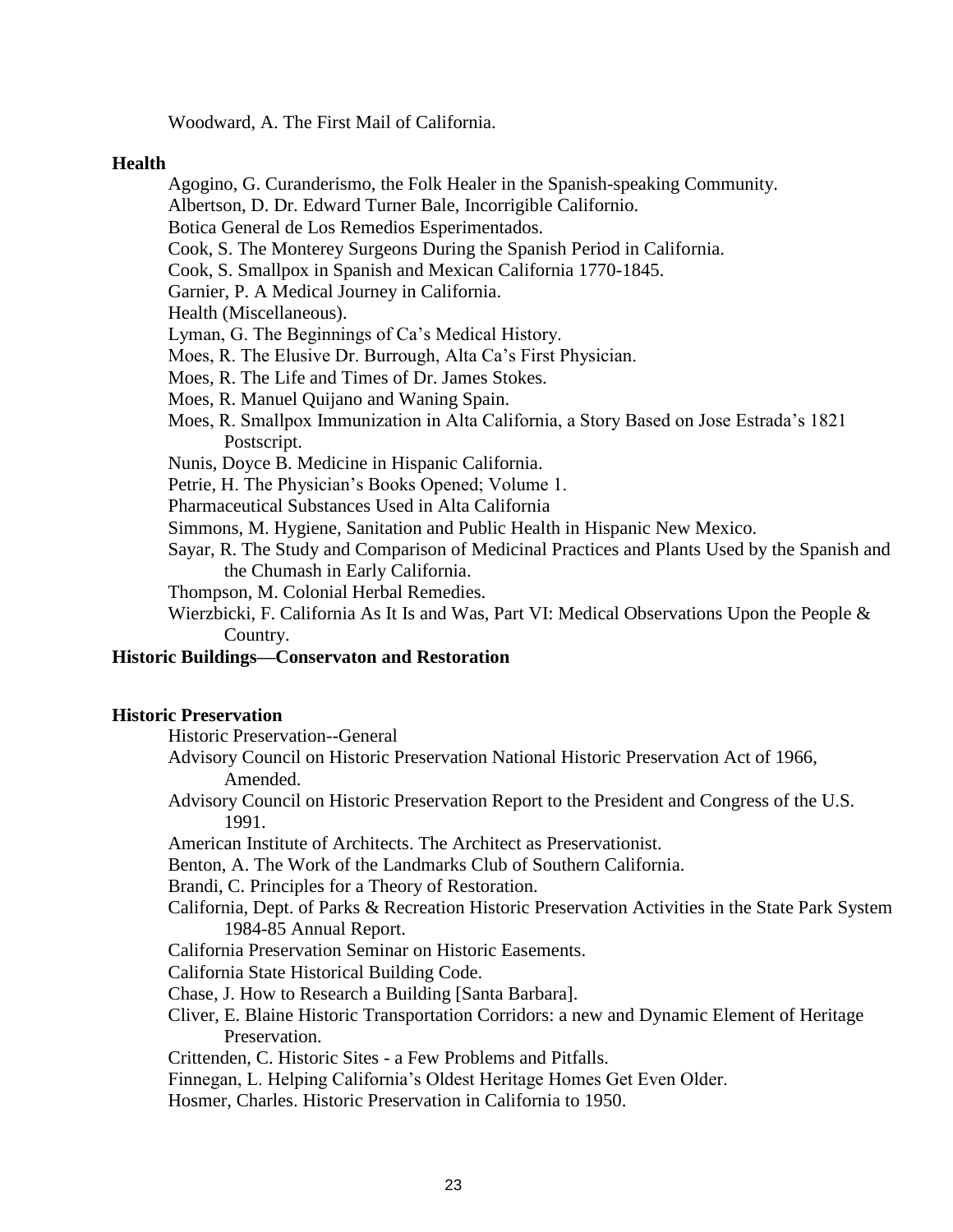- How to Nominate a Resource to the California Register of Historic Resources.
- Huxtable, Ada L. Inventing American Reality.
- Huyck, H. Housekeeping Ousts History: the San Buenaventura Reports.
- Kimbro, E. & Kibby, B. The Royal Presidio Chapel: a Public-Private Partnership for Preservation.
- Lindgren, J. Preserving Historic New England: Preservation, Progressivism and Remaking of Memory [Prologue and Epilogue].
- Mintier, J. Measuring Historic Preservation's Impact on States: A Study of Ca's Historic and Cultural Resources.
- Morrison, J. Preservation Law.
- Muskie, E. With Heritage So Rich Report of Special Comm. On Historic Preservation.
- National Historic Landmarks, a Preservation Program of the National Park Service.
- A National Program for the Conservation of Historic Sites and Buildings, the Registered National Historic Landmark Program.
- National Park Service Federal Historic Preservation Laws.
- National Register Bulletin: How to Evaluate the Integrity of a Property.
- Neuerburg, N. The Flow of History as a Threat to California's Hispanic Heritage.
- Neuerburg, N. The Myth of the Flow of History.
- Neuerburg, Norman Why Doesn't Malibu Getty Honor Its Roots?
- Old-house Journal, Old Flooring, Repair and Finish Options.
- Parker, Patricia, et al Guidelines for Evaluating & Documenting Traditional Cultural Properties.
- Parker, Patricia L. Guidelines for Local Surveys: a Basis for Preservation Planning.
- Philippot, P. Historic Preservation: Philosophy, Criteria, Guidelines.
- Santa Barbara County Historic Preservation. Press Clippings.
- The Secretary of the Interior's Standards for Rehabilitation and Guidelines for Rehabilitating Historic Buildings.
- The Secretary of the Interior's Standards for the Treatment of Historic Properties 1992.
- Sitton, T. It's a Question of Interpretation, the Dilemma of Rancho Los Cerritos.
- Stephens, John F. Geographical Methods in Urban Preservation Planning.
- Stephens, John F. Historical Methods in Urban Preservation Planning.
- U.S. Dept. of the Interior, HABS/HAER Standards.
- U.S. Dept. of the Interior, HABS/HAER Guidelines: HABS Historical Reports.
- U.S. Dept. of the Interior, HABS/HAER Guidelines: Recording Structures and Sites with HABS Measured Drawings.
- U.S. National Park Service Specifications for the Measurement and Recording of Historic American Buildings & Structural Remains.
- Weaver, R. Preserving Historic America.
- Zwinger, S. Adobes of God.

# **Historic Preservation -- Interpretation**

Archibald, E. The Places of Stories, the Stories of Places. Heritage Discovery Center Linenthal, E. The Place of Historic and Commemorative Voices.

# **Historic Preservation – Landscapes**

Birnbaum, Charles A. Cultural Landscape Preservation: New Challenges for Honesty & Accuracy.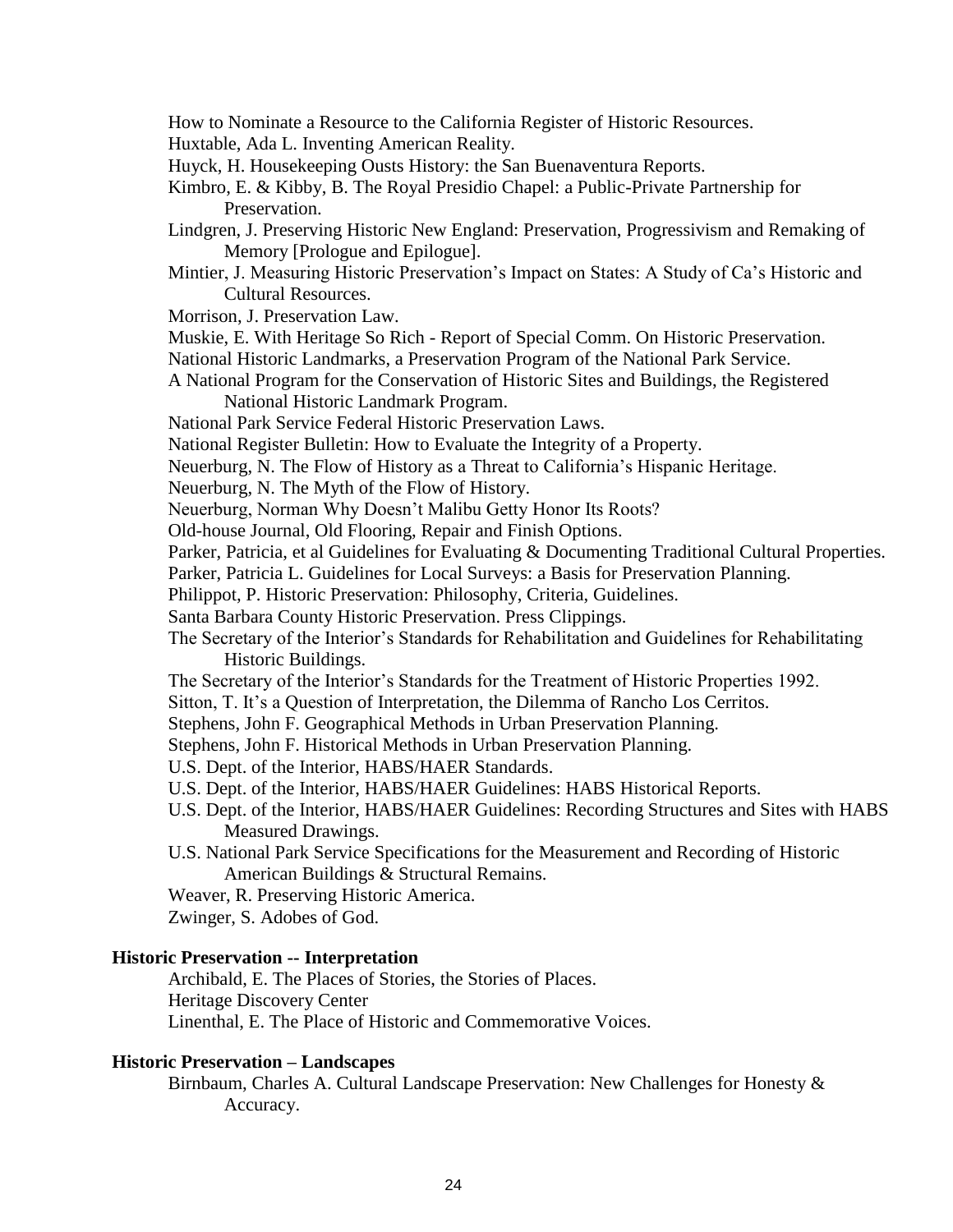Birnbaum, Charles A. Landscape Composition Preservation Treatment.

Birnbaum, Charles A. Making Educated Decisions on the Treatment of Historic Landscapes.

Carr, Ethan Landmarks of Landscape Architecture: Historical Context for National Park Service Landscape Architecture.

Historic Preservation Forum Focus on Landscape Preservation.

Kellery, J. Timothy et al How to Evaluate and Nominate Designed Historic Landscapes.

McClelland, Linda, et al Guidelines for Evaluating and Documenting Rural Historic Landscapes. National Park Service Cultural Landscape Inventory Initiative.

Skowronek, Russell K. Transformation of the Santa Clara University Landscape.

Technical Preservation Services Branch, National Park Service Guidelines for Treatment of Historic Landscapes.

# **Historic Sites -- California**

Benicia Capital State Historic Park.

California Historical Landmarks.

Calomiris, E., ed., Meet the People Who Made Long Beach.

Crouch, DeAnne. Goleta Historical Driving Tour

Fages, I. Doomed Adobe Landmarks.

Fort Tejon.

Heizer, R. California's Oldest Historical Relic?

Heizer, R. Francis Drake's California Anchorage in the Light of the Indian Language Spoken There.

Kern County.

Meighan, C. Archaeological Exploration of Sixteenth-century Indian Mounds at Drake's Bay.

Meighan, C. Excavations in Sixteenth Century Shellmounds at Drake's Bay, Marin County.

Mine Managers Building Volunteer Fund Project.

Moriarty, J. Ed. Cabrillo Gravestone (Seminar).

Motheral, J. Fort Point, Gibraltar of the Pacific.

Peralta Adobe.

Riverside County.

San Jose Historic Landmarks Comm. San Jose, an Inventory of its Historical and Architectural Heritage.

San Juan Bautista.

Starr, K. Carmel Revisted.

Tuomey, H. Mission Presidio and Pueblo of Sonoma.

Withey, Henry F. (supervisor) – Historic American Buildings Survey (index only) – descriptive catalog (carbon copies).

# **Historic Sites -- California -- Fort Ross**

Kuskov House, Fort Ross State Historic Park.

Spencer-Hancock, D. & Pritchard, W. The Chapel at Fort Ross, its History and Reconstruction. Spencer-Hancock, D. Fort Ross, Indians-Russians-Americans.

Studer, R. Russian Timbers Uncovered in Dig Going on at Ft. Ross.

Treganza, A. Fort Ross, a Study in Historical Archaeology.

# **Historic Sites -- California -- Los Angeles**

Andres Pico Adobe.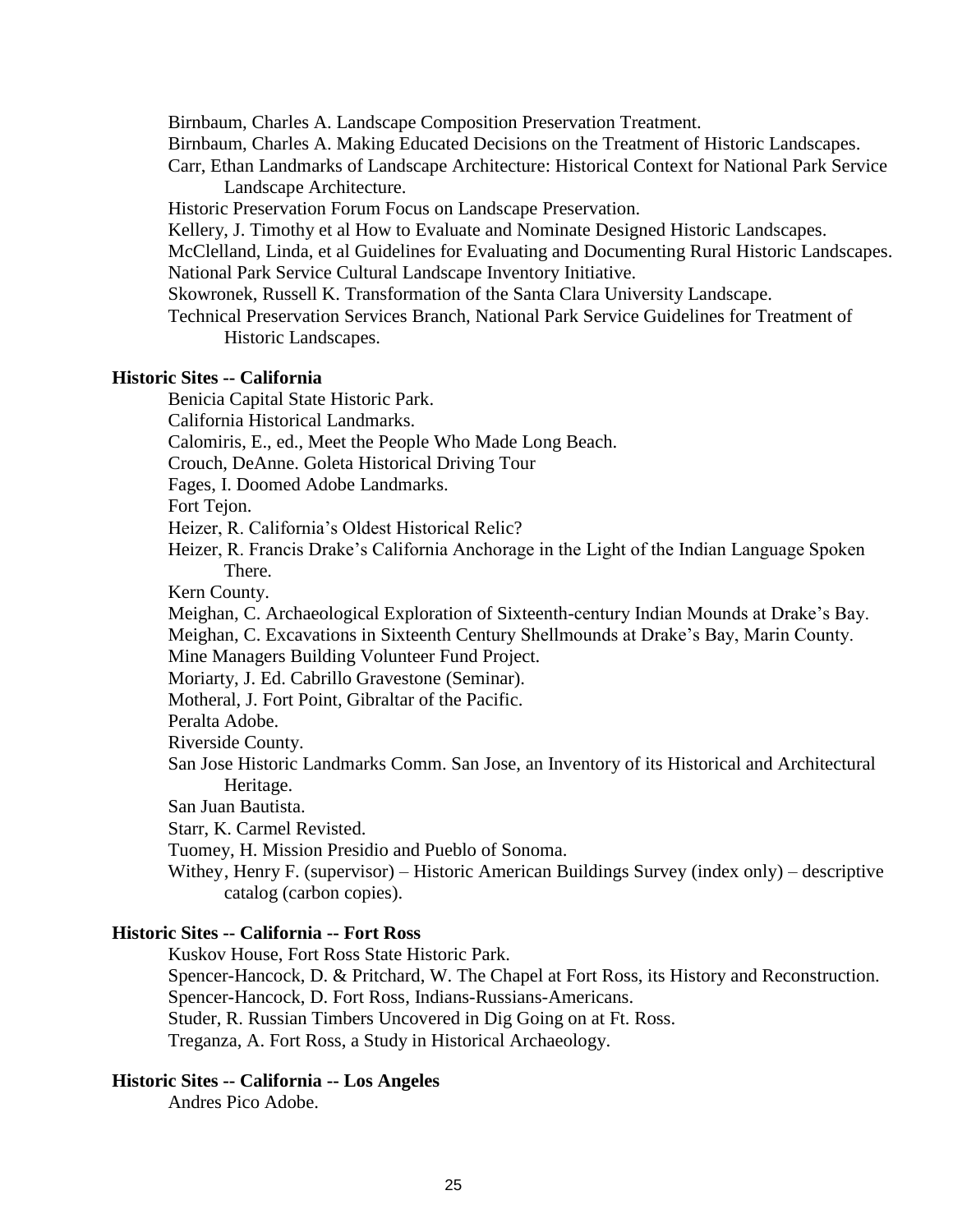Brittain, Kilbee, The General Phineas Banning Residence Museum. Casa de Adobe Handbook. Charles F. Lummis: Inside His Habitat. Dewar, John The Old Plaza Church. Las Tunas Rancho Adobe. Leonis Adobe (Calabasas). Lifton, Sarah Adamson House. The Malibu Story. El Pueblo de Los Angeles State Historic Park. Rindge, R. The Rediscovery of the Pueblo de Las Canoas. Stock, C. Rancho La Brea.

#### **Historic Sites -- California -- Los Angeles -- Rancho Santa Anita**

Rancho Santa Anita [Misc.]. Dakin, S. The Restorations at Rancho Santa Anita. Wallace, W. Archaeological Excavations in the Patio of the Hugo Reid Adobe. Wallace, W. Archaeological Investigations at the Hugo Reid Adobe. Wallace, W. Historic Objects from the Hugo Reid Adobe. Wallace, W. Historical Research Pertaining to the Original Hugo Reid Adobe House.

# **Historic Sites California -- Monterey**

Monterey [Misc.]. Cappon, Sally. Spanish Town. Clancy, J. Monterey: Where California Began. Historic Monterey, Path of History Walking Tour. O'Donnell, M. Monterey's Adobe Heritage. Spencer-Hancock, D. El Castillo de Monterey, Frontline of Defense. Torre, E. Pre-American Monterey.

# **Historic Sites -- California -- Sacramento**

Fenenga, F. Artifacts from Excavation of Sutter's Sawmill. Heizer, R. Archaeological Investigation of Sutter Sawmill Site in 1947. Neasham, V. Old Sacramento. Olsen, W. Archaeological Investigation at Sutter's Fort... Payen, L. Excavations at Sutter's Fort. Prey, S. Proposal for the Rehabilitation of the Carpenter's Shop at Sutter's Fort - 1846 Period.

## **Historic Sites -- California -- San Diego**

San Diego [Misc.]. Booth, L. Portrait of a Boom Town, San Diego in the 1880's. Fort Guijarros (Cabrillo Festival Historic Seminar Vol. 1 No. 10). Moriarty, J. The Good Port of San Diego. El Pueblo de San Diego. Reck, D. Primary Report on the Discovery of a U.S. Cemetery at the Mission San Diego de Alcala.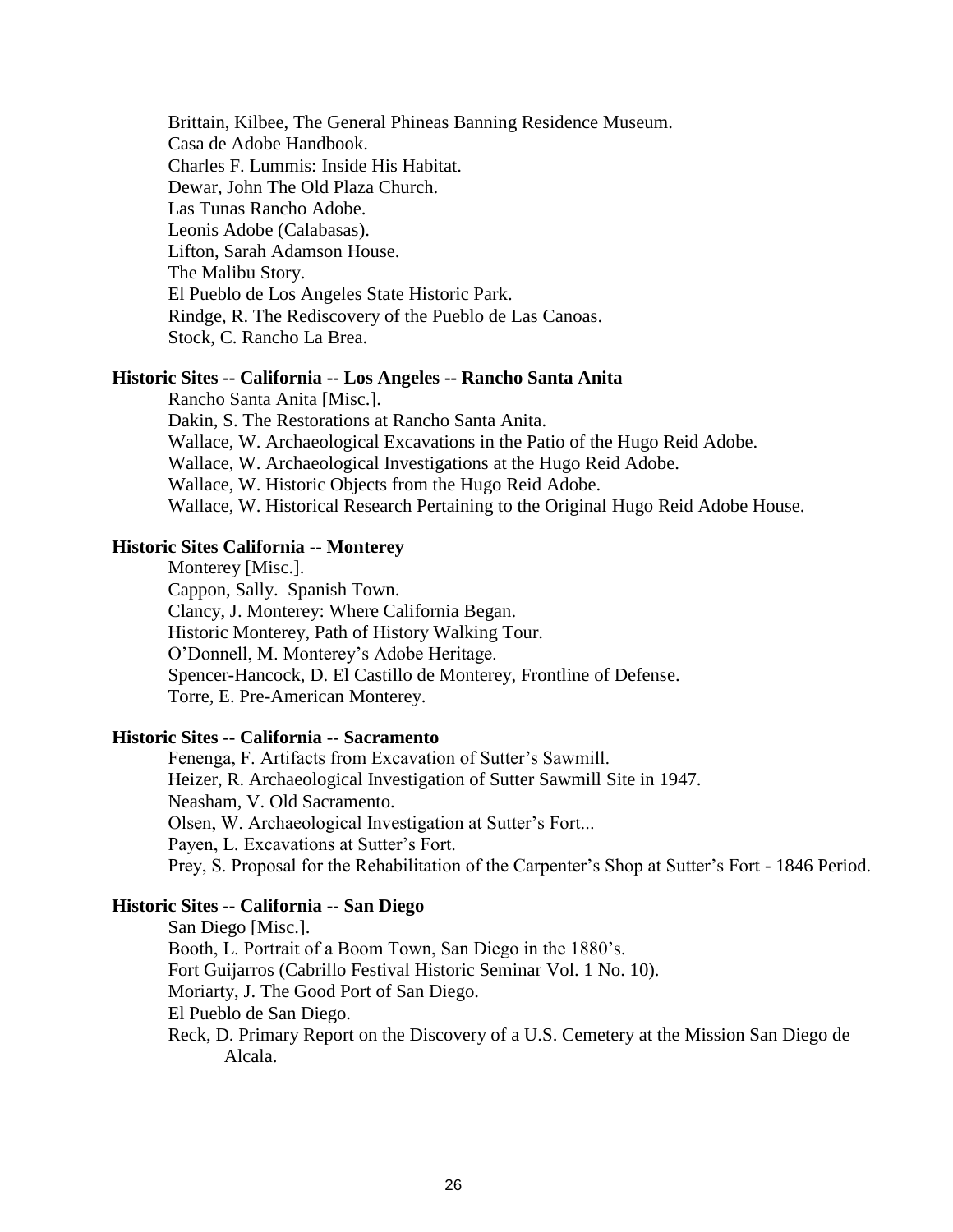#### **Historic Sites -- California -- San Francisco**

Chapman, C. The Founding of San Francisco. Garnett, P. Papers of the San Francisco Committee of Vigilance of 1851.

## **Historic Sites -- California -- San Luis Obispo**

Hollister Adobe. Imwalle, M. Results of an Archaeological Resource Inventory for the Rodriguez Adobe Parcel. La Loma Adobe. Robinson, W. The Story of San Luis Obispo County. San Luis Obispo County. San Luis Obispo Goes to War 1939-1945.

## **Historic Sites -- California -- San Marino**

The Old Mill Foundation "Our Fascinating Link to the Past, The Story of El Molino Viejo -- The Old Mill."

#### **Historic Sites – California – Santa Barbara**

#### **Historic Sites -- California -- Santa Cruz**

Branciforte - Rowland, L. Villa de Branciforte. Branciforte - Simpson, L. An Early Ghost Town of California, Branciforte. Santa Cruz Adobe.

#### **Historic Sites -- California -- Ventura County**

Alschuler, A. Matilija. Foster, J.M. and Greenwood, R.S. Camulos Ranch, Excavations in Support of Architectural Stabilization. Gulliver, H. Arbolada **[OVERSIZE]**. Holter, H. Furnishing Plan for the Olivas Adobe, Olivas Adobe Historical Park. Leonis Adobe. Olivas Adobe - Interpretive Plan, Olivas Adobe Historical Park. Olivas Adobe [Misc.]. Ortega Adobe Furnishing Plan for the Ortega Adobe Historic Residence. Ortega Adobe - Interpretive Plan, Ortega Adobe Historic Residence. Ortega Adobe - [Misc.]. Rancho Camulos: National Register Nomination. Rancho El Conejo - Allen, P. History of Rancho El Conejo. Robinson, W. The Story of Ventura County. Senate, Richard Historic Adobes of Ventura County. Snedden, G. Mountain Cattle and Frontier People. Ventura County [Misc.].

## **Historic Sites -- Southwest U.S.**

Southwest U.S. – General. Wilson, J.C. A Sketchbook of a Southwestern Tour from Santa Fe to Pasadena 1884-1885.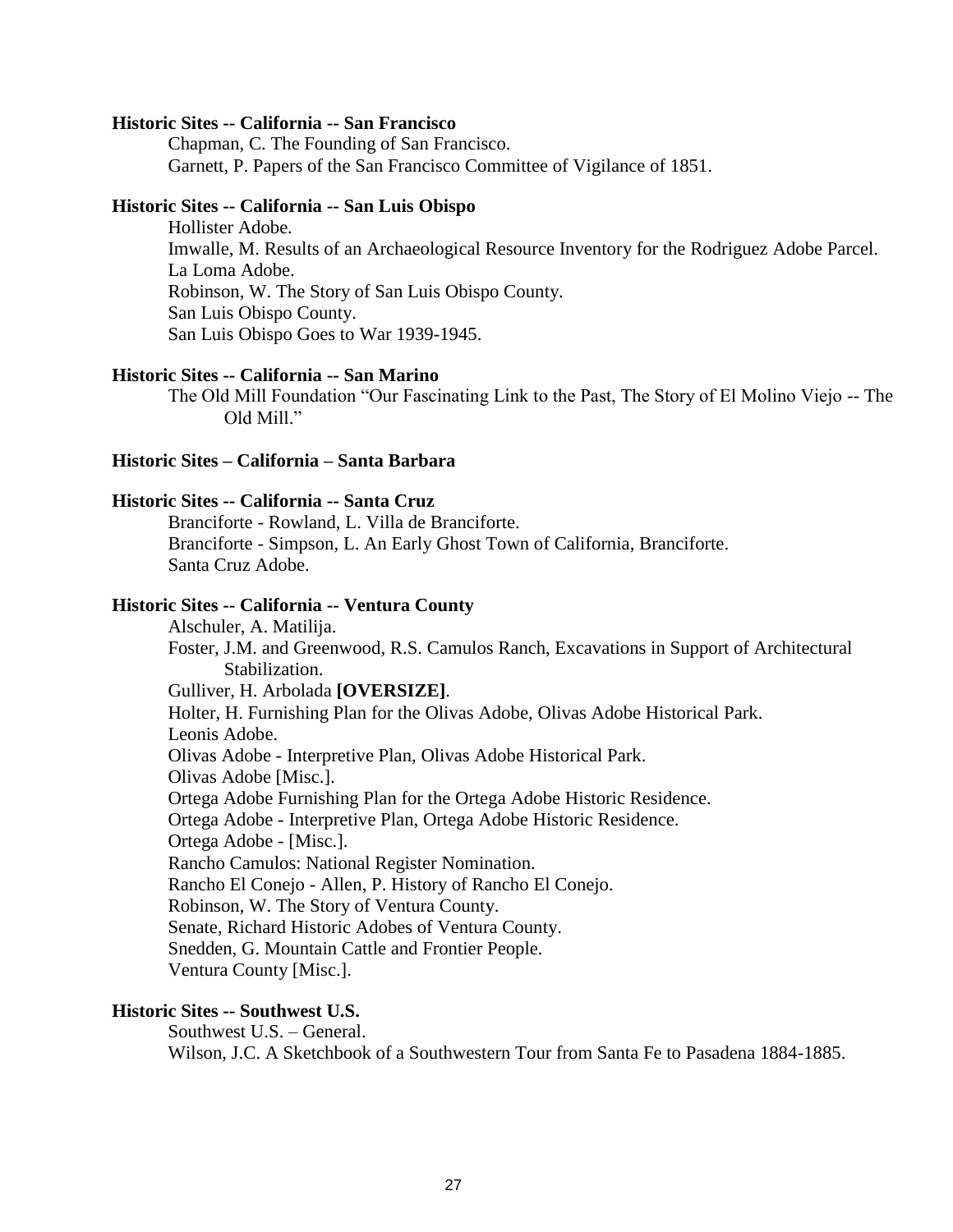## **Historic Sites -- Southwest U.S. -- Arizona**

Awatovi Ruin – National Register of Historic Places - USDI – NPS. Arizona – General. Dobyns, H. Lance, Ho!... or I Baptize Thee, a Chronicle of Conquest at Spanish Tucson. Skinner, S. Four Historic Sites near Flagstaff, Arizona. Tucson Citizen (Series of Articles on Southern Arizona's Disappearing Past). University of Arizona Science Center. Magnet for Museums

# **Historic Sites -- Southwest U.S. -- New Mexico**

Armstrong, R. The Salvador Armijo House, Maria Teresa Restaurant. Jordan, L. El Rancho de las Golondrinas, Spanish Colonial Life in New Mexico. Lewis, B. Oldest Church in U.S., the San Miguel Chapel. Montoya, J. Isleta Pueblo and the Church of St. Augustine. New Mexico – General. Old Spain in New Mexico (Sunset Sept. 1988). Ward, A. Archaeological Investigations at San Miguel de Carnue: the First Field Season. Wilson, J. Quarai, Living Mission to Monument. Wuthenau, A. Von the Spanish Military Chapels in Santa Fe and the Reredos of Our Lady of

Light.

# **Historic Sites -- Southwest U.S. -- Texas**

Fort Concho National Historic Landmark. Leslie, C. Ft. Davis. Santos, R. Historic San Antonio, Texas, a Brief & Concise History. The Spanish Texans. Texas – General.

## **Historic Sites -- U.S. (excluding California & Southwest U.S.)**

Alexandria, Va. Archaeology Travel Guide Site Seeing in North America 1994. Florida - Castillo de San Marcos. Florida - St. Augustine. Florida - Timucuan Ecological & Historical Preserve. Forts – Miscellaneous. Forts - Fort Vancouver - Hoffman, J. Fort Vancouver Excavations I. Forts - Fort Vancouver - Hoffman, J. Fort Vancouver Excavations XIII. A Guide to America's Greatest Historic Places (Amer. Heritage Mag.). Historic Hotels of America. Huber, L. & Wilson, S. The Basilica on Jackson Square: The History of the St. Louis Cathedral. Keister, Kim Gothic on the Hudson (Lyndhurst). Lyon, Eugene Richer Than We Thought: the Material Culture of 16th Century St. Augustine. Macmahon, D. & Deagan, K., Legacy of Fort Mose. National Trust for Historic Preservation Lyndhurst. Plimouth Plantation. San Juan, Puerto Rico National Park Smithsonian - Goode, J. The Smithsonian Institution Building. Smithsonian - Goode, J. A View of the Castle.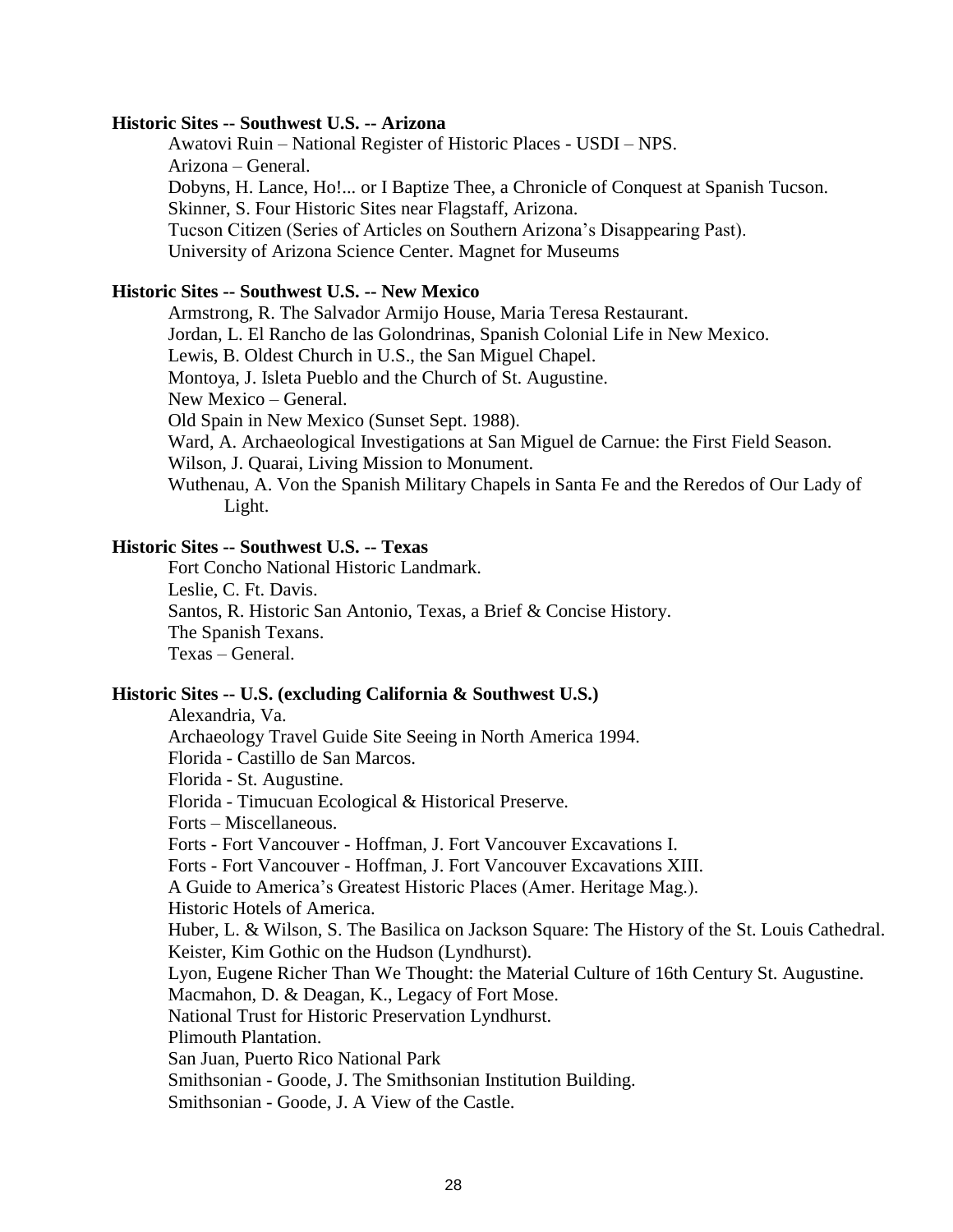Williamsburg. U.S. – General.

#### **Historic Sites -- Foreign**

Brazil.

Brazil Preserves its Heritage: Urban Cleanup and Cultural Tourism Restore. Architectural Beauty of Colonial Period (typewritten report-no author). Mora, A Larraz Sincretismo Religioso y Expansion del Christianismo En Tenerife. (Canarias). Canada. Caribbean. Mexico. Spain. The Silver Route (Map).

# **Historiography**

Deeds, S. New Spain's Far North: A Changing Historiographical Frontier? Jackman, J. Ghost Woman: a Novel [Review].

- Poyo, G. Spanish Texas and Borderlands Historiography in Transition: Implications for United States History.
- Weber, D., John Francis Bannon and the Historiography of the Spanish Borderlands: Retrospect and Prospect.

#### **Horses**

Alta California Horse/mule Brands (Miscellaneous).

Colley, C. La Jineta, the Art of Moorish Horsemanship in the New World.

Hoover, David N. "The Camel Corps" Journey Through Arizona – and Fate of the Camels.

Mules.

Paladino, Catherine Our Vanishing Farm Animals.

Remington, F. Horses of the Plains and a Scout with the Buffalo-soldiers.

Santa Barbara Horse Gear.

Sinaloa Saddle.

## **Indians -- California**

Anderson, M. California Indian Horticulture.

Castillo, E. The Other Side of the "Christian Curtain": California Indians and the Missionaries.

Daily, M. The Lone Woman of San Nicolas Island: a New Hypothesis on Her Origin.

Haley, Brian D. & Wilcoxon, Larry R. Anthropology and the Making of Chumash Tradition.

Harrington, M. Ancient Life among the Southern California Indians.

Heizer, R. Impact of Colonization on the Native California Societies.

Heizer, R. Mines & Quarries of the Indians of California.

- Howard, D. Vanished Villages of Monterey County, Northern & Interior Aboriginal Sites, Placenames & People.
- Jackson, R. La Dinamica del Desastre Demografico de la Poblacion India En las Misiones de la Bahia de San Franscisco Alta California 1776-1840.

Kelsey, H. European Impact on the California Indians, 1530-1830.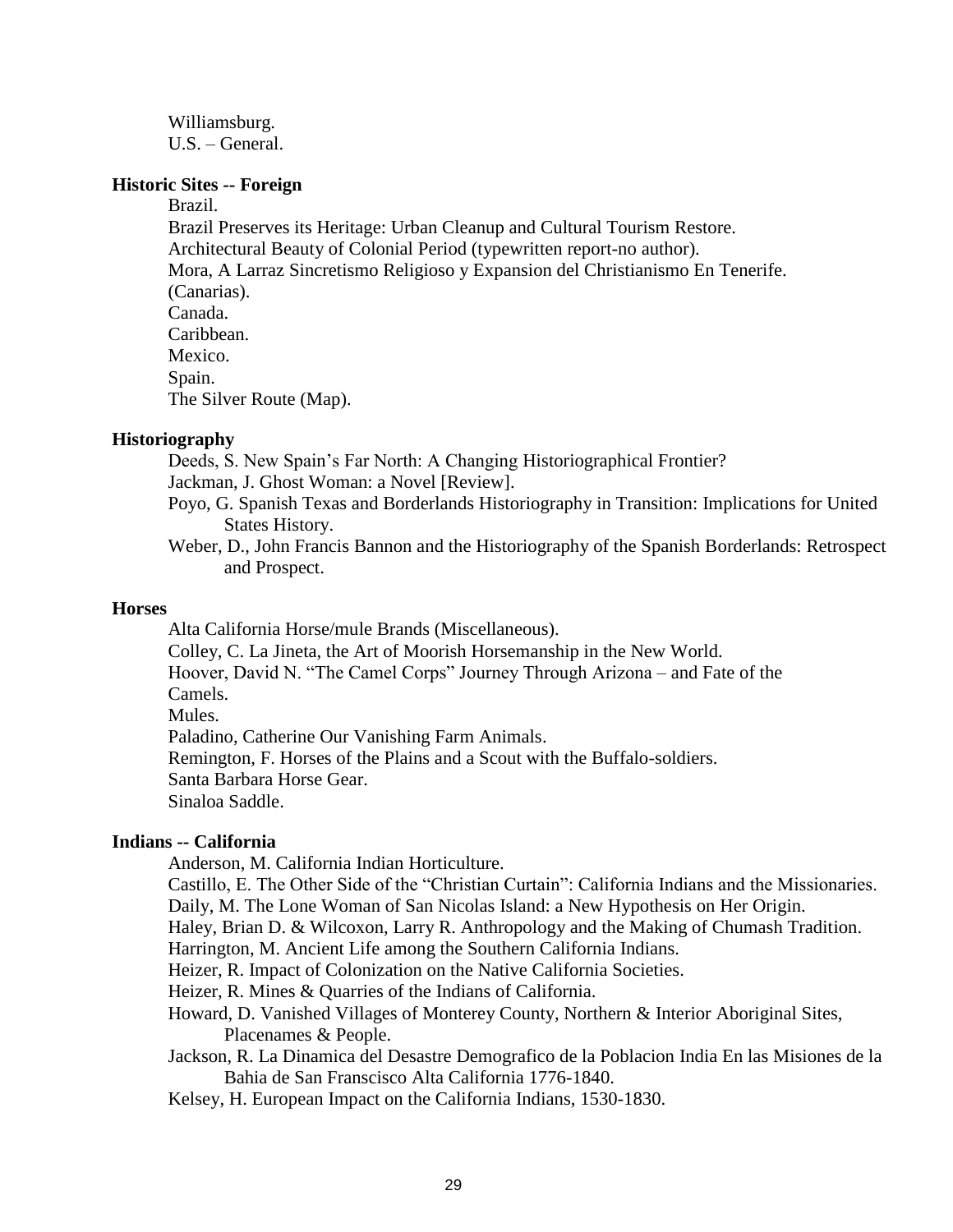Langer, E. Colonial and Republican Missions Compared: the Cases of Alta California and Southeastern Bolivia.

Moriarty, J. Cosmogony, Rituals, and Medical Practice among the Diegueno Indians of Southern California.

Moriarty, J. The Environmental Variations of the Yuman Culture Area of Southern California. Meyer, L. Wakers from the Dream.

Native American Perspective of California History.

Preston, W.L. Portents of Plague from California's Protohistoric Period.

Reservations - Central California.

Shipek, F. A Strategy for Change, the Luiseño of Southern California. Treaty "N."

Wallace, W. Indian Artifacts from the Hugo Reid Adobe.

## **Indians -- Chumash**

Anderson, E. The Chumash Indians of Southern California.

Bowers, S. The Santa Barbara Indians.

Brown, A. The Aboriginal Population of the Santa Barbara Channel.

Fagan, Brian. The Chumash.

Geiger, M. Fray Antonio Ripoll's Description of the Chumash Revolt at Santa Barbara in 1824.

Haley, B. Implications of Revision: Point Conception's Sacredness Revisited.

Haley, B. Law, Anthropological Practice, and Chumash Tradition.

Haley, B. & L. Wilcoxon, Anthropology and the Making of Chumash Tradition.

Howorth, P. Return of the Sea Hawk.

Indians [Misc.].

Johnson, J. Indian History in the Santa Barbara Back Country.

Martens, P. The History and Culture of the Chumash Indians of Southern California.

Munger, J. The Ineseño Chumash.

Sandos, J. John P. Harrington: Controversial Anthropologist of the Chumash.

Sandos, J. Levantamiento! The 1824 Chumash Uprising.

- Sayar, R. The Study and Comparison of Medicinal Practices and Plants Used by the Spanish and the Chumash in Early California (see Health).
- The Santa Barbara Region: a Review of Cultural/Temporal Sequences & the Relevance & Problems of Stylistic Chronologies.

Vanvalkenburgh, R. Notes on the Ethnography and Archaeology of the Ventureño Chumash Indians.

Walker, P. The Effects of European Contact on the Chumash Indians.

Walker, Phillip and John Johnson. For Everything There is a Season: Chumash Indian Births, Marriages, and Deaths at the Alta California Missions.

Ward, Michael K. Timoloqinash: Incorporating Chumash Cultural Self-History into the History of California.

# **Indians -- Chumash -- Archaeological Research**

Orr, P. Archaeology of Mescaltitan Island and Customs of the Canaliño.

Orr, P. Radiocarbon Dates from Santa Rosa Island.

Schumacher, P. Researches in the Kjokkenmoddings and Graves of a Former Population of the Santa Barbara Islands and the Adjacent Mainland.

Strong, W. Archaeological Explorations in the Country of the Eastern Chumash.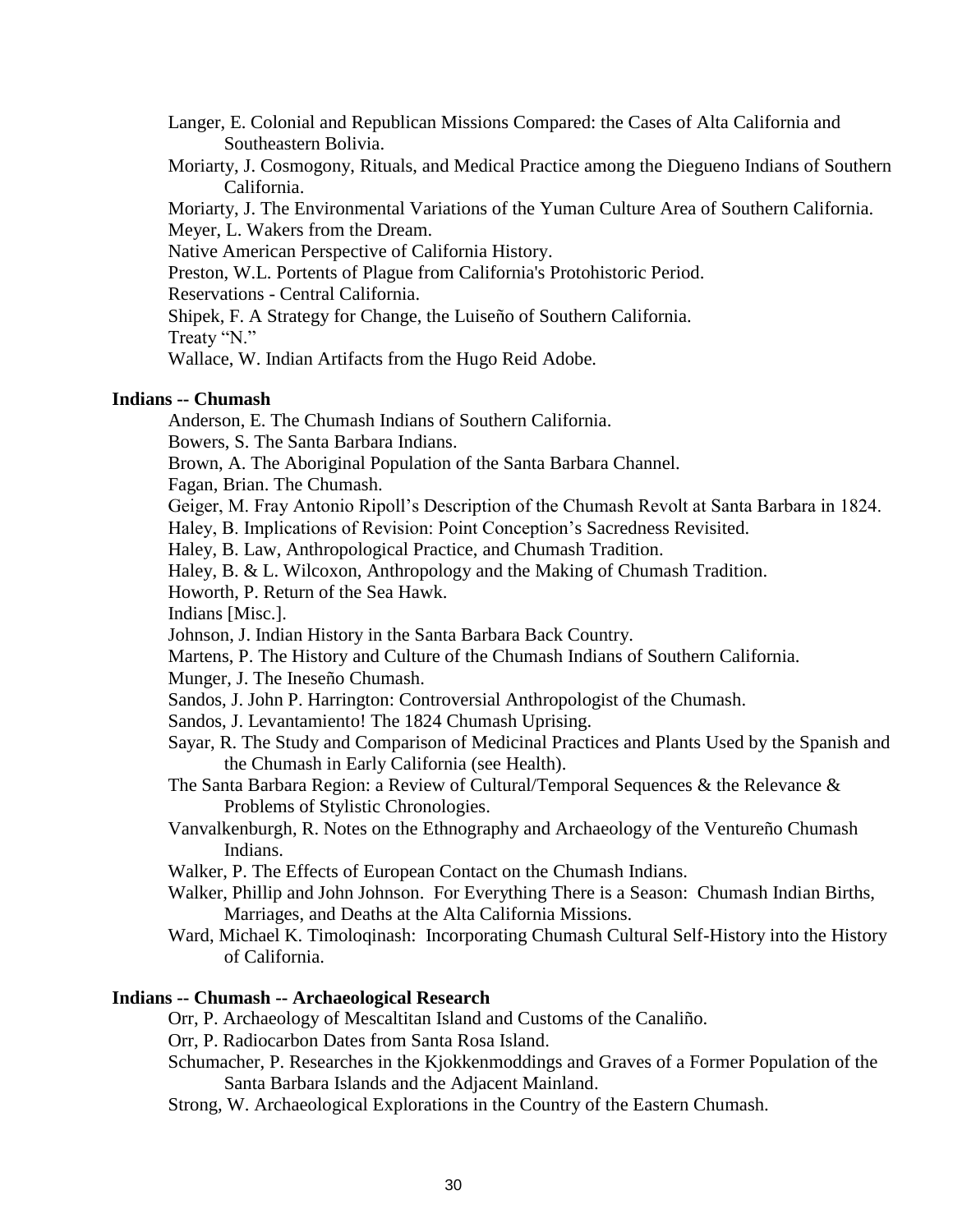## **Indians -- Chumash -- Art**

Campbell, P. Juanita Centeno, Indian Folk Artist. Hudson, T. Chumash Baskets in Russia. Hudson, T. Guide to Painted Cave. Lee, G. The Painted Rock Site, Sapakst, the House of the Sun. Lee, G. The San Emigdio Rock Art Site. Painted Cave - Newspaper Articles. Prehistoric Rock Art of the Santa Barbara Region (UCSB Art Gallery). Ribarich, J. An Interpretation of a Chumash Rock Art Painting. Uchitel, S. Painted Visions

#### **Indians -- Chumash -- Material Culture**

Canoe Project (SB Museum of Natural History). Hoover, R. Chumash Archery Equipment. Hoover, R. Chumash Fishing Equipment. Richie, C. The Chumash Canoe. Timbrook, J. Rare Chumash Harpoon Discovered.

# **Indians -- Chumash -- Place Names**

Applegate, R. Chumash Placenames. Chumash Place Name Lists. Chumash Villages (Looseleaf Notebook). Johnson, J. The Trail to Kashtiq. Merriam, C. Indian Rancheria Names in Four Mission Records.

#### **Indians -- Chumash -- Social History**

Geiger, M. The Indians of Mission Santa Barbara in Paganism and Christianity. Hudson, T. Chumash Indian Games. King, C. Chumash Inter-village Economic Exchange. Orr, P. Customs of the Canaliño.

## **Indians -- Missions**

Borica's 15 questions of 1798.

- Castillo, Edward D. "The other side of the Christian curtain": California Indians and the missionaries.
- Guest, Florian. The Indian Policy under Fermin Francisco de Lasuen, California's Second Father President.
- Hackel, S. The Staff of Leadership: Indian Authority in the Missions of Alta California.
- Larsen, Daniel et al. Missionization among the Coastal Chumash of Central California: a Study of Risk Minimization Strategies.
- Guest, Francis An Examination of the Thesis of S.F. Cook on the Forced Conversion of Indians in the California Missions.
- Guest, Francis Junípero Serra and His Approach to the Indians.
- Hurtado, A. The Significance of Mission History to California Indians.
- Sandos, J. Christianization among the Chumash: an Ethnohistoric Perspective.
- Shipek, F. A Native American Adaptation to Drought: the Kumeyaay as Seen in the San Diego Mission Records 1770-1798.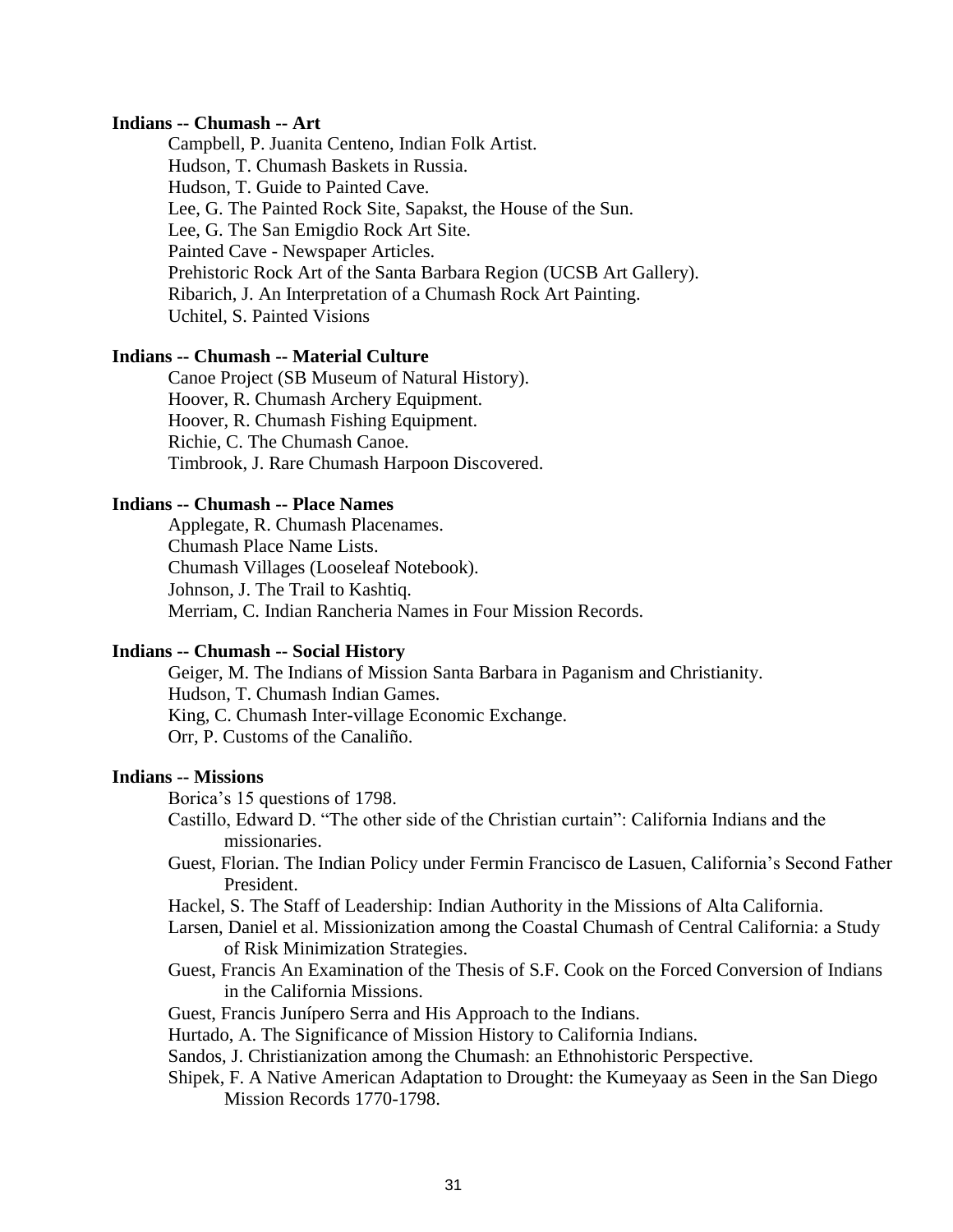Trevisan, A. The Seven Nations of the Missions. Webb, E. The Mission Villages or Rancherias.

## **Indians -- Southwest**

Anderson, Vera Mary, A Yaqui Woman. Dr. Kieran McCarty. Bahti, T. Southwestern Indian Tribes. Di Peso, C. The Sobaipuri Indians of the Upper San Pedro River Valley, Southeastern Arizona. Harlow, F. Historic Pueblo Indian Pottery. Hassell, S. Know the Navajo. Mera, H. Indian Blanket Series (Pamphlet Series). Mera, H. Banded-background Blankets. Mera, H. Navajo Blankets of the Classic Period. Mera, H. Pictorial Blankets. Mera, H. The Slave Blanket. Mera, H. The So-called Chief Blanket. Villasenor, D. Indian Sandpainting of the Greater Southwest. Williams, J. The Sobaipuri Reconsidered, a Comment on Masse's 1981 Reappraisal.

# **Indians -- U.S.**

Indians – General.

Marshall, J. Discovering the Lost Race of Mound Builders.

# **Japanese-Americans**

Bethany Congregational Church 45th Anniversary 1913-1958.

Buddhist Temple.

Committee on the Judiciary - Ellender, Mr. Creating an Evacuation Claims Commission Senate 2127

- Committee on the Judiciary Sumners, Mr. Creating an Evacuation Claims Commission House 6780.
- Douglass, T. 70,000 American Refugees Made in U.S.A.

Fisher, G. A Balance Sheet on Japanese Evacuation.

Gila River War Relocation Project Second Year at Gila July 20, 1944.

Gila River War Relocation Project a Year at Gila, Anniversary Booklet July 20, 1943.

Japanese- Americans- Newspaper Clips.

Kido, S. JACL [Japanese American Citizens League] in Wartime.

McWilliams, C. What about Our Japanese-Americans?

Relocation (miscellaneous).

Siefert, S. The Japanese Presidio Community.

Smith, B. The Great American Swindle.

Stuart, D. A War-Time City Which Turned Its Back.

War Relocation Authority Relocation of Japanese-Americans.

War Relocation Authority When You Leave the Relocation Center.

Willis, K. Japanese-Americans in Santa Barbara.

Yoo, D. Enlightened Identities: Buddhism and Japanese Americans of California 1924-1941.

# **Land Grants**

Avina, R. Spanish and Mexican Land Grants in California. (Excerpt).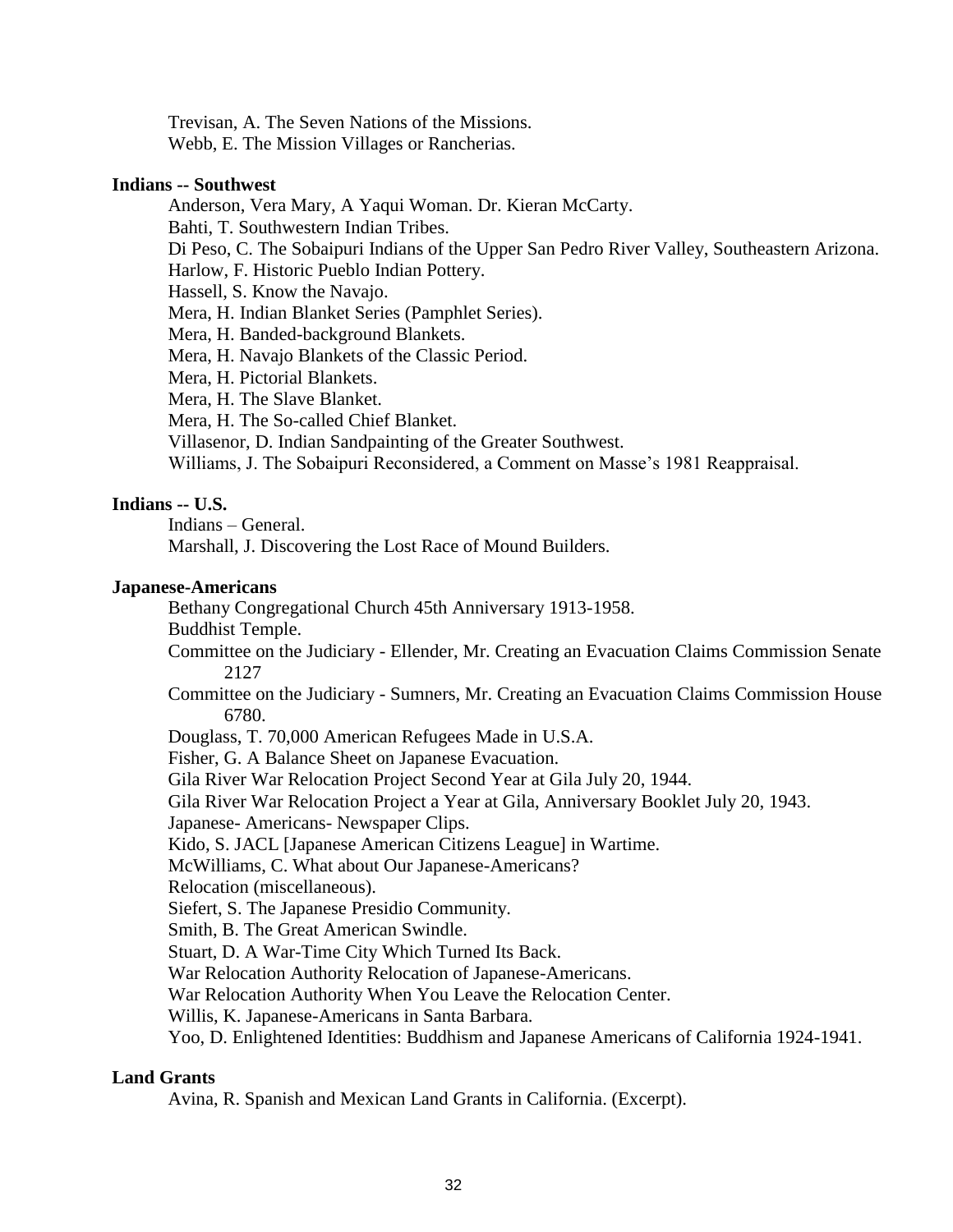Hornbeck, D. Mexican-American Land Tenure Conflict in California. Santa Barbara County Land Grants (Ranchos).

#### **Language**

Ahlborn, Richard E. Glossary of Material Culture Terms Perissinotto, G. Léxico Altocaliforniano Del Siglo XVIII. Perissinotto, G. Observaciones Sobre El Español en Santa Barbara.

#### **Maps and Mapmaking**

American Autochrome Co. Map of Santa Barbara. Fages. Map of Santa Barbara Presidio. Goleta: Ensenada de Mescaltitan. Hillegas, Lyle. Suggested Traffic Route (Presidio Area). Keister, Kim. Charts of Change (Sanborn Maps). Le Perouse. Plan du Port de S. Diego. Mexico--Maps & Plans of Various Presidios (Jack Williams). Mexico--Miscellaneous. Monterey Presidio (Covarrubias 1878). Princesa [Roundtrip Route from San Blas to San Francisco 1782]. Puerto de San Francisco Y Entrenada de Monterey (AGN). Santa Barbara Channel 1798 [Humphrey, Sykes & Heddington]. Santa Barbara, City: Adobes. Santa Barbara, City: 1784 [Duflot de Mofras]. Santa Barbara, City: Montecito [Sketch 1983]. Santa Barbara, City: El Pueblo Viejo. Santa Barbara, City: Sanborn 1892 plus 1963 Key to Sanborn Maps. Santa Barbara, City 1800s [Misc. Sketches & Drawings]. Santa Barbara, County [Moller; N.D.]. Santa Barbara, County [Original Land Grants]. Santa Barbara, Presidio [Misc. Overlay Maps]. U.S. Coast Survey. Santa Barbara 1870 [Partial]. U.S. Geological Survey. Arroyo Grande to Pt. Hueneme [Various Dates]. Vizcaino. 1602 Map of Santa Barbara Channel. Wackenreuder, Vitus. City of Santa Barbara. Whittaker, Elmer. Cañedo Adobe [Dimensions plus Deetz Excavation in Rear].

#### **Material Culture**

Account book of the ship "Mercury" 1806-1807.

- Black, A. Dealing with Cultural Change: An Analysis of the Diaz Household, Monterey, California.
- Invoices for goods sold to José de la Guerra.
- Materials of Portolá Expedition.
- Pearson, C., compiler. El Nuevo Constante: Investigation of an 18th Century Shipwreck off the Louisiana Coast.

Ship manifests (Bryant & Sturgis, etc.).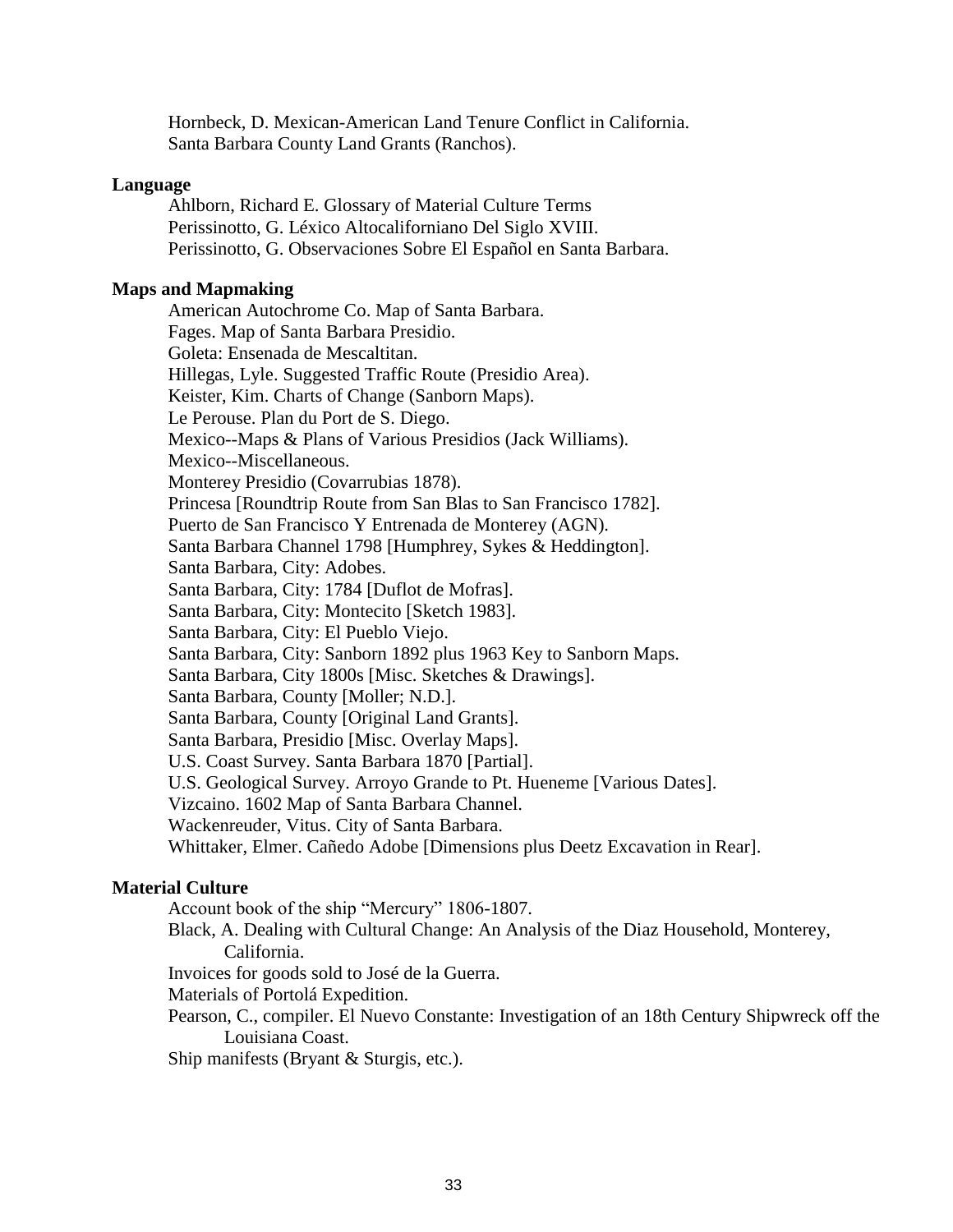## **Mexico**

Cenotto, L. Mission Loreto.

Cruz, A. & S. The Old Gringo-Hater.

Cuello, J. Beyond the 'Borderlands' is the North of Colonial Mexico: A Latin-Americanist Perspective to the Study of the Mexican North and the United States Southwest.

Gilette, L. The Stately Homes of Alamos, A Map History Guide.

Greenleaf, R. The Nueva Vizcaya Frontier, 1787-1789.

Hatsutaro. Kaigai Ibun: a Strange Tale from Overseas, or a New Account of America.

Inskeep, Edward L. "San Blas, Nayarit: an Historical and Geographic Study."

Richmond, D. African Slavery in Colonial Mexico, 1519-1810.

Rojas, L. Transcontinental Trade of New Spain.

San Sebastian, K. (Ed.) Origen de la Comunidad Vasca En México.

Voz de Alamos, February 7, 1991 issue.

# **Military -- General**

Alexander, D. The Forgotten French.

Archer, C. The Army of New Spain and the Wars of Independence, 1790-1821.

Archer, C., To Serve the King: Military Recruitment in Late Colonial Mexico.

Ayers, M. Very Good News.

Berkman, T. Los Soldados de Cuera.

Burgess, D. Mexican Border Cavalry in California, 1822.

Burgess, D. On Guard in Old California.

Calendario Manual y Guia de Forastero en Mexico Para el Año de 1803.

Chartrand, Rene. Leather Jacket Soldiers: the "Cuera" of the American Southwest.

Chartrand, Rene. The Soldiers of Nootka: Spanish Colonial Troops at the End of the 18th Century.

Documentos Historicos Militares El Soldado Mexicano 1837-1847.

Guest, F. Leather-jackets in Hispanic California, 1769-1774.

Hardwick, M. Soldados de Cuera: 18th Century Spanish Colonial Frontier Soldiers, Real Presidio de Santa Barbara, Alta California.

Kells, R. Soldiers of Crown and Cross: the Spanish Military in Alta California, 1769-1821.

Kells, R. The Spanish Inheritance: the Mexican Forces of Alta California 1822-1846.

Kells, R. The Spanish Legacy: a Chaotic Military in a Semi-feudal Province.

Langellier, J. Lances and Leather Jackets: Presidial Forces in Spanish Alta California, 1769- 1821.

Mitchell, T. A Series of Figures Shewing All the Motions in the Manual and Platoon Exercises and the Different Firings, According to His Majesty's Regulations.

Mora, Carl. Spain and the American Revolution.

Moorhead, M. The Soldado de Cuera: Stalwart of the Spanish Borderlands.

Otano, R.P.N., S.J., Compiler. "Toques de Guerra" Del Ejercito Español.

Otano, R.P.N., S.J., Compiler. Battle Calls.

Phillips, Carla Rahn. The Life Blood of the Navy: Recruiting Sailors in 18<sup>th</sup> Century Spain. Regarding the Instruction of the Recruit [Spanish/English].

Sanchez, J. The Catalonian Volunteers and the Defense of Northern New Spain, 1767-1803.

Schafer, R. Lance Exercise Commands and Motions.

Service Records (Translations by Jim Elwell Martinez).

Spanish Military Ranks.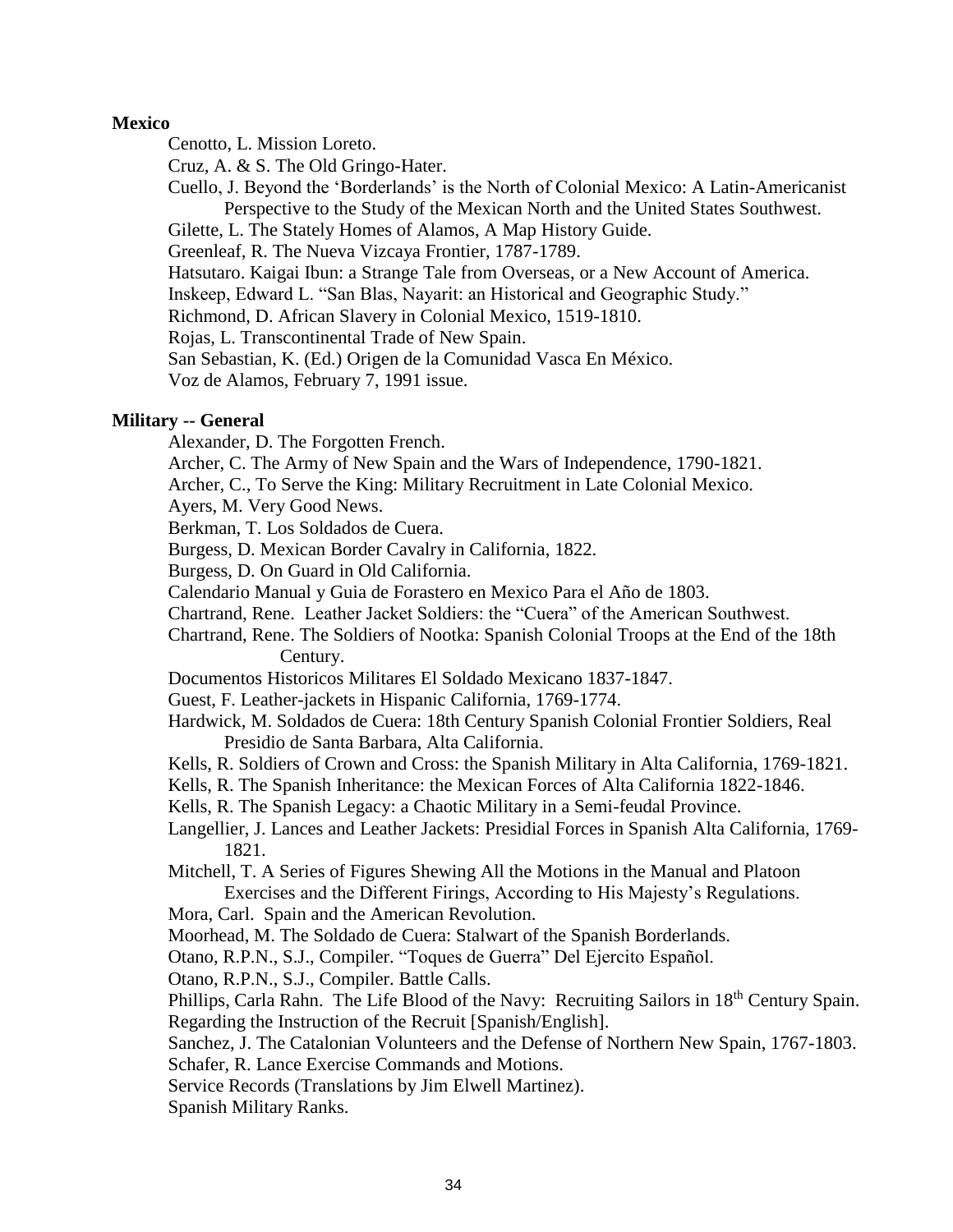Williams, J. Archaeological Evidence of Spanish Military Policy in Northern New Spain 1700- 1821.

Woodward, A. California Leather Jackets of 1769.

# **Military -- Weapons & Uniforms**

# **See also Santa Barbara County—Goleta Cannons**

Coulter, K. Western Weapons, Firearms from Matchlocks to Cartridge.

Cronica Del Traje Militar En Mexico Del Siglo XVI al XX (Artes de Mexico No. 102 Año XV 1968).

Guns: An Illustrated History of Artillery.

- Hardwick, M. Voluntarios de Cataluna Uniform and Equipment List.
- Hardwick, M. Identifying Early Cannons at the Presidio of Santa Barbara.

Manucy, A. Artillery Through the Ages.

May, Ronald V. Evidence for the Physical Appearance of 18th Century Spanish Cannon Batteries in California.

Peterson, H. Arms and Armor of the Pilgrims 1620-1692.

Spanish Royal Ordnance 18th Century Spanish Cannon Firing Drill.

- Voliva, Robert Antique Firearms: Care, Preservation and Display in the Small Museum.
- Weaponry Spanish Colonial [Misc.].
- Williams, J. Arms of the Apacheria: a Comparison of Apachean and Spanish Fighting Techniques in the Later Eighteenth Century.

# **Mills**

Aspin, C. The Woollen Industry.

Brown, G. The Oldest Mill in Texas.

Fulled Fabrics: Waulking the Web.

Fulling Mills (Miscellaneous).

García-Barrio, C. Newlin Grist Mill, the 18th Century Rural Life of a Miller Recreated.

Gordon, B. The Final Steps. (Excerpt.)

Helmshore Textile Museums.

Menlove, R. Fulling Wool by Hand and Machine.

Neely, J. The Gristmill at Mission San José y San Miguel de Aguayo: Insights into the Agricultural Focus and Technology of Spanish Colonial Texas.

Old Occupations - Fuller & Tuckers.

"Our Fascinating Link to the Past: The Story of El Molino Viejo -- The Old Mill."

Pelham, R. Fulling Mills, A Study in the Application of Water Power to the Woollen Industry. Scott, E. K. Fulling and Milling Machinery.

The Village Mill.

## **Missions -- General**

Bernabeu, S. Los Dominicos y el Nuevo Mundo.

Bolton, H. The Mission as a Frontier Institution in the Spanish-American Colonies.

Giffords, G. Spanish Colonial Missions.

Lo Buglio, Rudecinda, Mission Register Terminology.

Neuerberg, N. Mallorca Com Origen de L'arguitectura de les Missions de California.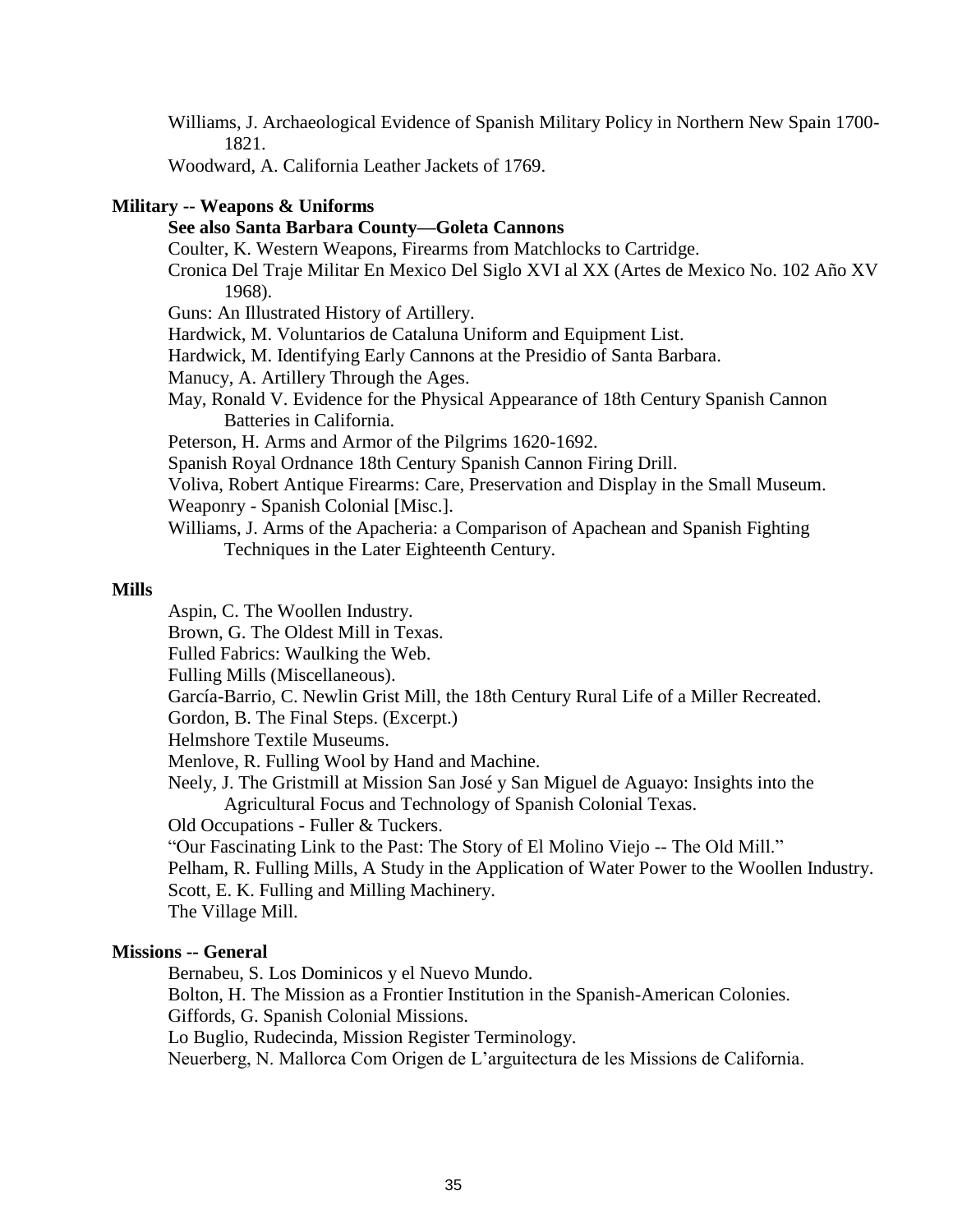## **Missions -- Arizona**

DeGrazia. "Padre Kino."

Exploring Padre Kino's Missions on the Arizona-Mexico Border.

Fontana, B. Biography of a Desert Church: the Story of Mission San Xavier Del Bac.

Fontana, B. Mission San Xavier Del Bac.

Jackson, E. Tumacacori's Yesterdays.

Polzer, C. A Kino Guide.

Polzer, C. Kino Guide II.

Polzer, C. Kino Missions of the Pimeria Alta, Book I: the Side Altars.

San Xavier del Bac – Miscelaneous.

Tumacacori.

# **Missions -- California -- General**

Aviles, Brian A & Hoover, Robert L. Two Calfornias Three Religious Orders and Fifty Missions. A Compaprison of the Missionary Systems of Baja and Alta California.

Baxter, D. Missions of California.

Beebe, R.M. & Senkewicz, R. M. The Crises of the Dominican Missions – Baja California.

Beebe, R.M. & Senkewicz, R.M. Tensions among the Missionaries in the 1790s.

Hoover, Robert L. Ancient Rome in Spanish California.

Kelsey, H. European Impact on the California Indians, 1530-1830.

Bells.

Bowman, J. The Area of the Mission Lands.

Building and Builders in Alta California, 1769-1850.

California Mission Baptismal Records.

The California Missions (Compilation).

Canedo, L. An Old Aspiration: Early Franciscan Approaches to California.

Costello, J. Not Peas in a Pod: Documenting Diversity among the California Missions.

- Doyle, John Thomas. "The Missions of Alta California." Also contains Charles Howard Shinn's Pioneer Spanish Families in California."
- Duggan, Marie. With and Without an Empire: Financing for California Missions Before and After 1810

Earnest, A. Mission Vestments.

Finnegan, L. Mission Alert.

Geiger, M. Fray Rafael Verger, O.F.M., and the California Mission Enterprise.

Goycoechea, F. Province of New California.

Guest, F. Cultural Perspectives on California Mission Life.

Guest, F. The Habit of Affection: Pastoral Theology, Padres and Indians.

Guest, F. An Inquiry into the Role of the Discipline in California Mission Life.

Guest, F. Junípero Serra and His Approach to the Indians.

Inventory of Typical Mission (Monterey, June 4, 1777).

James, G. In and Out of the Old Missions in California.

Kryder-Reid, E. The Politics of Memory: Archaeology and the Interpretation of California Missions.

Los Angeles County Museum Quarterly [various issues].

Missions [Misc.].

Neuerburg, N. The Little Mission: History at an Inch to the Foot.

Neuerburg, N. Mission Churches in Serra's Time.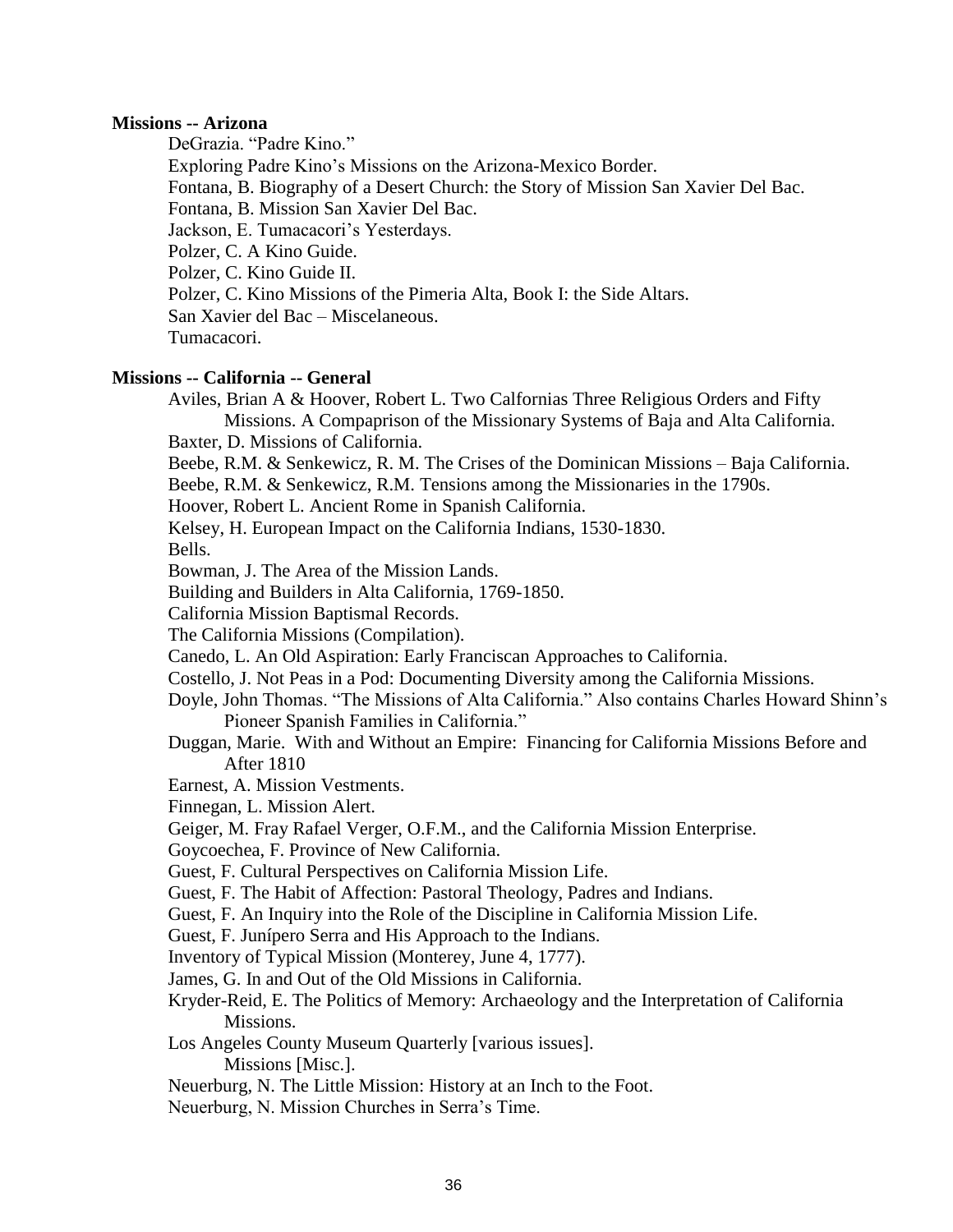Neuerburg, N. Views of California Missions - as Others Would Have Liked Us to Think They Saw Them.

Neuerburg, N. Why Are Those Mirrors on the Altar?

The Old Missions of California (Compilation).

Porretta, P. Locating the Site of Mission Bicuñer.

Rodriguez, R. The Hidden Legacy of the Missions.

Ure, L. Review of the Webb Collection [Mission Archive Library].

Verado, D. The Salinas Valley's Three Missions: Precursors of the Area's Agricultural Wealth.

Wakely, D. A Sense of Mission.

Walsh, M. Bells of the Southern Missions.

Weber, F. The Books of the California Missions.

Weber, F. The California Missions as Others Saw Them.

Weber, F. California's Caminito Real.

Weber, F. A Historiographical Sketch of Pioneer Catholicism in the Californias.

Weber, F. Restoration at the California Missions.

# **Missions -- California -- Artists' Renderings**

Adams, J. 21 California Missions.

Edminster, W. Sketches.

Harmer, A. California Mission Engravings.

Miller, H. Account of a Tour of the California Missions & Town 1856, the Journal & Drawings of Henry Miller.

Stern, A. Etchings of the California Missions.

#### **Missions -- California -- La Purisima**

La Purisima [Misc.]. Agreement (County & State). Costello, J. Archaeological Survey of Mission Veija de la Purisima. Engbeck, J. La Purisima Mission State Historic Park. Fulling Mill Industries at La Purisima Mission. Neuerburg, N. The Architecture of Mission La Purisima Concepcion. Portilla, Pablo de la, The Campaign at La Purisima, 1824 (Introduction and Translation by Jim Martinez). La Purisima Mission State Historic Park Furnishing Plan: Blacksmith Shop Building. Rebuilding the Past (Union Oil Building Vol. 18 No. 10). Sale of the Land. State Historical Park Advisory Committee Meeting Minutes 1969-85. Teacher's Guide to La Purisima Mission. Visitor Survey Results 1989. Vogt, R. The Lost Mission Vieja.

Whitehead, R. La Purisima Mission - Then and Now.

## **Missions -- California -- La Purisima -- Archival Project 1971-73**

Hardwick, M. Archives, an Experiment in Interpretation and Preservation. Hardwick, M. Summary Report, La Purisima State Historic Park Archives, Summer 1971. Hardwick, M. Summary Report, La Purisima State Historic Park Archives, Summer 1972.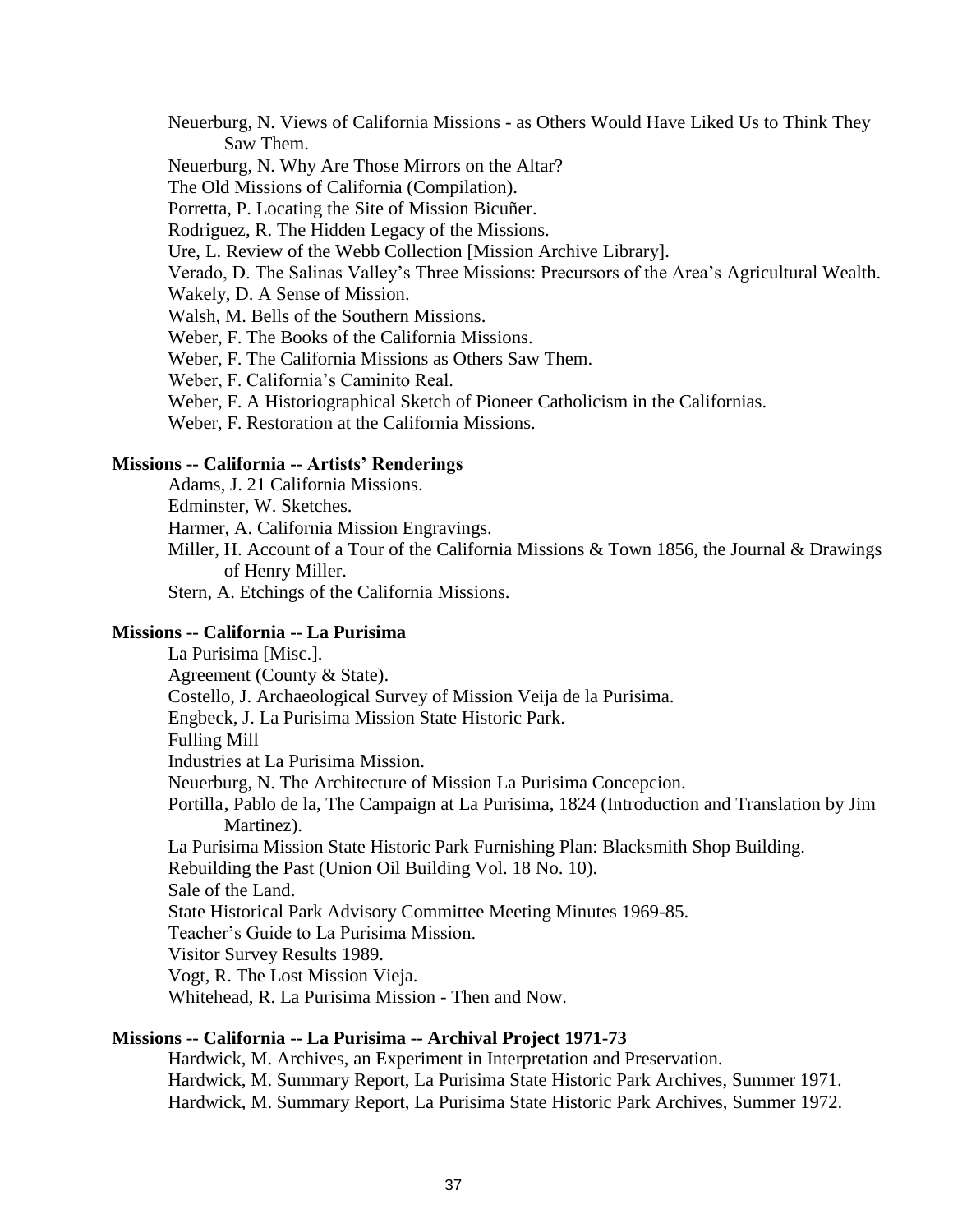#### **Missions -- California -- La Purisima -- Jalama Winery**

Harrison, W. Final Summary Report of Investigations at Jalama Winery [At La Purisima Mission].

#### **Missions -- California -- La Purisima -- Reconstruction 1932-40**

- Ewing, R. Historian's Report on La Purisima Concepcion Mission California.
- Ewing, R. Memorandum on Historical Documents Bearing on the Physical Appearances of the La Purisima Mission Church and Cemetery.
- Ewing, R. Mission La Purisima Concepcion of California.
- Hageman, F. An Architectural Study of the Mission La Purisima Concepcion California.
- Hagen, O. Mission La Purisima Concepcion: a Review of Data Used in the Preparation of Plans for the Reconstruction of Buildings No. 14 and 15, as Women's Infirmaries.
- Harrington, M.R. (Consultant Archaeologist): Graves in the Contra-Sacristy of La Purisima Church, 1940. Temporary Indian Barracks at Purisima Mission, July, 1940 (rough draft).
- Morris, R. (Comp.) Algsacupi: Old La Purisima Mission Founded December 8, 1787.
- Palmer, Christine S. New Deal Adobe: Fred Hageman's Architectural Research and Reconstruction of Mission La Purisima Concepcion.
- Preliminary Reports La Purisima Reconstruction 1935-36.
- Restored Plan of Shops and Quarters Building, 1938 at second site of Mission La Purisima Conception.
- Supplementary Report of the La Purisima Advisory Comm. Oct. 1936.
- Weber, Francis J. An Archaeological and Restoration Study of Mission La Purisima Concepcion [review].

# **Missions -- California -- La Purisima -- Reconstruction 1941-59**

Development Outline for La Purisima Mission Historic Monument. Gable, N. Report on Archaeological Research La Purisima Mission State Historical Monument. La Purisima - Gardens 1950's.

La Purisima Mission State Historical Monument Building 8, 1957.

Webb, E. Report on Shops and Quarters Building, La Purisima Mission.

## **Missions -- California -- La Purisima -- Reconstruction 1960-75**

Costello, J. Archaeological Survey of Mission Vieja de La Purisima. Deetz, J. Final Summary Report of Investigations at La Purisima Mission State Historical Monument.

Harrison, W. Final Summary Report of Investigations at La Purisima Mission State Historical Monument.

### **Missions -- California -- San Antonio de Padua**

Ahlborn, R. The Mission San Antonio Prayer and Song Board. Farnsworth, P. Geophysical Surveys at Mission San Antonio de Padua, California. Hoover, Robert L., A Walking Tour of Mission San Antonio. Hoover, R. Window on a Spanish California Mission. Rohder, R. Mission San Antonio. San Antonio de Padua Mission – General. Silliman, Stephen W. Theoretical Perspectives on Labor and Colonialism: Reconsidering the

California Missions.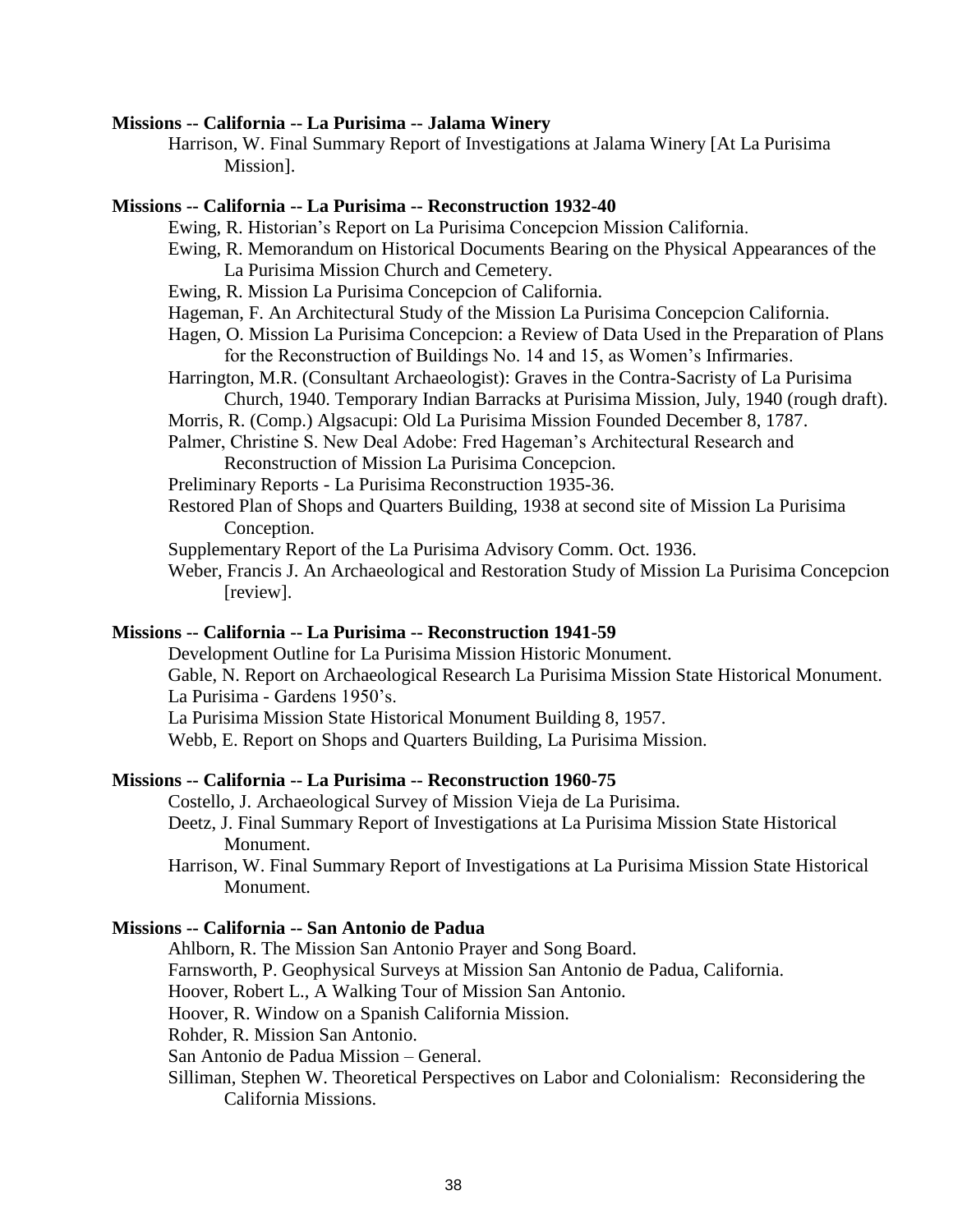Stegner, W. Mission of Peace.

U.S. Department of Interior, Mission San Antonio de Padua Historic District (National Register Nomination).

#### **Missions -- California -- San Buenaventura**

Neuerburg, N. New Light on the Church of Mission San Buenaventura. Old Mission San Buenaventura, California Founded 1782. Neuerburg, N. Saint Bonaventure, Seraphic Doctor. San Buenaventura Mission – General. Weber, F. San Buenaventura Mission Founded 1782.

## **Missions -- California -- San Carlos Borromeo**

Reply of Mission San Carlos Borromeo to the Questionnaire of the Spanish Government in 1812 Concerning the Native Culture of the California Mission Indians. San Carlos Borromeo Mission – General.

#### **Missions -- California -- San Diego**

Griffin, R. [compiler] Mission San Diego de Alcala Burials for Mission and Vicinity 1769-1831. The History and Architecture of Mission San Diego de Alcala 1769-1965.

Mission San Diego de Alcala, the Archaeological Design and Fieldwork Conducted by the University of San Diego 1966 to 1984.

Mission San Diego de Alcala - Second Summary Report on the University of San Diego Project. Mission San Diego de Alcala - Third Summary Report of the University of San Diego Project. Moriarty, J. Historic Site Archaeology at Mission San Diego de Alcala. Neuerburg, N. The Changing Face of Mission San Diego. Palou, F. The Death of the Venerable Father Fray Luis Jayme. San Diego de Alcala Mission – General.

# **Missions -- California -- San Fernando**

Harrington, M. Mission San Fernando. Harrington, M. The Story of San Fernando Mission. Nunis, D. The Franciscan Friars of Missions San Fernando 1797-1847. San Fernando Mission – General.

## **Missions -- California -- San Francisco**

Geiger, M. New Data on the Building of Mission San Francisco. Lotito, F. Noticias Para Los Californianos, Historical Address on the 200th Birthday of San Francisco Mission Dolores, June 29, 1977. San Francisco de Asis (Dolores) Mission – General.

#### **Missions -- California -- San Gabriel**

San Gabriel Mission – General. Hackel, Steven W. Sources of Rebellion: Indian Testimony and the Mission San Gabriel Uprising of 1785.

# **Missions -- California -- San Jose**

San Jose Mission – General.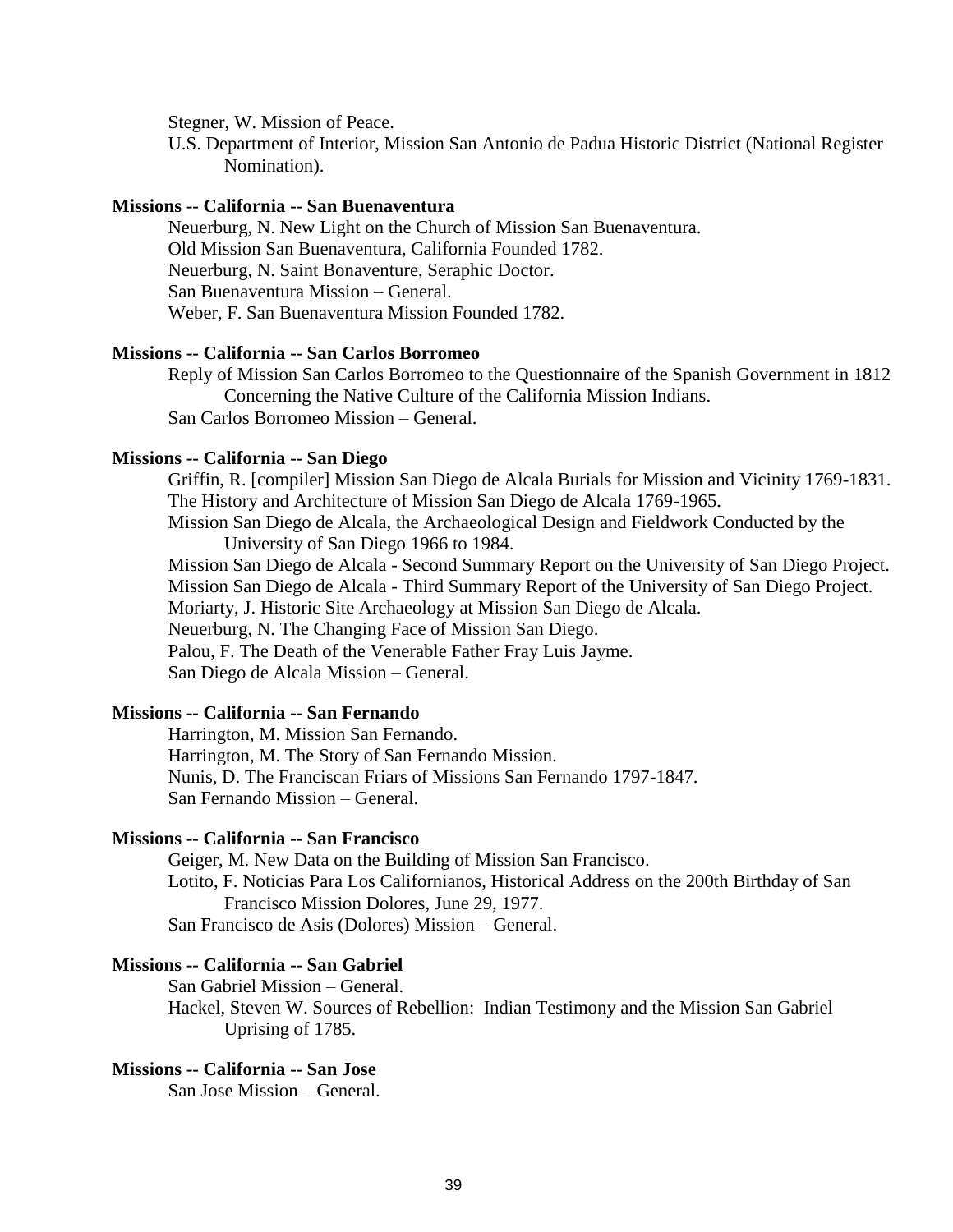#### **Missions -- California -- San Juan Bautista**

Martin, J. The Restored San Juan Bautista Mission in California. San Juan Bautista Mission – General.

#### **Missions -- California -- San Juan Capistrano**

Geiger, M. New Data on Mission San Juan Capistrano. Kelsey, H. The Mission Buildings of San Juan Capistrano: a Tentative Chronology. Kelsey, H. San Juan Capistrano Mission Chapels and Cemetery. San Juan Capistrano Mission – General. Smith, B. The Capistrano Story.

#### **Missions -- California -- San Luis Obispo**

Kastner, V. Mission San Luis Obispo de Tolosa: a History of its Preservation and Restoration. San Luis Obispo de Tolosa 1772-1972 Bicentennial. San Luis Obispo de Tolosa Mission – General.

#### **Missions – California -- San Luis Rey**

California Mission Studies Association & Mission San Luis Rey, California Missions Quincentennial Preservation Project: Mission San Luis Rey Preliminary Survey and Field Reconnaissance Report. Harrington, M. Digging up the past at San Luis Rey.

Healy, V. Father O'Keefe, Rebuilder of Mission San Luis Rey. San Luis Rey Mission – General.

## **Missions -- California -- San Miguel**

Iversen, E. Mission San Miguel Arcangel. San Miguel Arcangel Mission – General.

# **Missions -- California -- Santa Barbara**

Baer, K. Painting and Sculpture at Mission Santa Barbara. Geiger, M. Mission Bells of Santa Barbara: Their History and Romance. Gliebe, Francis de Sales. The Planting of the Cross: A Sketch Written for the Bicentenary of the Birth of Junipero Serra. Mausoleum Addition. Neuerburg, N. More Indian Sculpture at Mission Santa Barbara. O'Keefe, J. The Buildings and Churches of the Mission of Santa Barbara. Santa Barbara Mission – General.

# **Missions -- California -- Santa Clara**

Santa Clara Mission – General. Skowronek, Russell K. et al the Economic Legacy of Mission Santa Clara de Asis in the Early American Period.

# **Missions -- California -- Santa Cruz**

Santa Cruz Mission – General.

## **Missions -- California -- Santa Inés**

McIntyre, M. Investigation of an Historical Cultural Resource Within the Alamo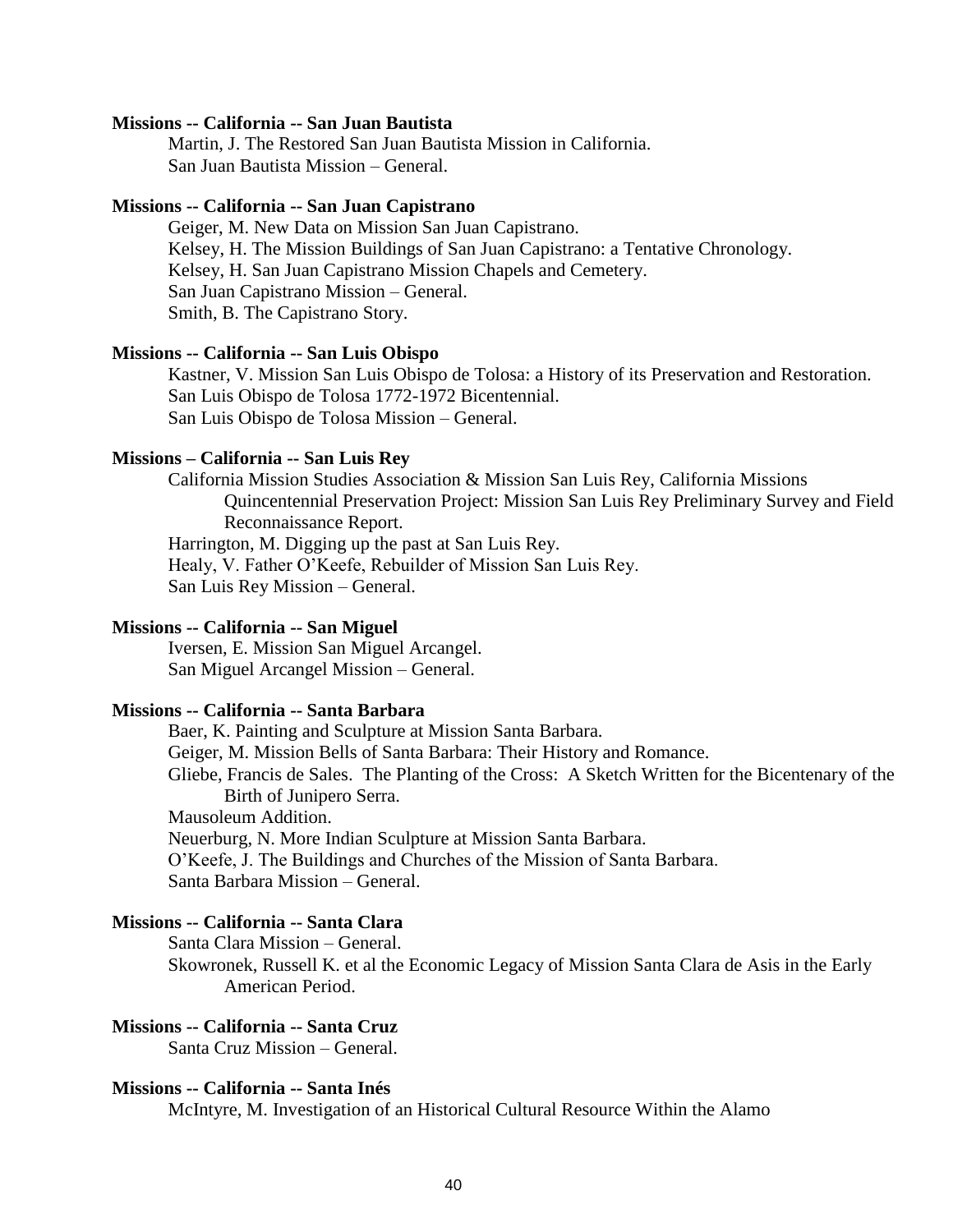Pintado Right of Way.

- McIntyre, M. Investigation of a Historical Cultural Resource Within the Mission Oaks Residential Development, Solvang, California.
- Olmstead, C. & D. Mission Santa Inés: the Hidden Gem.
- Santa Ines Mission General.
- Santa Ines Mission Road Bypass.
- Wilcoxon, L. Preliminary Results of Archaeological Excavations at the Santa Inés Mission Tanning Vats.

# **Missions -- California -- Santa Inés -- Mills**

Mills (miscellaneous). Hoover, Robert L. Excavations at the Santa Inés Mill Complex. Imwalle, M., Photocopied photograph of "the red man." Caldwell, Norman Mission Santa Inés Mills File.

#### **Missions -- California -- Soledad**

Soledad Mission (Nuestra Senora de la Soledad) – General.

## **Missions -- California -- Sonoma**

Bennyhoff, J. Sonoma Mission, an Historical and Archaeological Study of Primary

# Constructions, 1823-1913.

Sonoma Mission (San Francisco Solano de Sonoma) – General.

Treganza, A. Sonoma Mission: an Archaeological Reconstruction of the Mission San Francisco de Solano Quadrangle.

#### **Missions -- Florida**

Florida Missions – General.

#### **Missions – Mexico**

Sauer, Carl. Lower Californian Studies: Site and Culture at San Fernando de Velicata

# **Missions -- New Mexico**

Stubbs, S. Archaeological Investigations at the Chapel of San Miguel and the Site of La Castrense, Santa Fe, New Mexico.

#### **Missions -- Texas**

Eckhart, G. Spanish Missions of Texas 1680-1800. Guerra, M. The Missions of San Antonio. Harris, E. San Jose, Queen of the Missions. Inventory of the Mission San Antonio de Valero: 1772. Mission Espiritu Santo: Exploring the past. Mission San Juan Capistrano, San Antonio, Texas. (Drawings). Pearsall, J. A New Role for San Antonio's Missions. San Antonio Missions – General.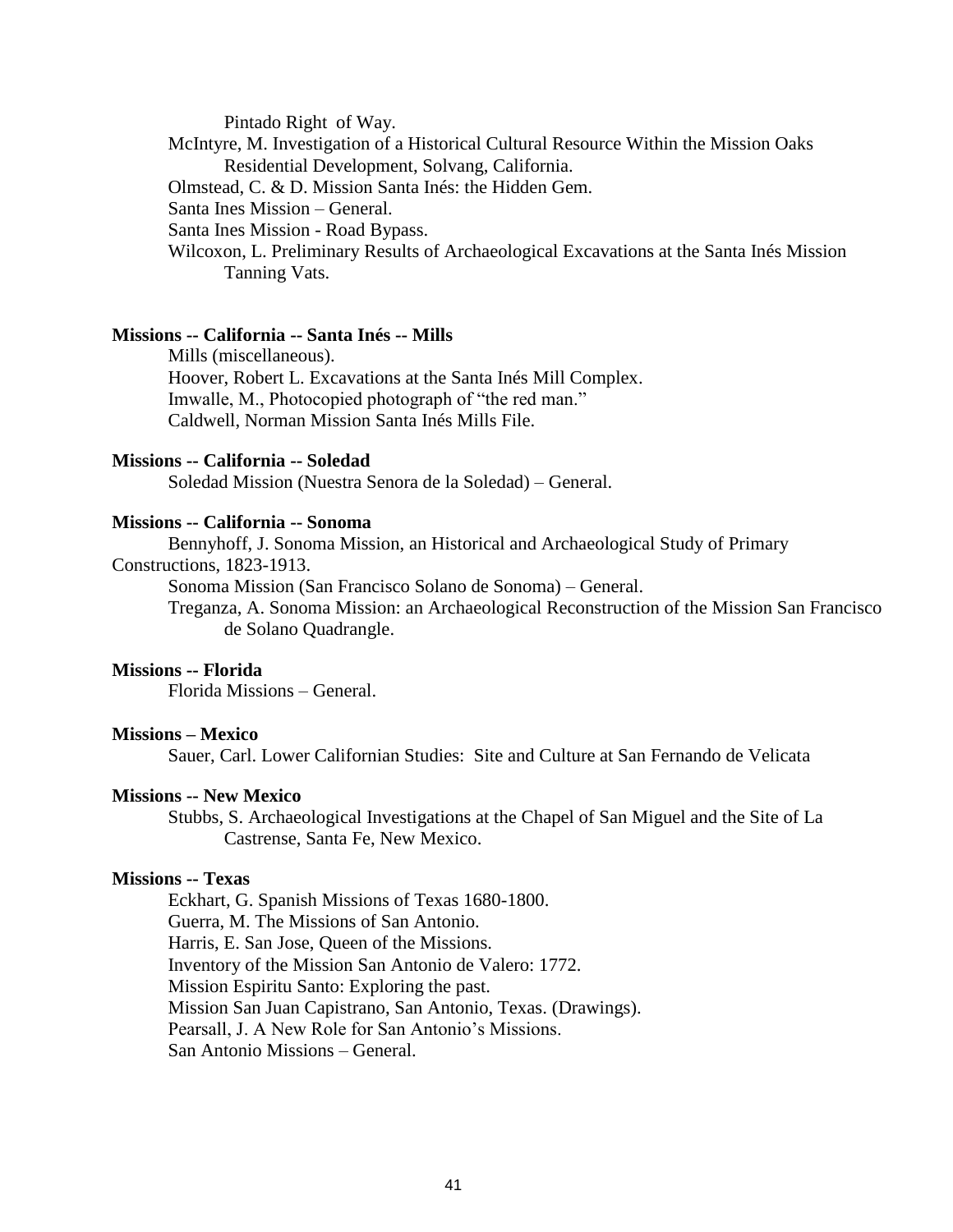### **Montecito**

Glassow, M. The Evaluation of the Significance of Two Archaeological Sites, Sba-19 and Sba-1213, in Montecito, California.

Juarez, V. Early Montecito Days, Recollections of Vicente Juarez-born in 1852.

Hosmer Adobe

Montecito's "Old Spanish Town."

Pion, J. The Montecito Catholic Cemetery.

White, H. Pete & Joe Aguilar's Casas de Adobe.

Whitehead, R. The Montecito Cemetery.

Montecito—Misc.

## **Museum Conservation**

Mold—Misc. Misc. articles

#### **Music and Dance**

Ahlborn, R. The Mission San Antonio Prayer and Song Board [see Missions - California - San Antonio de Padua].

A La Rue. (Sheet Music).

Alabado, Hymn of Praise. (Sheet Music).

Bull, J. The Journal of James H. Bull [Re: Fandango].

Cinco Años Hace. (Sheet Music).

Corrido de Joaquin Murieta (Ballad). (Sheet Music).

Crouch, M. An Annotated Bibliography & Commentary Concerning Mission Music of Alta California from 1769 to 1834: in Honor of the American Bicentennial.

Czarnowski, L. Dances of Early California Days.

Dentzel, C. Viva California [Album Notes from Recording].

Dia de Tu Santo, El (Pete Seeger: the Bells of Rhymney). (Sheet Music).

Early California Songs - Assorted. (Sheet Music).

Eleanor Hague Collection Album--**OVERSIZE**

Fenton, H. Christmas Music.

Folk Songs of the Spanish Californians. (Sheet Music).

Geiger, M. Harmonious Notes in Spanish California. Reprint.

Geiger, M. Harmonious Notes in Spanish California. Revised reprint.

Hague, E. (Collector) Spanish-American Folk-songs. (Sheet Music).

Hague, E. (Collector) Early Spanish-Californian Folk-songs. (Sheet Music).

Hallam, A. Children Songs, Specially Selected for Chautauqua.

Hoover, R. New Song for Old California.

Hoover, R. Shell Trumpets.

Las Mañanitas. (Sheet Music).

Lummis, Charles F. Catching Our Archaeology Alive.

Marti, S. The Eleanor Hague Manuscript of Mexican Colonial Music.

Me Es Preciso (My Friend Will). (Sheet Music).

Millan, A. Mexican Folksongs , Book VII, A World in Tune. (Sheet Music).

Music [Misc.].

New Mexican Folk-songs. (Sheet Music).

Old Spanish Songs. (Sheet Music).

Palmer, A. Dean Mission San Antonio de Padua: How to Read the Frescoes in the Music Room.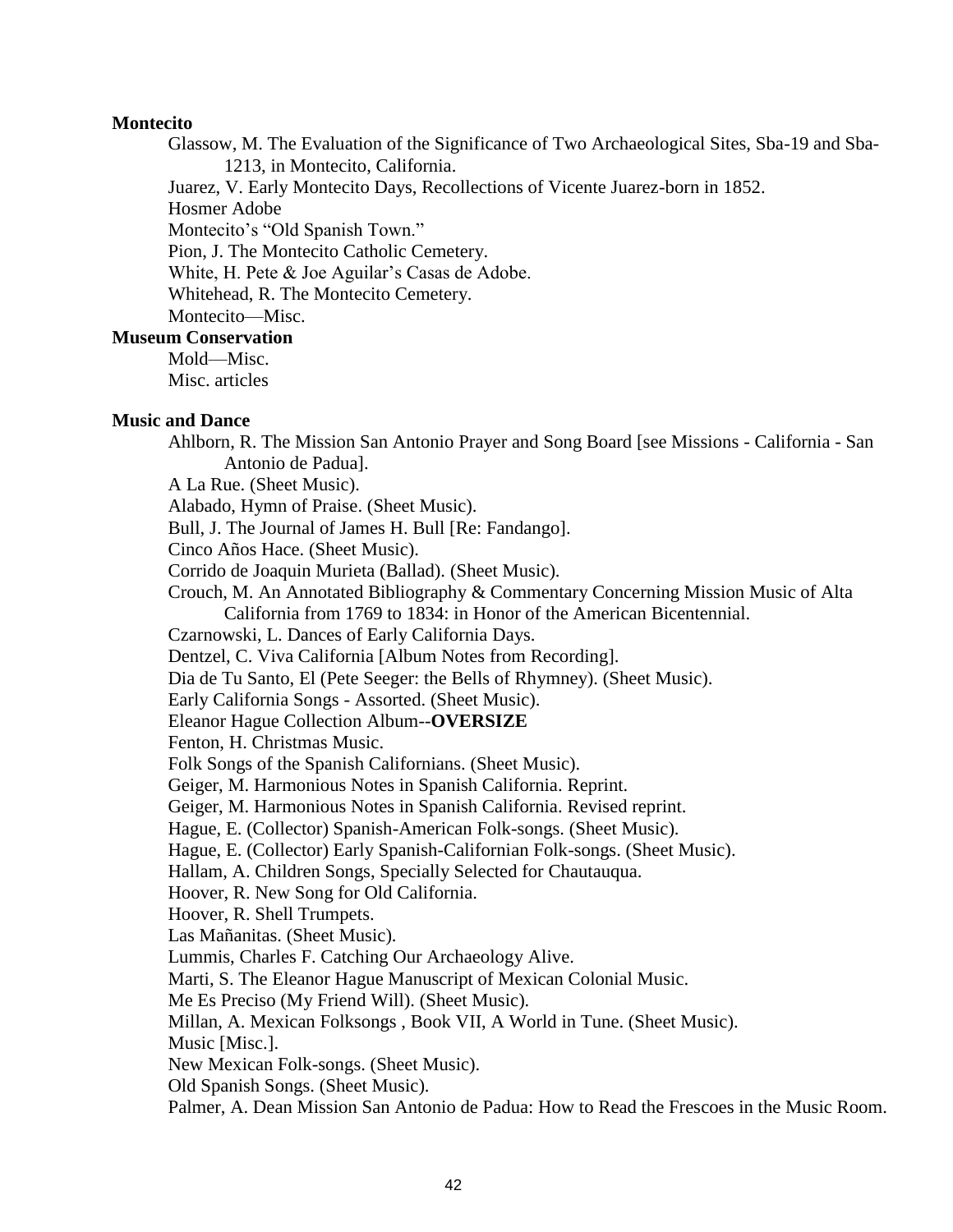La Paloma Blanca. (Sheet Music).

Ray, M. Gloria Dei, the Story of California Mission Music.

La Sanclunga. (Sheet Music).

Santiago, Chiori from Carillons, Ultimate Open-air Concerts.

Shay, A. Fandangos and Bailes: Dancing & Dance Events in Early California.

Some California Songs. (Sheet Music).

Spanish Folk Songs of New Mexico. (Sheet Music).

Spanish Songs of Old California. (Script).

Spanish Songs of Old California. (Sheet Music).

Summers, W. Along El Camino Real: Rescuing the Musical past of the United States.

Summers, W. Eighteenth Century Sacred Music for Soloists, Chorus and Orchestra in Spanish California: an Analysis of Recently Discovered Manuscript Sources.

Summers, W. New & Little Known Sources of Hispanic Music from California.

Summers, W. Opera Seria in Spanish California: an Introduction to a Newly-identified Manuscript Source.

Summers, W. The Organs of Hispanic California.

Summers, W. Recently Recovered Manuscript Sources of Sacred Polyphonic Music from Spanish California.

Tejada, J. Toques de Guerra Del Ejercito Español (Spanish Military Field Music). (Sheet Music). The Californias, Music of the California Coast.

#### **Pastorela**

Cashion, S. The Pastorela of Mexico and California.

Cole, M. Los Pastores, a Mexican Play of the Nativity.

Forbes, A. Little Shepherds of Bethlehem.

Foskett, M. Los Pastores.

Gonzales, F. Una Pastorela (A Shepherd's Play). New Adaptation

Gonzalez, Y. Native Dialects and Cultural Subversion: the Santa Barbara Pastorela.

Guerra, Pablo de la, Pastorela Scripts.

King, S. Los Pastores de San Antonio (An Interpretation).

Performance History.

Potter, R. The Illegal Immigration of Medieval Drama to California.

Rapp, I. Los Pastores is Gem of Miracle Plays.

"Una Pastorela" Programs – SBTHP.

Van Stone, M. (Translator) Los Pastores.

Voorhees, A. Los Pastores.

Williams, G. Pastorela.

## **People (articles, clippings and obituaries)**

**see also Biographies** Acosta, Michael Acres, Amelia Applewhite, Davis

Arguello, Concepcion

Arguello, Jose

Armendariz, Frank

Austin, Warren

Ayala Family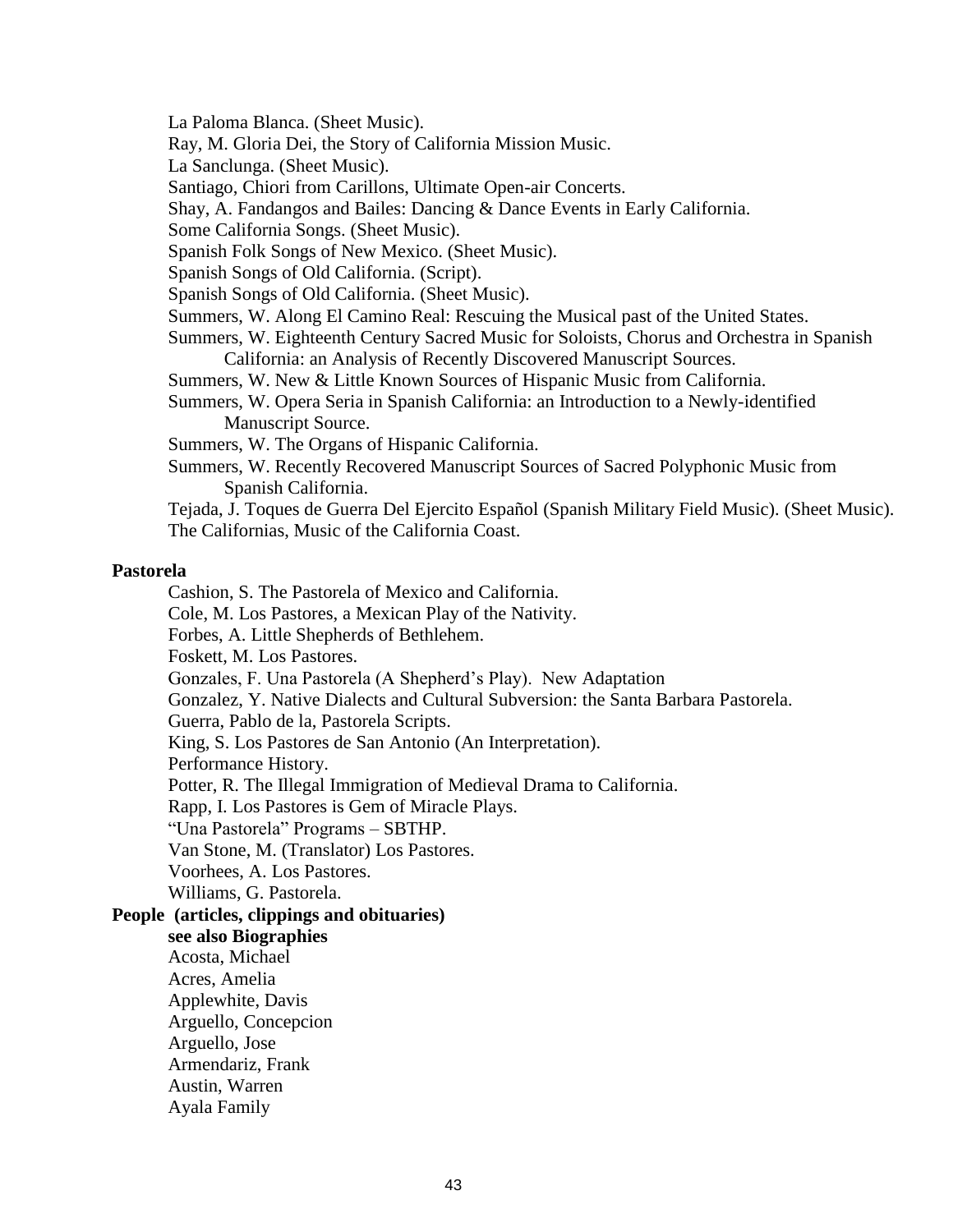Badillo, Ernest D. Bancroft, Hubert Howe Barber, Robert L. (Bob) Berkel, Rita Silva Bliss, Lady Trudy (Gertrude Hoffmann) Bonilla, Ike Borica, Diego Brewster, Kathy Brown, Thomas Brownlee, Elliot Calderon, Jose de Jesus Calderon, Lucretia Pico Calderon, Maria del Carmen Caldwell, Norman Carnes, Henry S. Carrillo Family Castillo, Jose Cavallero, Christina Tonietto Celaya, Juanita Centeno, Juanita Ochoa Charles III, Kind of Spain Chase, Pearl Chung, Tommy Cole, Alexandra Cook, Mortimer Cota Family Cota, Fred Craig, James Osborne and Mary Crane, Peter Curletti, Rosario Davis, William Heath and Family Days, Mary Louise DeForest, Kellam De la Guerra family De la Torre, Joseph R. Dibblee Family Del Rey, Jose Maria Gallardo Douglas, Walter Erburu, Robert Ericksen, Ada Erro, Louise Fontana, Bernard L. Forbes, Julia Forsyth, Gloria Franceschi, Francesco (Emanuele Fenzi) Garrigues, Eduardo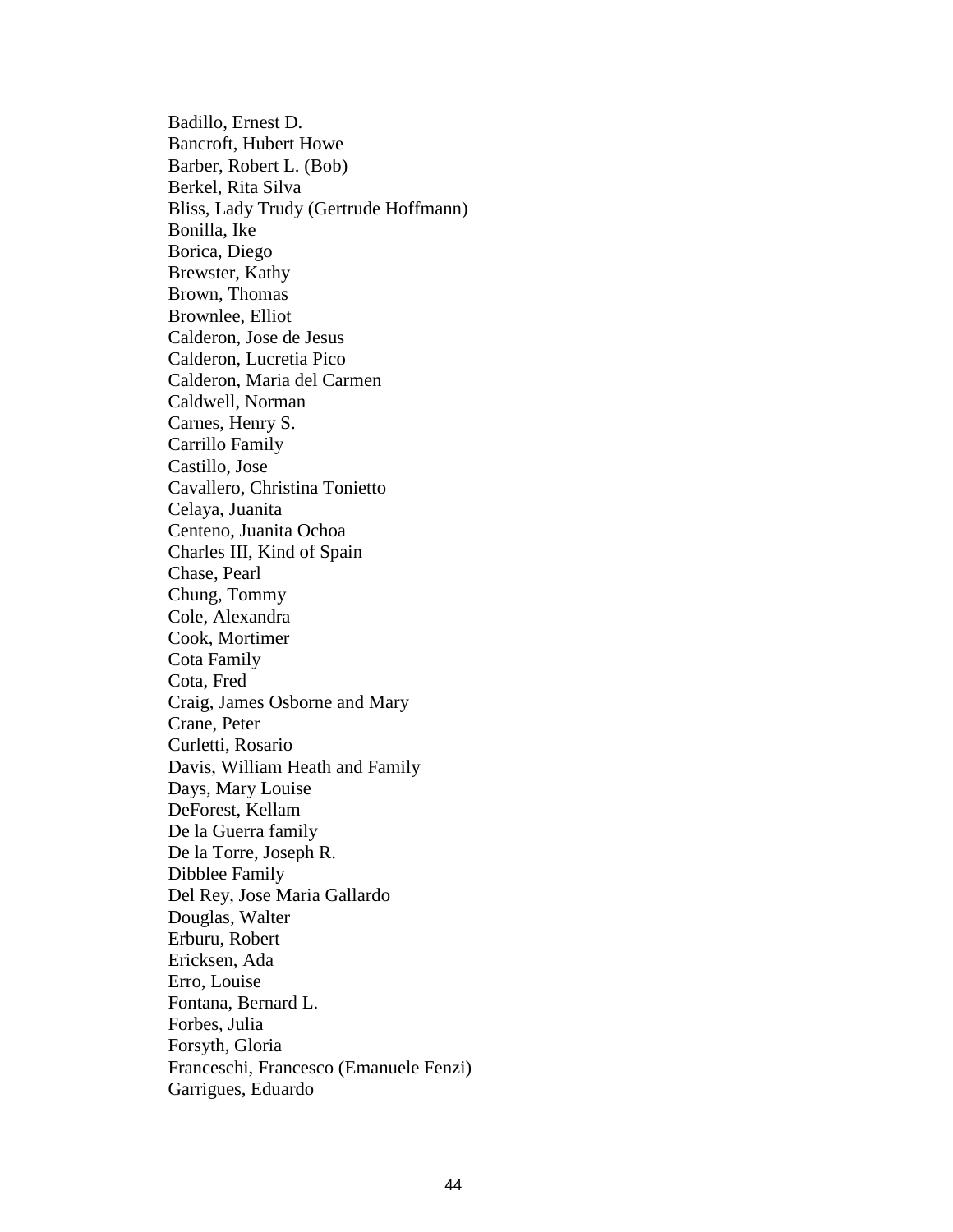Gebhard, David Goicoechea, Felipe de Gonzalez, Francisco Hamalainen, Pekka Hardwick, Michael and family Hass, Jeremy Hawley, Samm Herdman, Robert Higman, Jim and Sue Hittell, Theodore Hollister Family Hoover, Robert Hosmer, Charles B., Jr. Hvolboll, Elizabeth Erro Jackman, Jarrell Johnson, Tommy James Juan Carlos I Kelsey, Nancy Kimbro, Edna Kinney, James Kelliher, M.S. Knill, Harry and Ellen Lenny, Henry Liston, Jean Lockard, Lucille Lugo, Richard E. Luton, William F. Mahoney, Michael Marcu, Kerry McCarty, Kieran McCaslin, Victoria (Viqui) Menzies, Jean Storke Mills, James G. Mills, Paul Monk, Lloyd Mott, William Penn, Jr. Muneno, Tomiye Murphy, Donald Murphy, Dwight Neuerburg, Norman Neve, Phelipe de Nunis, Doyce Obern, George and Vivian O'Neill, Owen Orella Family Orena, Dario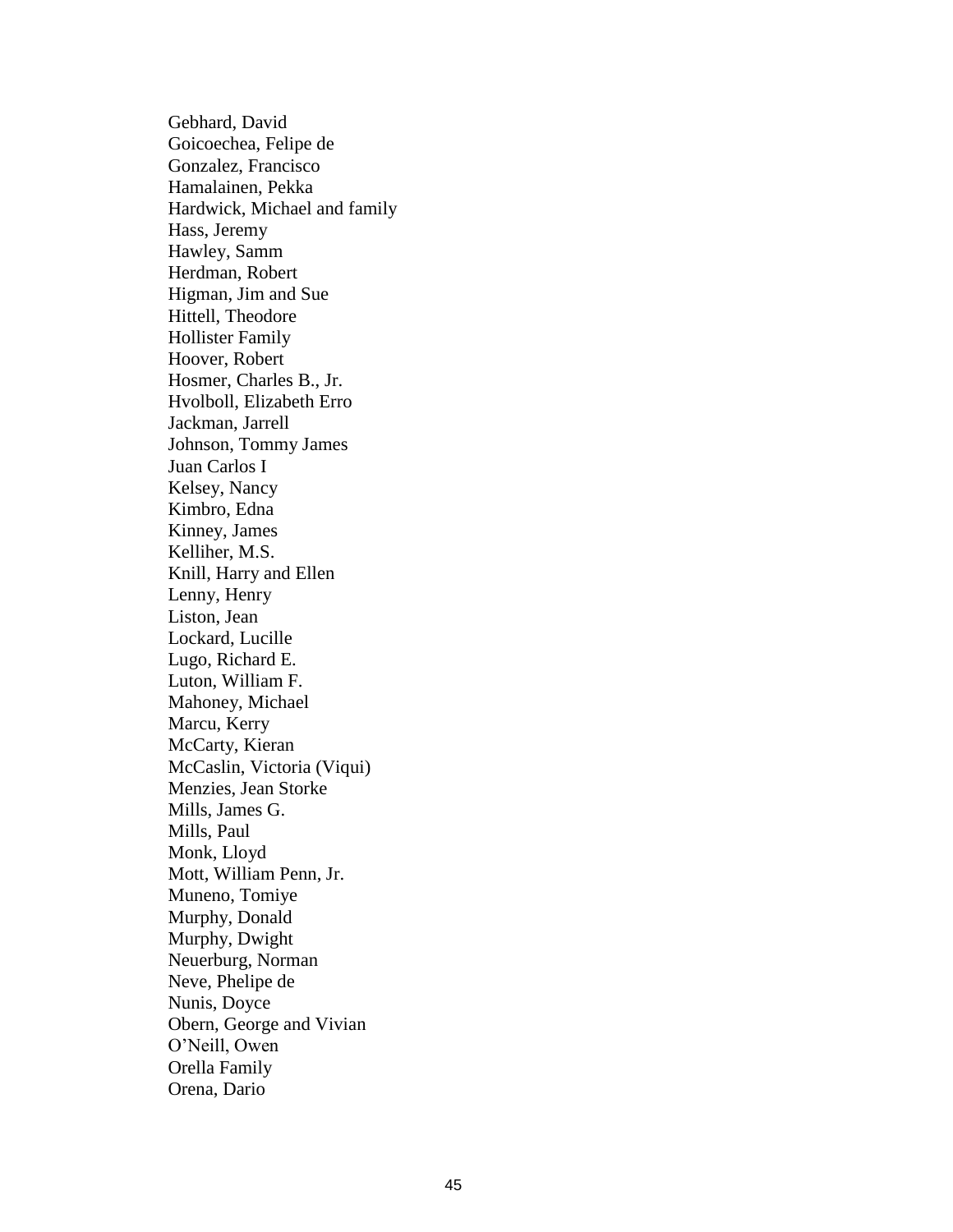Ortega Family Outland, Charles Faulkner Pacheco, Jose Antonio Romulado Partridge, Mary Pedotti, Helen Schott Phelan, Leontine Birabent Pizano, Alberto Paul Pownall, Vince Rivera y Moncada, Fernando Robinson, Alfred Romero, John Ruiz, Alice Ruth Ruiz, Bernarda Ruiz, Russell Rypins, Alice Saruwatari, Masako Sahyun, Geraldine Self, Thelma Sparks, Isaac Starr, Kevin Storke, Charles Tabacchi, James A. Taylor, Richard B. Tumamait, Vincent and Julie Van Cina, Theodore Villa, Leroy Volkman, Hilda Wake, Selmer Ward, Raymond W. Whitaker, Barbara and Elmer Whitehead, Richard **Pests—Control** Misc.

# **Phillipine Independence**

Phillipine Independence—Misc.

#### **Plants**

Adams, C. Gardens of the Spanish Days of California. Clar, C. Forest Use in Spanish-Mexican California. Medicinal Herbs of Mission San Antonio de Padua. Mission Garden Plants. Murphey, E. Indian Uses of Native Plants. Peachey, S. Cottage Garden Plants 1580-1660, Vol. 3, Medicinal and Decorative Plants. Perennial Plant Asso. A Guide to Herbaceous Perennial Gardens in the United States and Canada. Saunders, Charles F., Spanish California Gardens. Sutcliffe, J. The Rose of Castile, an Inquiry into the Heritage of the Favorite Garden Rose of Old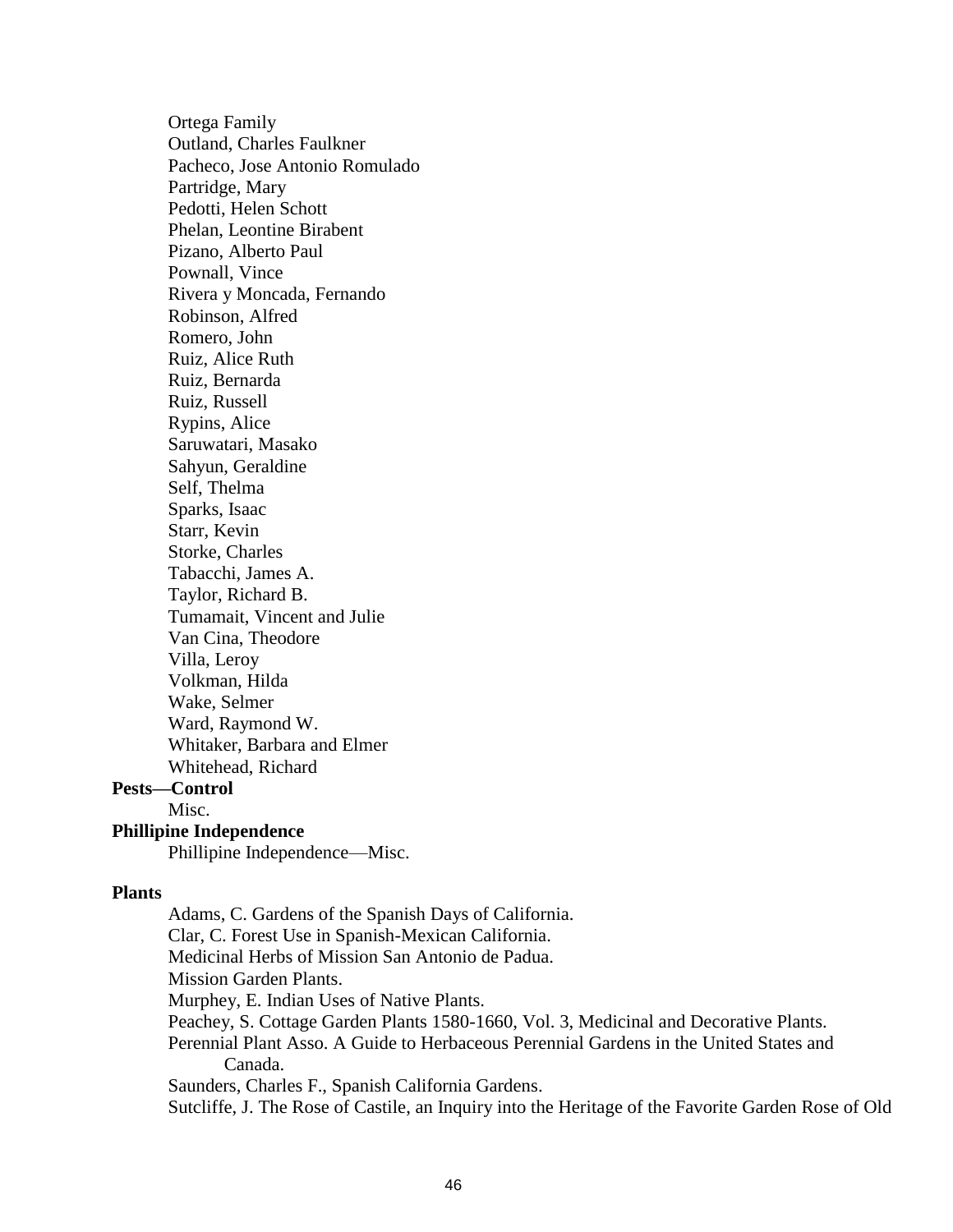## California.

# **Presidios -- General**

Christiansen, P. The Presidio and the Borderlands.

Cianco, M. The Presidios - Life on Spain's North American Frontier [Film Proposal].

De Lucuze, P. Principios de Fortification.

Dobyns, H. (Compiler) Spanish Colonial Frontier Research.

Faulk, O. The Presidio: Fortress or Farce?

Gerald, R. Spanish Presidios of the Late Eighteenth Century in Northern New Spain.

Haskell, M. A Review of Rubi's Inspection of the Frontier Presidios of New Spain, 1766-1768.

Jackman, J. Jackman. Diary, Trip to Sonora and Arizona.

Miscellaneous.

Moorhead, M. The Presidio Supply Problem of New Mexico in the 18th Century.

Moorhead, M. The Private Contract System of Presidio Supply in Northern New Spain.

Powell, P. Genesis of the Frontier Presidio in North America.

# **Presidios -- Individual (Excluding California)**

Benavides, A. The Fortification of Laredo: the Documentary Evidence for Proposals in 1792 and 1813.

Collins, J. Images of the Goliad Fortress.

Dobyns, Henry F. The 1797 population of the presidio of Tucson.

Glass, C. Searching for Presidio San Agustin Del Tucson Using Mobile Radar Profiling.

Ivey, J. Presidios of the Big Bend Area.

Ivey, J. A Reexamination of the Site of Presidio San Saba.

Jackman, J. "Presidios of the Big Bend Area." Review.

Kessell, J. The Puzzling Presidio San Phelipe de Guevavi, Alias Terrenate.

Olson, A. Salvage Archaeology at the Presidio of San Agustin Del Tucson.

Presidio La Bahia Del Espiritu Santo de Zuniga.

Presidios - San Carlos [Map].

Presidios - San Vicente [Map].

Presidio Santa Cruz de Terrenante (Miscellaneous).

Tisdale, M. et al Science in Progress: Discovering the past at Santa Cruz.

Tubac Presidio (Miscellaneous).

Tucson Presidio.

Williams, J. The Presidio of Santa Cruz de Terrenate, a Forgotten Fortress of Southern Arizona.

Williams, J. San Agustin Del Tucson: a Vanished Mission Community of the Pimeria Alta.

Williams, J. Santa Cruz de Terrenate 1775-1780, Some Lingering Questions Concerning a Hard Luck Spanish Presidio in Southern Arizona.

Williams, J. Santa Cruz de Terrenate Revisited: the Case for Quiburi.

# **Presidios -- California**

Campbell, L. The First Californios: Presidial Society in Spanish California, 1769-1822.

Campbell, L. The Spanish Presidio in Alta Ca: the Mission Period 1769-1784.

Hispanic Population at Alta California's Presidios and Pueblos.

Honig, S. The Presidios of Alta California.

Langellier, J. Lances and Leather Jackets: Presidial Forces in Spanish Alta California, 1769- 1821.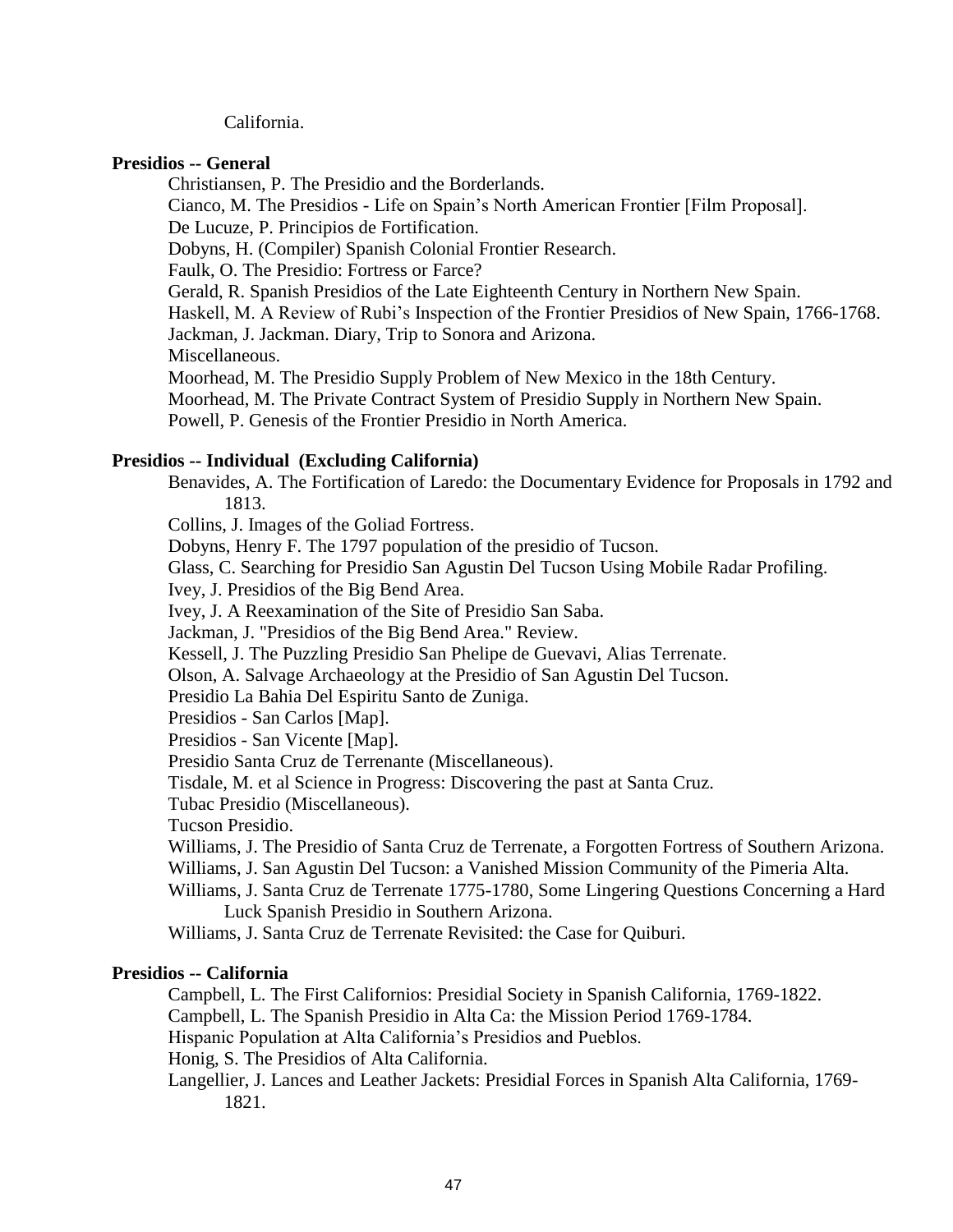Larios, R. El Presidio de Sonoma, 1835-1844.

May, R. Evidence for the Physical Appearance of 18th Century Spanish Cannon Batteries in California.

Neuerburg, N. Presidial Books of California.

Servin, M. (Translator) Constanso's 1794 Report on Strengthening New California's Presidios. Whitehead, R. Alta California's Four Fortresses.

Whitehead, R. Founding, Function and Frailties of California's Four Fortresses.

# **Presidios -- California -- Monterey**

Church, D. The Royal Presidio Chapel.

Geiger, M. A Description of California's Principal Presidio, Monterey, in 1773.

Horne, K. A History of the Presidio of Monterey 1770 to 1970.

Mendoza, Ruben G. The Earliest Chapel: Archaeology and Discovery at Monterey. Presidio [Misc.].

## **Presidios -- California -- San Diego**

Bartel, B. Annual Report: Excavations at the San Diego Royal Presidio September 1987 - May 1988.

Bartel, B. San Diego Presidio Archaeological Project and Public Education.

Brockington, D. The First Season's Work at 'The Silent City' Royal Presidio of San Diego.

Carrico, Richard L. An Architectural and Conceptual Reconstruction of the San Diego Presidio Chapel.

Ezell, G. The Adobe Church of the Presidio of San Diego and its Predecessors.

Ezell, P. Bread and Barbecues at San Diego Presidio.

Ezell, P. The Excavation Program at the San Diego Presidio.

Jackman, J. "Notes from San Diego Workshop on San Diego Presidio," 1998.

Krase, J. Ships and Sherds: Ceramics at the San Diego Presidio.

A Landscape of the Past - the Story of the Royal Presidio Excavations.

Mason, B. The Garrisons of San Diego Presidio: 1770-1794.

El Presidio Enterrado [various volumes].

Presidio [Misc.].

San Diego Presidio Preservation Conference: April, 1998.

San Diego Historical Society, Your Visit to Presidio Hill: California's Birthplace.

Warren, G. Progress Report on Castillo Point.

Williams, J. Adobe Ramparts: Archaeology and the Evolution of the Presidio of San Diego.

Williams, J. San Diego Presidio Archaeology Project 1992-1994.

Williams, J. San Diego Presidio Archaeology Project 1994-1996.

Williams, J. San Diego Presidio Public Archaeology Program.

Williams, J. A Tour Guide's Handbook for the Royal Presidio of San Diego.

Williams, Jack A Walking Tour of the Royal Presidio of San Diego.

# **Presidio -- California -- San Francisco**

Corbett, F. Report on the Presidio of San Francisco. Presidio [Misc.].

Woodward-Clyde & Dept. of the Army. The Archaeology of the Presidio of San Francisco.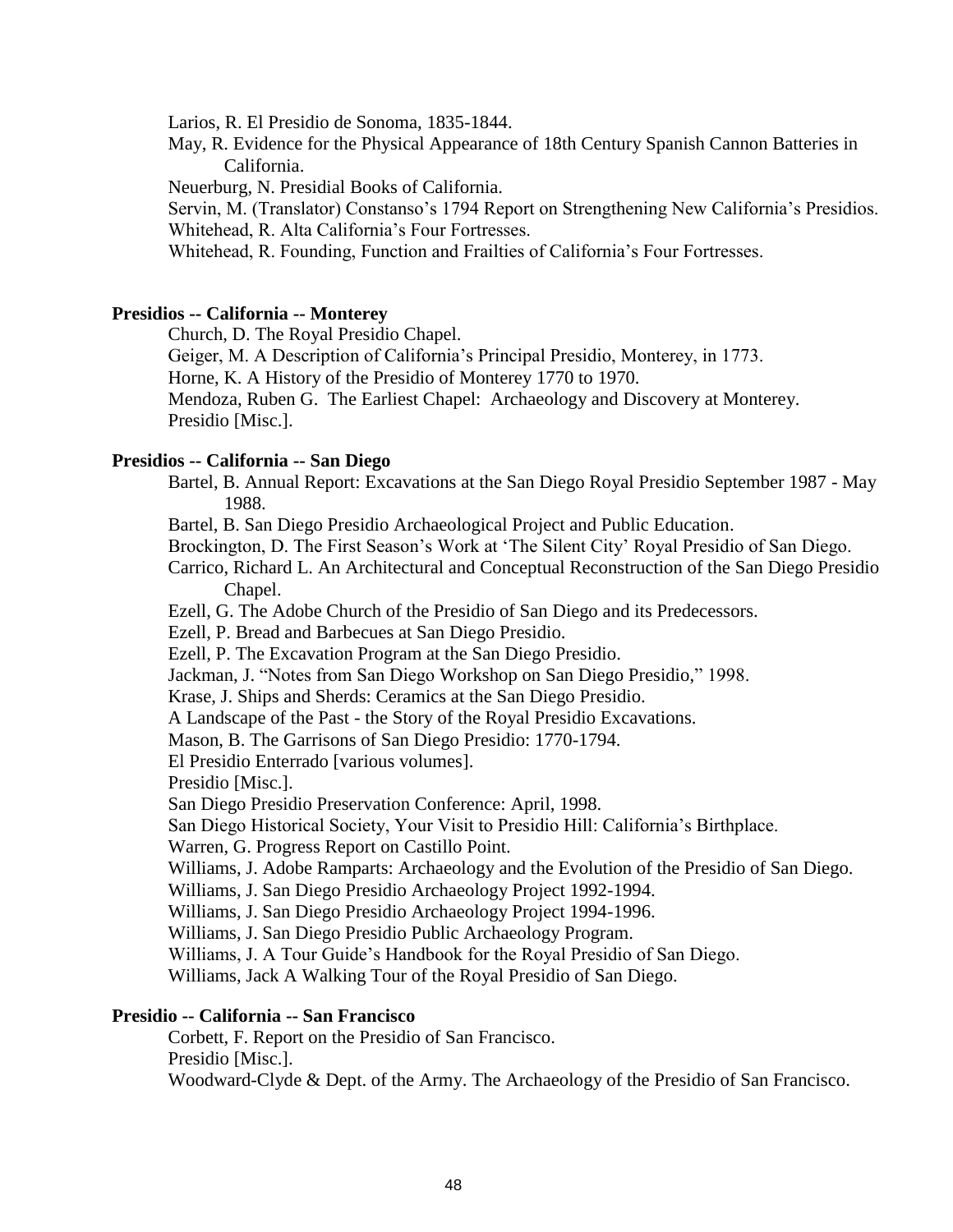### **Presidios -- California -- Santa Barbara**

- Presidio (Misc.).
- Alden Painting of Chapel [Print Reproduction].
- Calif. Conservation Corps- Newspaper Clippings.
- Census SB Presidio.
- Commandants SB Presidio.
- Dewar, J. Furnishing Plan for the Santa Barbara Presidio Chapel.
- Doull, L. Santa Barbara Presidio History.
- Dramatic Episode, the Founding of the Royal Presidio of SB, Santa Barbara Birthday Celebration, April 21, 1952.
- Elwell-Martinez, J. Desde San Gabriel Hasta Santa Barbara.
- Forsyth, G. El Presidio Presides Again.
- Geiger, M. The Royal Presidio of Santa Barbara, Important in Early California History.
- Gonzalez, F. If These Walls Could Speak.
- Guest, F. The Symbolism of the Santa Barbara Presidio.
- Haley's Survey C.1850 [Print Reproduction].
- Holing, D. Santa Barbara's Presidio Presides Again.
- Hoover, Robert L. "St. Vibiana at the Presidio."
- Jackman, J. Founding Ceremony [Script 4/25/92].
- Jackman, J. Vancouver Visit to Santa Barbara for Presidio Days [Script 4/92].
- Jacobs, R. Archaeology of the Royal Presidio of Santa Barbara.
- Newspaper Clips.
- Plan of Historical Features on Chapel Site.
- Presidio Bell- Newspaper Clippings.
- Presidio Burials.
- Presidio Chapel- Newspaper Clippings.
- Presidio Days Newspaper Clippings.
- Presidio de Santa Barbara State Historic Park General Plan
- Presidio Executions
- Presidio History- Newspaper Clips.
- Presidio Historical Background.
- Presidio Reconstruction Newspaper clippings.
- Presidio Reconstruction Political Newspaper Clippings.
- Price, G. The Santa Barbara Presidio.
- The Reconstruction of El Presidio de Santa Barbara [Photo Essay].
- Rudolph, C. Reconstruction of the Northeast Corner at El Presidio de Santa Barbara.
- Rudolph, C. The Santa Barbara Presidio Restoration and Reconstruction Project, a Brief History and Exploration of Problems Encountered.
- Ruiz, R. Historical Background of the Royal Presidio Chapel.
- Ruiz, R. Notes Taken from the Slide Presentation of Russell A. Ruiz May 8, 1974, at Bonilla House at the Presidio Site.
- Ruiz, R. [Presidio Etchings Reproductions].
- Schultz, K. The Santa Barbara Presidio and Surrounding Community: Continuity and Change, 1840s - 1880s.
- Smith, Michael T. Entertaining Vancouver [Script 11/93].
- Smith, M. El Presidio Vision in the Dust.
- Sorensen, D. El Presidio de Santa Barbara.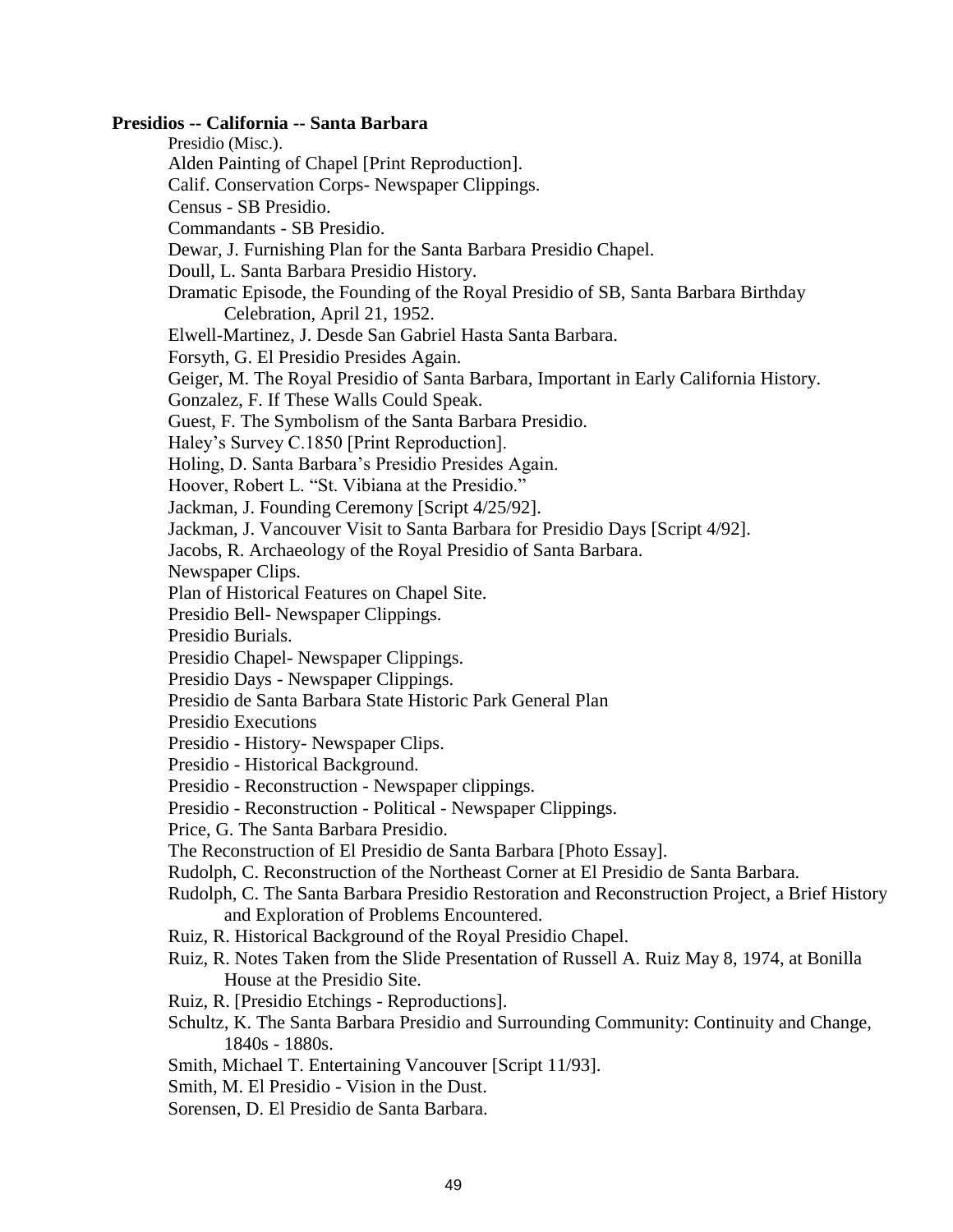Temple, D. Footprints and Great Days.

Temple, D. Journey to the Dream.

Temple, D. Sermon...For Attenders of the California Mission Studies Assoc. Conference, SB, Feb. 18, 1990.

This Month in Santa Barbara County, Posterity Meets Preservation.

Tompkins, W. When Crown Met Cross at Santa Barbara [Also includes comments on this article by Richard S. Whitehead].

Whitehead, R. A Research Study on the Location and Design of Presidio Structures, Royal Presidio of SB.

Whitehead, R. Santa Barbara's Latent Asset, the Royal Presidio.

- Whitehead, R. The Search for Authenticity at the Santa Barbara Royal Presidio.
- Williams, J. A Brief Report on Certain Aspects of the Architecture of the Presidio of Santa Barbara.

Woodward, J. Santa Barbara's First Bells.

Woodward-Clyde Consultants. Digging under the Surface of Efforts to Reconstruct the Presidio of SB.

#### **Ranchos**

- Berman, E. This Land Was Their Land.
- Brackett, R. A History of the Ranchos.
- Brayer, H. Ranchero.
- Connor, P. The Romance of the Ranchos.
- Costley, M. The Ogilvy Ranch.
- Hauben, L. A Tradition of Respect (Rancho San Julian).
- Hauben, L. Home on the Range.
- Hvolboll, E. The Property God Has Given Me, a Brief & Unfinished Story of the Ortega Family and Their Rancho Nuestra Senora del Refugio, SB.
- Hoyt, W. Dibblee, Rancho San Julian, Dia Del Rancho.

Land Grants.

Poett, D. Rancho San Julian History.

Rancho Los Alamitos

Rancho Los Cerritos

Rancho Los Dos Pueblos

Rancho Nuestra Señora Del Refugio.

Rancho San Julian.

Rancho San Ysidro

Roberts, L. Rancho Jesus Maria, Santa Barbara County.

## **Research Guides**

Cumming, J. A Guide for the Writing of Local History. Fulton, K. A Manual for Researching Historical Coastal Erosion. Mason, W. Tracking the Founders of Los Angeles. Santa Barbara County Schools American Indian Resource Guide.

## **Santa Barbara City -- General**

Armstrong, J. A City with Style. City of Santa Barbara: Book "A" of Grants February 14, 1835 - February 13, 1860.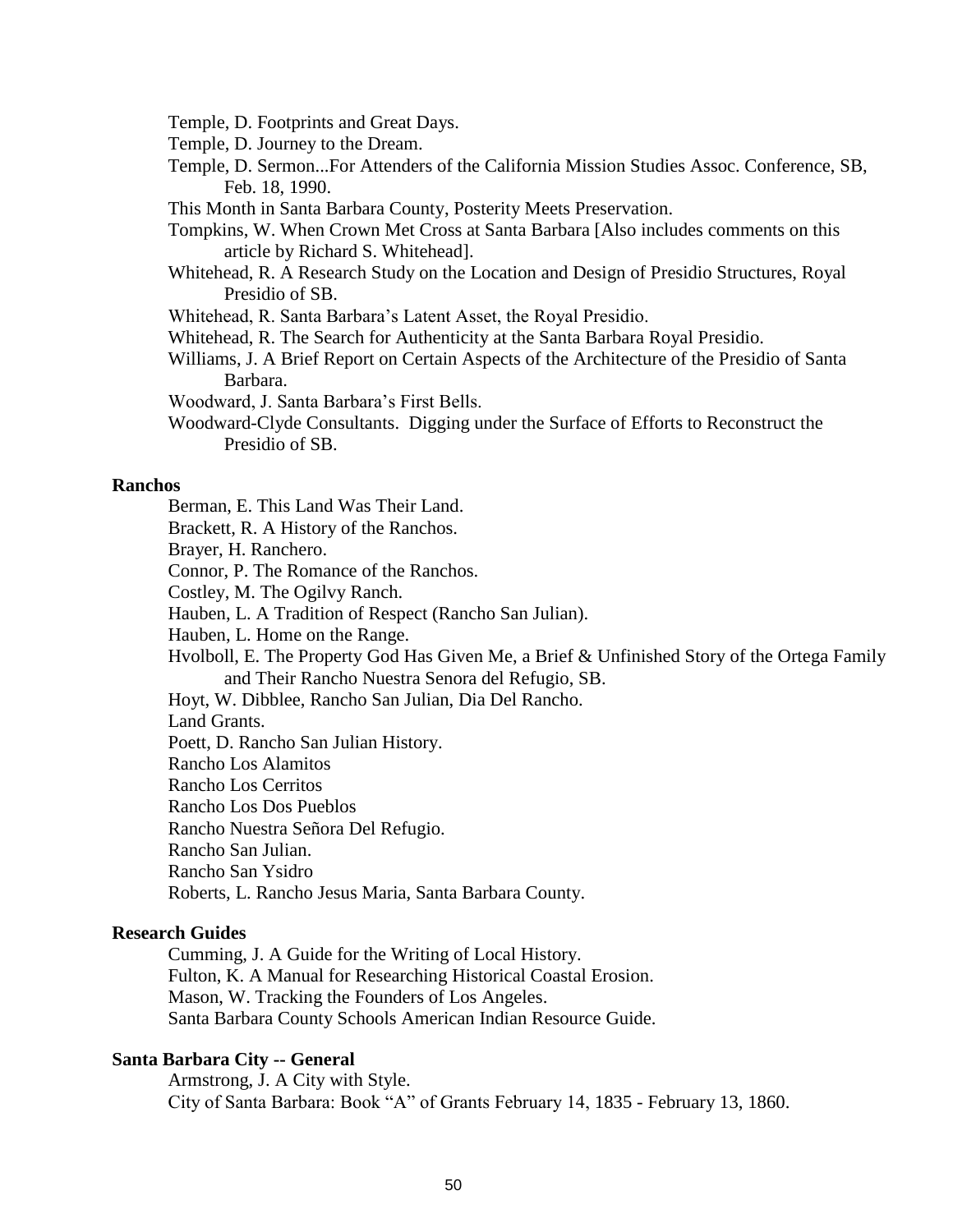## **Located upstairs with manuscript collections**

City of Santa Barbara: Book No. 2 of Grants 1852-1855. **Located upstairs**

- City of Santa Barbara: Minutes of Common Council, Book 1 and Book A 1850-1860. **Located upstairs.**
- City of Santa Barbara: Ordinances No. 1-331, 1850-1899 [boxed separately]. **Located upstairs** City of Santa Barbara: Packet of Documents, 1861-1866 **Located upstairs**

City of Santa Barbara -- Landmarks

City of Santa Barbara Santa Barbara Master Environmental Assessment July 17, 1989 Draft.

Diaz, C. California Nueva.

Down on Quinientos Street

Fessier, M. The Fountain.

Ford, H. Solfataras in the Vicinity of Santa Barbara.

Hazen-Hammond, S. Singular Santa Barbara.

Korngold, P. Biography of a Library

Landmarks – Designated.

Lummis, C. Stand Fast Santa Barbara.

Morris, R. Santa Barbara Style.

Oil Seeps - Historical Background.

Plunket, R. A Nice Place to Visit.

Roberts, E. A Santa Barbara Holiday.

Scott, V. Centennial History 1888-1988 Christian Church Disciples of Christ SB, California.

Starke, J. California Woods. (Santa Barbara Excerpt).

Thompson, G.H. Pueblo Lands of Santa Barbara.

Tompkins, W. When Disaster Strikes, a Centennial Salute to the Santa Barbara County Chapter of the American Red Cross.

Welch, Nick. Condo Plans to Spark Waterfront Exodus.

Whitehead, R. Santa Barbara's Volcanoes.

## **Santa Barbara City -- Architectural Survey**

Architectural Survey [Misc.] Street Surveys: Alisos. Anacapa. Anapamu. Bath. Bradbury. Brinkerhoff. Cabrillo. Cacique. Canada. Canon Perdido. Carrillo. Castillo. Chapala. Corona Del Mar. Cota. Cottage Grove.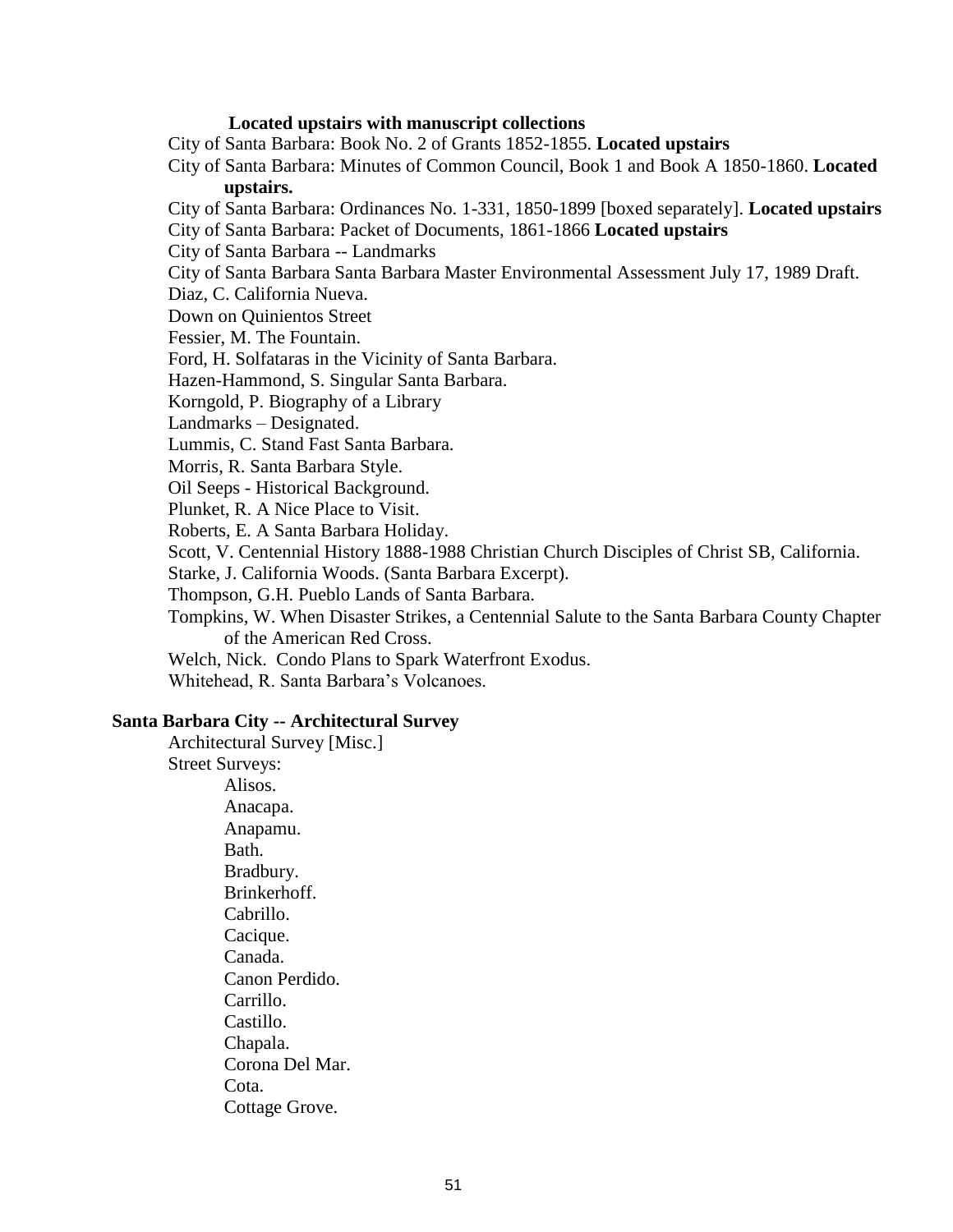De la Guerra, East. De la Guerra, West. De la Vina. Equestrian. Fig. Figueroa. Garden. Haley. Hot Springs. Laguna. Lloyd. Los Patos. Mason. Micheltorena. Natoma. Orilla Del Mar. Ortega. Presidio. Santa Barbara. Sola. State. Victoria. Yanonali. Streets – General. Cheney. Major Traffic Street Plan Boulevard and Park System. 1924

### **Santa Barbara City -- Guidebooks**

Chiacos, E. An Historical Tour of Santa Barbara. Guidebooks – General. Heath, E. A Guide to Rides and Drives in Santa Barbara and Vicinity. Schneidau, B. A Guide to Old Santa Barbara, the Spanish & Mexican Periods. This Week in Santa Barbara [Series]. Wilson, L. Santa Barbara California.

# **Santa Barbara City -- Historic Structures**

Abadie/Yorba/Harmer Adobe. Adobes, Misc. Alhecama Theater. Arlington Hotel/Theatre Arrellanes-Kirk Adobe. Bonilla House. Botiller, Pascual Adobe. Cañedo Adobe. [Old] City College Site - Burdick, C. The Legacy of a Local Property. [Old] City College Site - (miscellaneous). [Old] City College Site - Renga, A. (Old) City College Site 1895 to 1990. Cook, Mortimer J., House.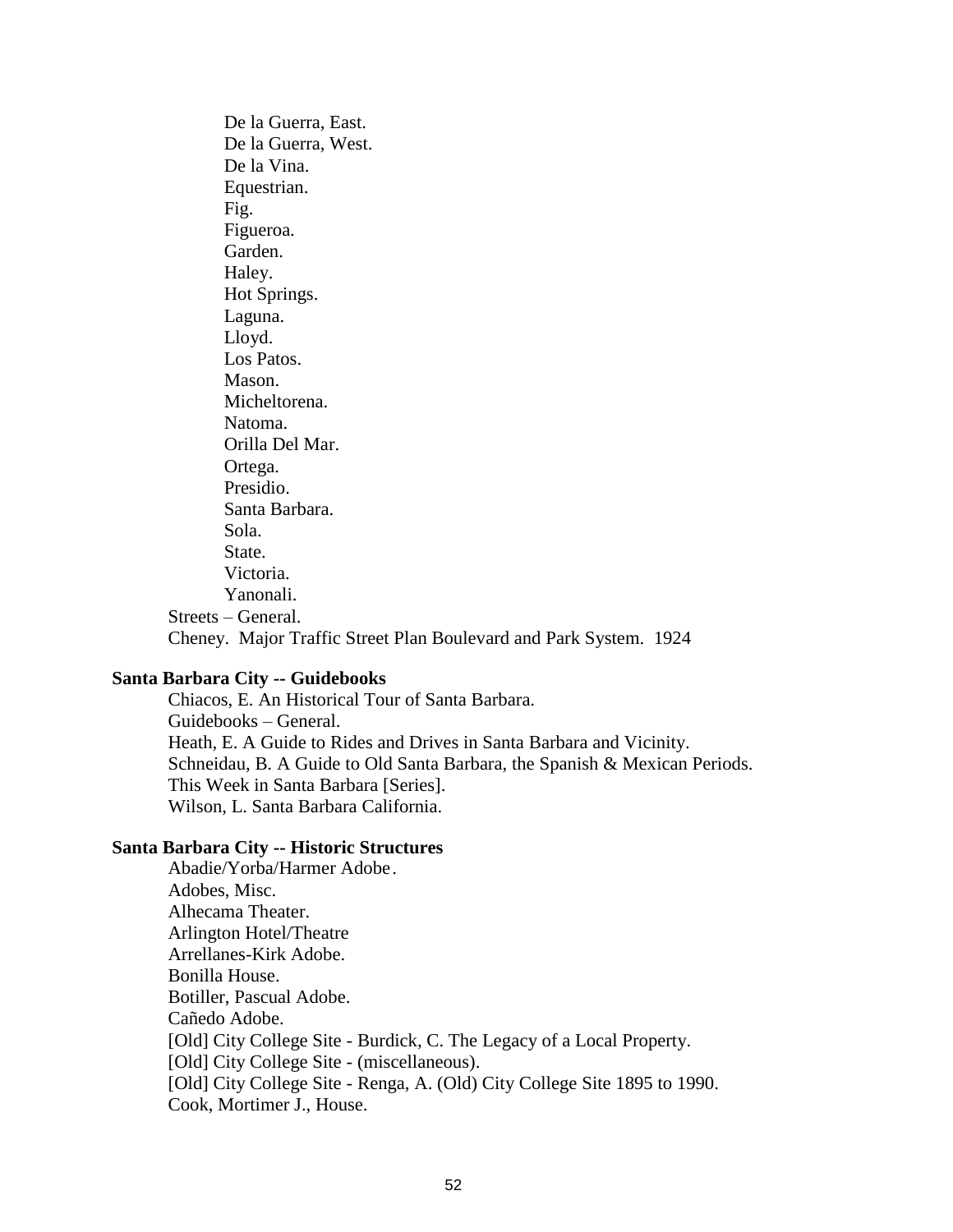Comandancia - Newspaper Clippings. Cota-Knox Building. Covarrubias Adobe. El Cuartel. De la Guerra Plaza. De la Guerra (Santiago) Adobe. Fernald House. Flores (Gumesindo) Adobe. Franceschi Park and House Frothingham House Gonzales-Ramirez Adobe. Goux Adobe Hill-Carrillo Adobe. "Historic Adobe." Leandro Gonzalez Adobe Site. Conard, Rebecca: "Phase I Historic Resources Evaluation," E. De la Guerra Street at Garden Street. Lobero Theater. Lopez (Mariano) Adobe. Lyon Building. Miranda Adobe. Montarioso Historic Structure Report – The Franceschi House – Santa Barbara, California. Our Lady of Sorrows Church. Pico Adobe. Post Office Presidio Building (Anacapa & De la Guerra Streets). Rochin Adobe. Ruiz Adobe. Santa Barbara County Courthouse Santa Barbara Historical Society, Women's Project Board. Casa Tours. 1965 Savoy Theatre. Trussell-Winchester Adobe. University Club, Calkins Mansion **Miscellaneous** 

## **Santa Barbara City -- History – General**

Birabent Papers. Brewster, K. Santa Barbara Under Mexican Rule. Caballeria Y Collell, J. History of the City of Santa Barbara. Citizens Savings and Loan Association. 70 Years in Santa Barbara. Curletti, R. Pathways to Pavements. Days, Mary Louise. Historic Resources in Lower Misison Canyon. Eaton's Santa Barbara the Little Chapel of Santa Barbara. Gilbar, S. An Unpublished Literary History of Santa Barbara. Graham, M. Reminiscences, A Chapter from the Early History of Santa Barbara.

How Did Santa Barbara Get That Way?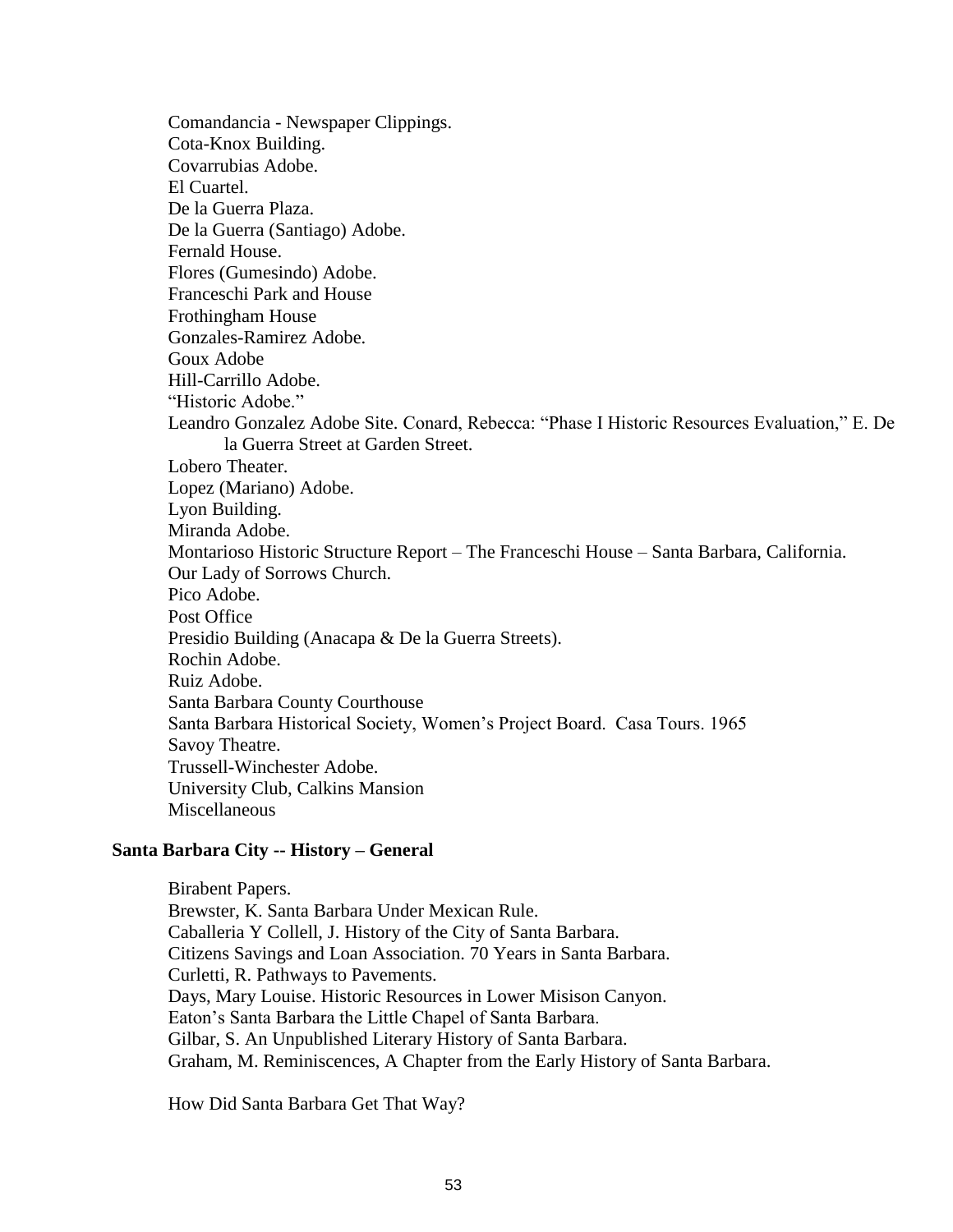- Kimo Building Phase 1 Archaeological Survey.
- King Carlos 1980-1995 Newspaper Clippings.
- Korngold, P. Biography of a Library.
- The Little Chapel of El Presidio.
- The Little Chapel of Santa Barbara [Wedding Memories Souvenir].
- McGroarty, John. Santa Barbara, California
- Meyes, J. Edmund Wilson and the Amorous Santa Barbarans.
- Mikesell, Marvin W. "The Changing Role of the Port of Santa Barbara."
- Mikesell, Marvin W. Franciscan Colonization at Santa Barbara.
- Nye, R. The Challenge to Philanthropy, Unemployment Relief in Santa Barbara, 1930-1932. The Official Santa Barbara Bicentennial Gazette.
- Ord, E. The City of Angels and the City of Saints. (Excerpt).
- Price, F. Way of Life in Early Santa Barbara, the Mission Period.
- Rockwell, J. In Olden Times.
- Sandel, A. Pen Sketch of the Town & Mission [Print Reproduction].
- Sandel, A. Santa Barbara in California [Print Reproduction].
- Santa Barbara Birthday 1925-1995 Newspaper Clippings.
- Santa Barbara History Newspaper Clippings.
- Santa Barbara Railroad Centennial 1887-1987.
- Security First Bank Santa Barbara in Early Days [Advertisements].
- Shakespeare in Santa Barbara.
- Southern California Writer's Project Santa Barbara: a Guide to the Channel City and its Environs.
- Supreme Court of the United States No.259. The United States, Appellants, vs. The Mayor and Common Council of SB.
- Tompkins, W. Santa Barbara Yesterdays.
- Santa Barbara History--Misc.

#### **Santa Barbara City -- History -- Neighborhood Studies**

- Broach, C. [Presidio Area: 20th Century Developments].
- Salsich, A. Architecture of the Presidio Area: 1880s to 1980s.
- Storke, T. Reminiscences of La Mesa.
- Strand, J. Survey of Occupants and Businesses along the West Side of Santa Barbara Street, from 813-823.
- Tompkins, W. (Neighborhood Series).

No.1 San Roque.

- No.2 Old Mission Mission Canyon.
- No.3 The Riviera.
- No.4 The Mesa.
- No.5 The Samarkand.
- No.7 The Waterfront.
- No.9 Eastside.
- No.10 Westside.
- No.11 San Marcos Pass.
- No.12 Hope Ranch.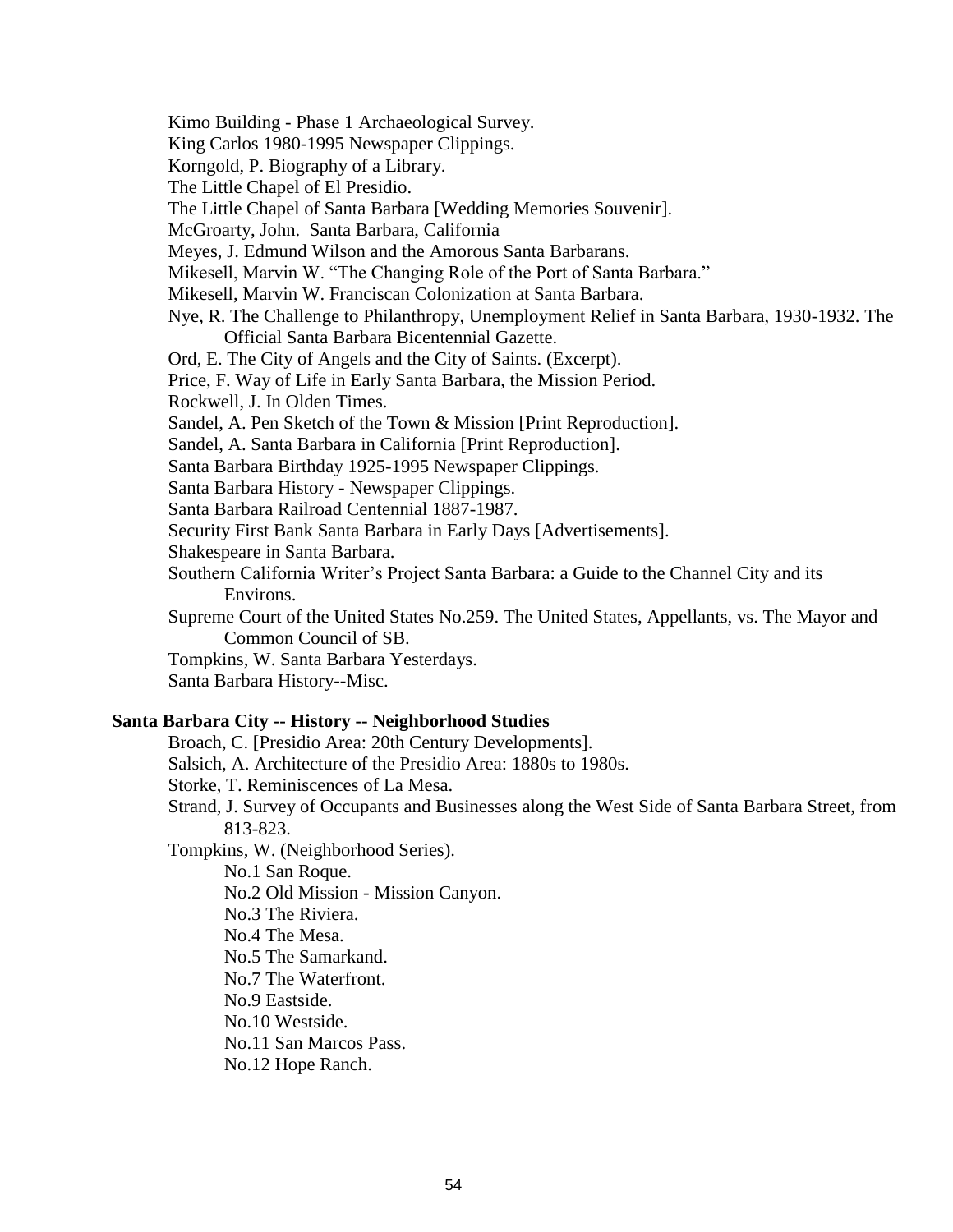#### **Santa Barbara City -- History -- Old Spanish Days**

Broun, W. Santa Barbara-la Fiesta. Jackman, J. Santa Barbara Fiesta Tradition. Old Spanish Days Fiestas - Newspaper Clippings. Old Spanish Days – Programs. Poett, F. The First Fiesta, a Memoir. Rouse, S. Santa Barbara's Spanish Renaissance & Old Spanish Days Fiesta. Volkman, H. A Tribute to Tommy (Fiesta Parades of the Sixties Recalled).

## **Santa Barbara City -- History -- Stearns Wharf**

Kern, M. Stearns Wharf: a Santa Barbara Tradition or Genuine Controversy. Tompkins, W. A Centennial History of Stearns Wharf.

#### **Santa Barbara City -- Hope Ranch**

Abstract of Title to the Hope Ranch. Hope Ranch [Misc.]. Obern, V. History of Carolyn and Sam Stanwood. Obern, V. Vignettes of Early Hope Ranch History. Roop, G. Florestal and Mrs. Peter Cooper Bryce. Shepard, D. Hope Ranch

#### **Santa Barbara City -- Organizations**

Community Arts Assoc. & Plans and Planting Committee. Lancaster, L. The Channel City Club. Los Descendientes - Newspaper Clips. Los Rancheros Visitadores. Monk, L. The University Club, Time Line. Reina del Mar. Parlor History. Organizations—Misc.

# **Santa Barbara County -- General**

Arroy Hondo Preserve Baumgardner, Frank Oil & Spirits Mixed [Summerland]. Bickel, R. California Dreaming. California County Boundaries. Census - Santa Barbara County 1880. Chamber of Commerce Report 1901 - Resources of Santa Barbara County. Geology, Petroleum Development, & Seismicity of the Santa Barbara Channel Region, California. Historic Sites (SB Co.) [Misc.]. Hvolboll, E. Fifty Years of County Planning 1928-1978. Intimate Motor Journeys Through Familiar & Unfamiliar Southern California. McKain, W. & Miles, S. Santa Barbara County Between Two Social Orders. Neff, H. Archaeological Investigations on the Corral Canyon Floodplain, Santa Barbara County, California. MacDonald, Annie – Purpose Planning and Problems in Presenting Santa Barbara History (Bicentenial Santa Barbara).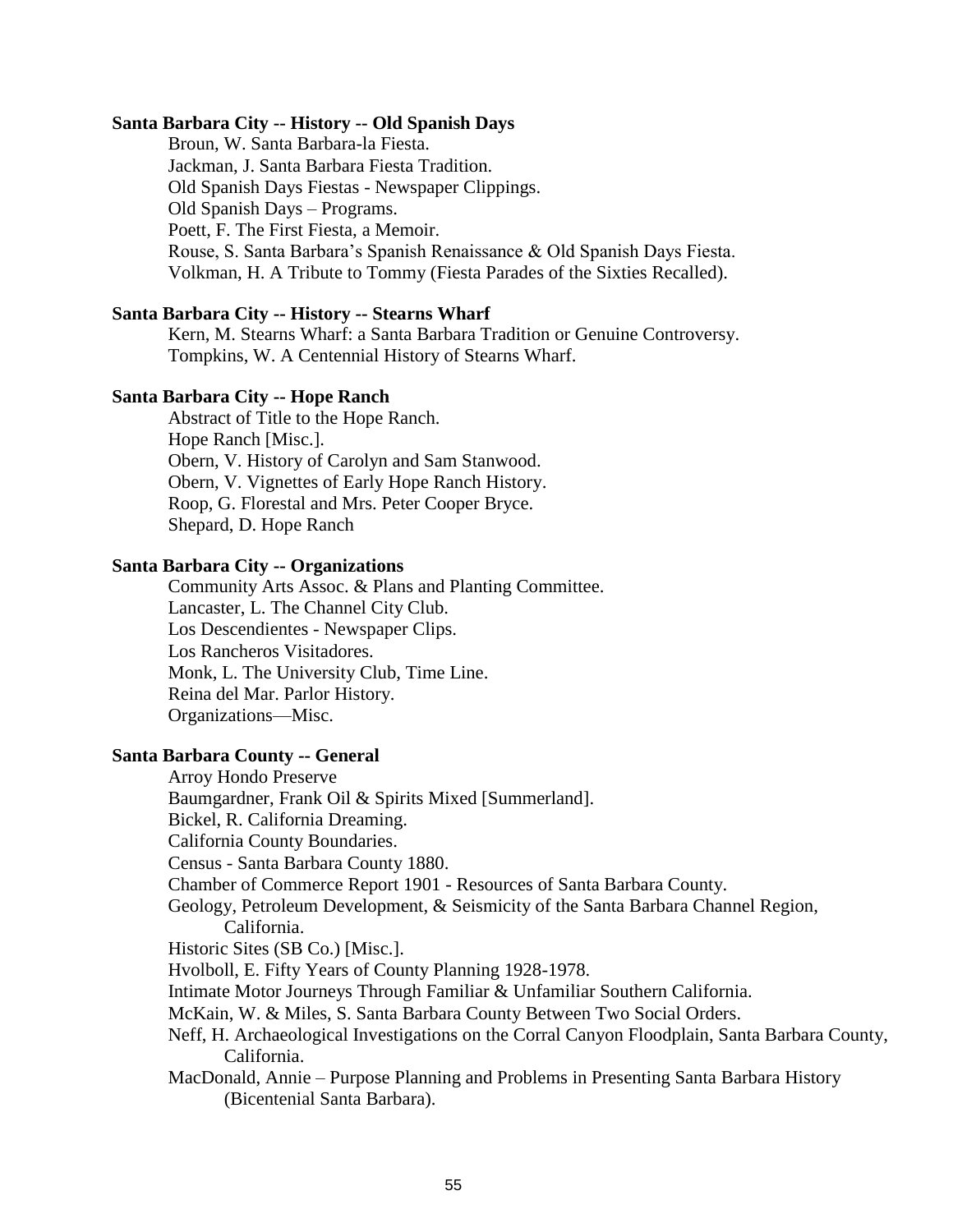The Parks of Santa Barbara County.

Raab, L. California Comprehensive Heritage Resource Management Plan: Santa Barbara County Element. Ritchey, G. The Pictorial Story of Santa Barbara County. Smith, D. California's Back Country. Trails. Weber, F. Homily Given in La Capilla de la Santa Cruz Del Rosario. The Wildfire Threat.

## **Santa Barbara County -- Gaviota State Park/Las Cruces**

Adobes - Gaviota Adobe – Site. Adobes - Miguel Cordero Adobe. Gaviota Pass, Gaviota Beach, a History 1969. Isaacson, D. The Las Cruces Adobe Gaviota State Park Architectural Drawings. Oakes, Baile, A Question of Balance – Park Sculpture Removal Issue Las Cruces [Misc.]. The Proposed Vista Del Mar Union School at Las Cruces: Land Acquisition and Project Development. Zarakov, B. A History of the Las Cruces Adobe. Zarakov, B. The Las Cruces Adobe and its Relationship to the Central Coast Adobe Tradition.

## **Santa Barbara County -- Goleta**

Cienegitas Chapel. Coombs, G. Cathedral Oaks, Last of the Pioneer Schools. Hass, J. Goleta's Ancient Road to the Vanished Chapel of San Miguel. Wilkens, J. Goleta's Name: an Enduring Mystery.

#### **Santa Barbara County -- Goleta Cannons**

Misc. Committee Minutes. Newspaper Clippings. Notebook Compilation. Preservation & History. Project Design. Snethkamp, P. The Origin of the Goleta Cannons...

# **Santa Barbara County—Historic Structures**

Adobes—Misc.

### **Santa Barbara County -- Lompoc**

Carter, C. Some By-ways of California. Donohue, J. The Story of Marshalia Ranch, a History Dating Back to the Olivera Adobe Built in 1837. Guidebooks. Lompoc: the First 100 Years 1874-1974.

# **Santa Barbara County -- Santa Maria**

Historical Landmark No.1 - Buena Vista Park.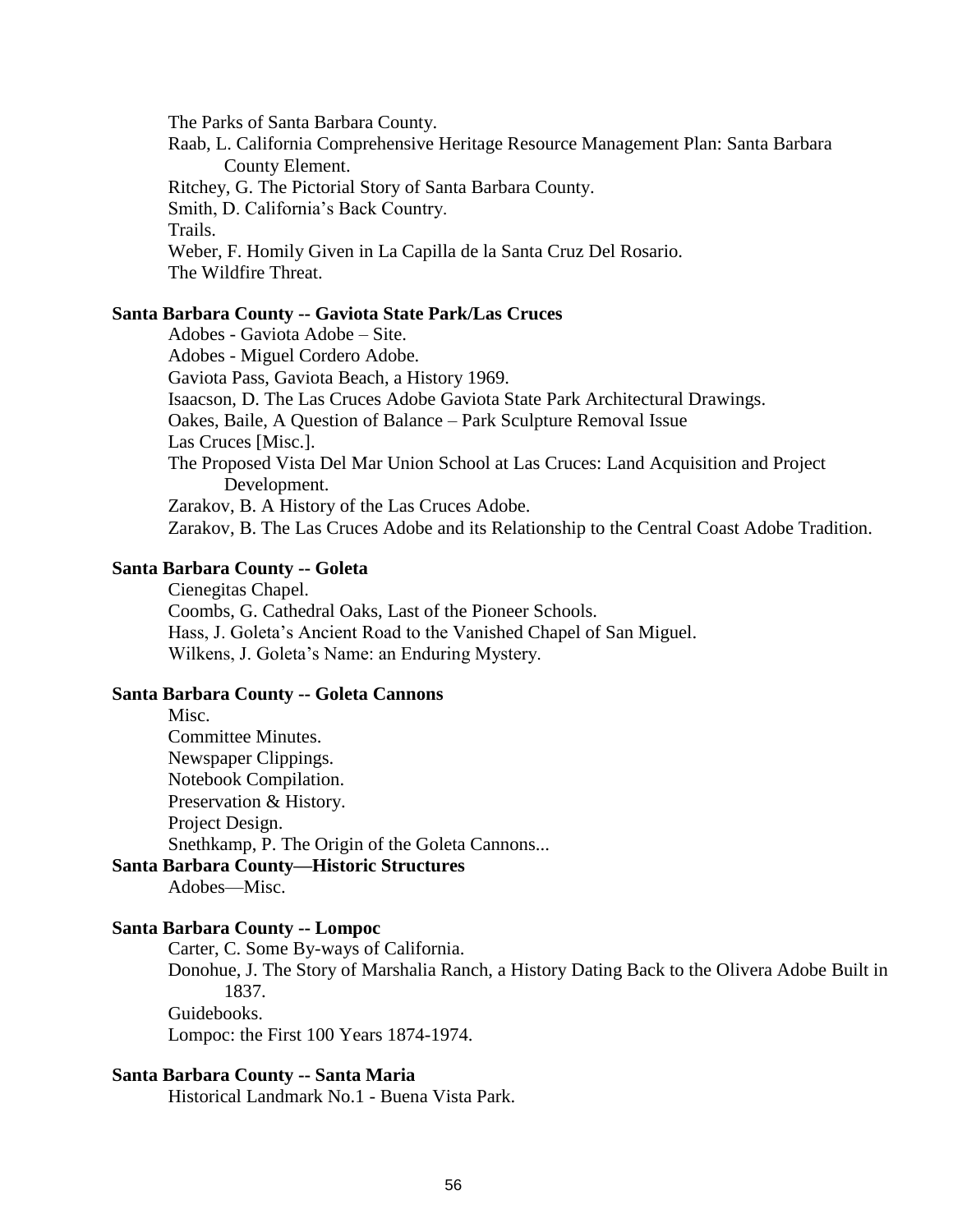Historical Landmark No.2 - The Flagpole. [Santa Maria District] National Register of Historic Places, Inventory Site Form.

#### **Santa Barbara County -- Santa Ynez Valley**

Chapel of San Ramon. Greenough, W. Manzana School 1894-1904. Greenough, W. A Mormon Settlement near Santa Ynez: a Legend. Gregg, Kenneth. Santa Ynez Valley. Horne, S. Analysis of Site Survey Data for Site Typology and Prediction of Site Location in the Santa Ynez Valley, Los Padres National Forest. Leacock, J. Gibraltar Lake's Sedimentation Problem. Miscellaneous. Los Olivos. Nostrand, R. The Santa Ynez Valley: Hinterland of Coastal California. Swift, Chester. My Memoirs of Mattei's Tavern

#### **Santa Barbara Trust for Historic Preservation -- History**

Kimbell, T. An Interview with Obern.

Rudolph, C. Santa Barbara Trust for Historic Preservation, a Brief History.

S.B. Trust Historic Grants, Loans, Donation Newspaper Clippings.

III (A) S.B. Trust Historic Preservation Newspaper Clippings.

III (B) Trust Events Newspaper Clippings.

# **Serra, Junípero**

Serra, Junipero—Misc.

Bandini, A. Fray Junípero of California [Narrative Poem].

Curletti, R. Los Regalitos de Fray Junípero.

Engstrand, I. Birthplace of American California: Serra and the Founding of San Diego.

Geiger, M. Junípero Serra, O.F.M., in the Light of Chronology and Geography.

Geiger, M. A Letter to Padre Junípero Serra.

Geiger, M. The Long Road, Padre Serra's March to Saintly Honors.

Guest, F. Junípero Serra and His Approach to the Indians.

Hoffman, Abraham. "Father Serra and the Fourth of July."

Lummis, K. As the Padre Saw it.

Mathes, W. San Fernando Velicata; Serra's First California Mission 1769-1773.

Mergado, M. Non Recedet Memoria Ejus: the Story of Blessed Junípero Serra's Mission Carmel Grove.

Moholy, N. Miracles or Miracle? Cause for Canonization.

Moriarty, J. Father Serra and the Soldiers.

Ramos, Miguel. Fray Junípero Serra: The Great Majorcan Missionary.

Sandos, J. Junípero Serra & California History.

Sandos, J. Junípero Serra's Canonization and the Historical Record.

Sharp, D. Evidence in Serra Case Ignored? The Dispute Summarized.

Walker, B. 'Old Man' Steps Closer to Sainthood.

Weber, F. California's Serrana Literature.

Weber, F. Mementos of Fray Junípero Serra.

Weber, F. Reflections on Serrana Literature.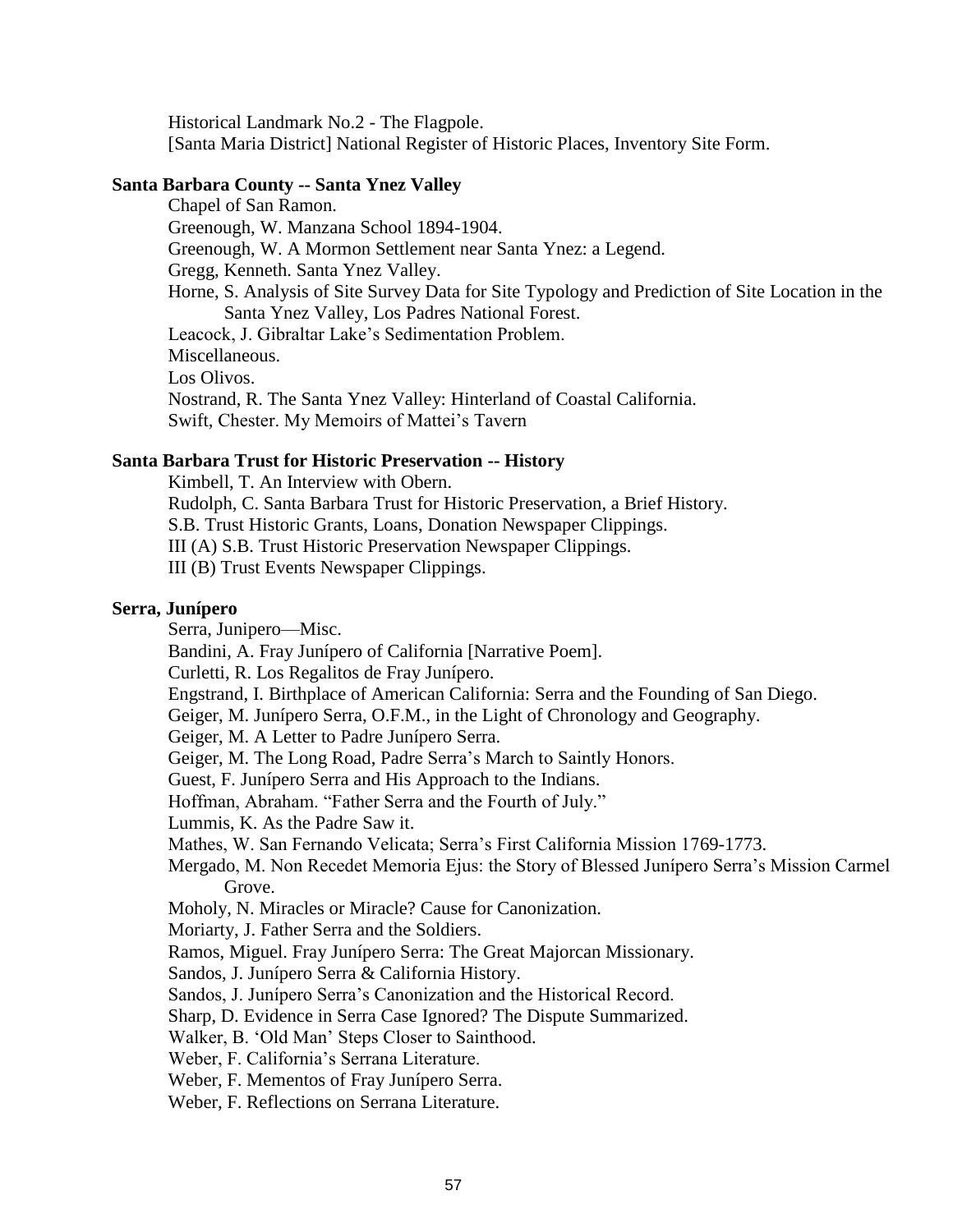# **Ships & Sailing**

Brown, Thomas. The Ships of Colonial California. Hoover, Robert. L. Ship Design and Portuguese Expansion. Lyon, E. Track of the Manila Galleons. Juan Sebastian de Elcano Mathers, W. Nuestra Señora de la Concepción. Moriarty, J. The History and Evolution of Anchors. Philips, M. Development of the Square-Rigged Ship. Shipwrecks - San Miguel Island.

# **Social History -- Spanish/Mexican**

Almond, S. Hispanics Rediscover Jewish Identity.

Bartlett, L. Adios.

Bates, C. Christmas in California's Missions.

Blew, R. The Californios and American Society.

Brantingham, B. Soldiers brought Christmas here.

CBS Radio Network (Dec. 24, 1952) Christmas in California.

Chiacos, E. Black Pioneers of California.

Clark, H. Their Pride, Their Manners, and Their Voices: Sources of the Traditional Portrait of the Early Californians.

Colligan, J. The Apparitions of Our Lady of Guadalupe.

Davis, W. Research Uses of County Court Records 1850-1879. Parts I and II

Dresser, N. Marriage Customs in Early California.

Filipinos.

Funerals, use of "cruz alta" and "cruz baja."

Guinn, J. In the Old Pueblo Days.

Hahn, M. La China Poblana Legend.

Langum, D. Californio Women and the Image of Virtue.

Larios, R. Alta California, Estados Unidos Mexicanos, a Cultural Interpretive History and Geography.

Lecompte, J. The Independent Women of Hispanic New Mexico, 1821-1846.

Lothrop, G. Westering Women and the Ladies of Los Angeles: Sisters Under the Skin?

Mason, W. Indian-Mexican Cultural Exchange in the Los Angeles Area, 1781-1834.

Matthew, Laura. The Penance of a Saint Franciscan Piety in Baroque Monasteries.

Miranda, G. Hispano-Mexican Childbearing Practices in Pre-American Santa Barbara.

Neuerburg, N. Presidial Books of California.

Nuttall, D. The Fages Marital Crisis of 1785: Elaboration and Explanation.

Pubols, L. Did 'They Wait for Us'? Elite Mexican-Anglo Intermarriage in Alta California. Quinceañera

Roche, J. Our Lady of Guadalupe.

Sanchez, J. The Spanish Black Legend, Origins of Anti-Hispanic Stereotypes.

"Somos Primos" Website re: Hispanic Heritage, Jan. & Feb., 2000.

Stern, Peter. Gente de Color Quebrado: Africans and Afromestizos in Colonial Mexico.

Thomas, W. Recollections of Old Times in California or, California Life in 1843.

Trappist Monastery of Our Lady of Guadalupe: The Hope of America.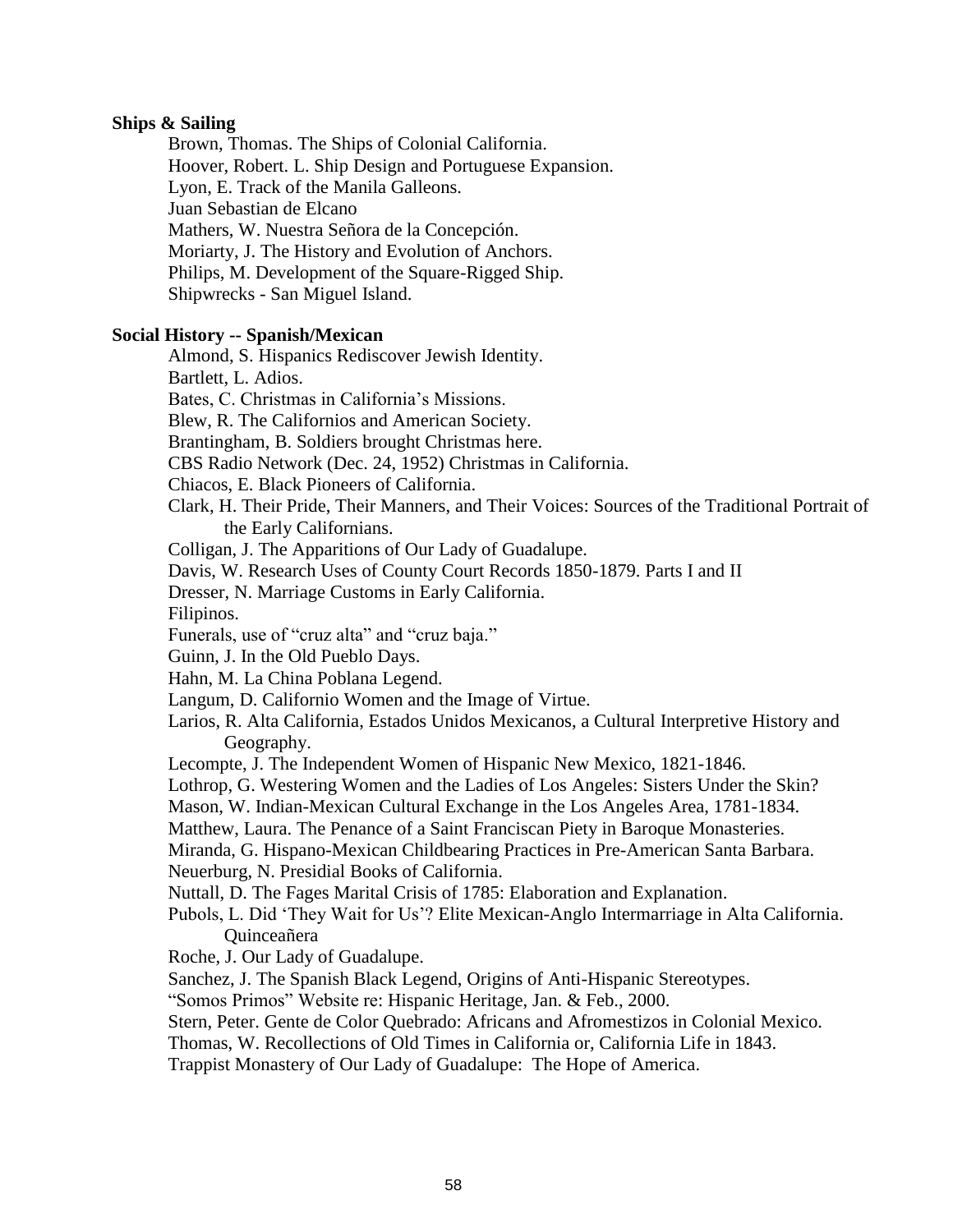## **Spain**

Bretano's Class List of Select Spanish Books, "Spain and Spanish America." Brown, N. Spanish Aid to American Independence 1775-83. Fernandez y Fernandez, E. Spain's Contribution to the Independence of the United States.

King Carlos III Misc. Tourism Materials about Spain. Museums of Spain. Royal Family Rybczynski, W. Formentera Spring. Williams, M. Spanish Myths.

# **Surveys & Surveying**

Bedini, S. Early American Surveyors; Mapping the Wilderness. Historical Development of Property Surveying. United States Coast Survey - Santa Barbara County 1858. United States Dept. Of Agriculture - Santa Barbara County Soil Survey.

## **Technology**

Wernick, R. Declaring an Open Season on the Wisdom of the Ages.

# **Tools**

Iron Work [Misc.]. Perch, David et al How to Make Wooden Planes. Reed, D. From Tree to Beam. Reed, D. The Pole Axe. Vince, J. Old Farm Tools. Woodward, Arthur. Green River Knives.

# **Transportation**

Bowman, J. The Roads of Provincial California.

Jackson, W. Stages, Mails and Express in Southern California: the Role of Wells, Fargo & Co. in the Pre-railroad Period.

Latta. El Camino Viejo.

Reith, J. El Camino Real: The King's Highway.

Simmons, M. Carros Y Carretas: Vehicular Traffic on the Camino Real.

Thompson, G. Memories of the PC, Pacific Coast Railway.

## **United States History**

Arduro, E. Miranda and U.S. Independence.

Beerman, E. The First Spanish Aid to the American Revolution.

Davidson, M. Our Medieval Heritage.

Deetz, J. and Anderson, J. Partakers of Plenty, a Study of the First Thanksgiving.

Griffin, C. Privateering from Baltimore During the Spanish American Wars of Independence.

Hoover, David and Hoover, Robert L., O.S. Confederados – Confederates in Brazil.

Jova, J. Hispanic America and U.S. Independence.

Spanish Mysteries and Missions During the American Revolution: a Resource Guide for